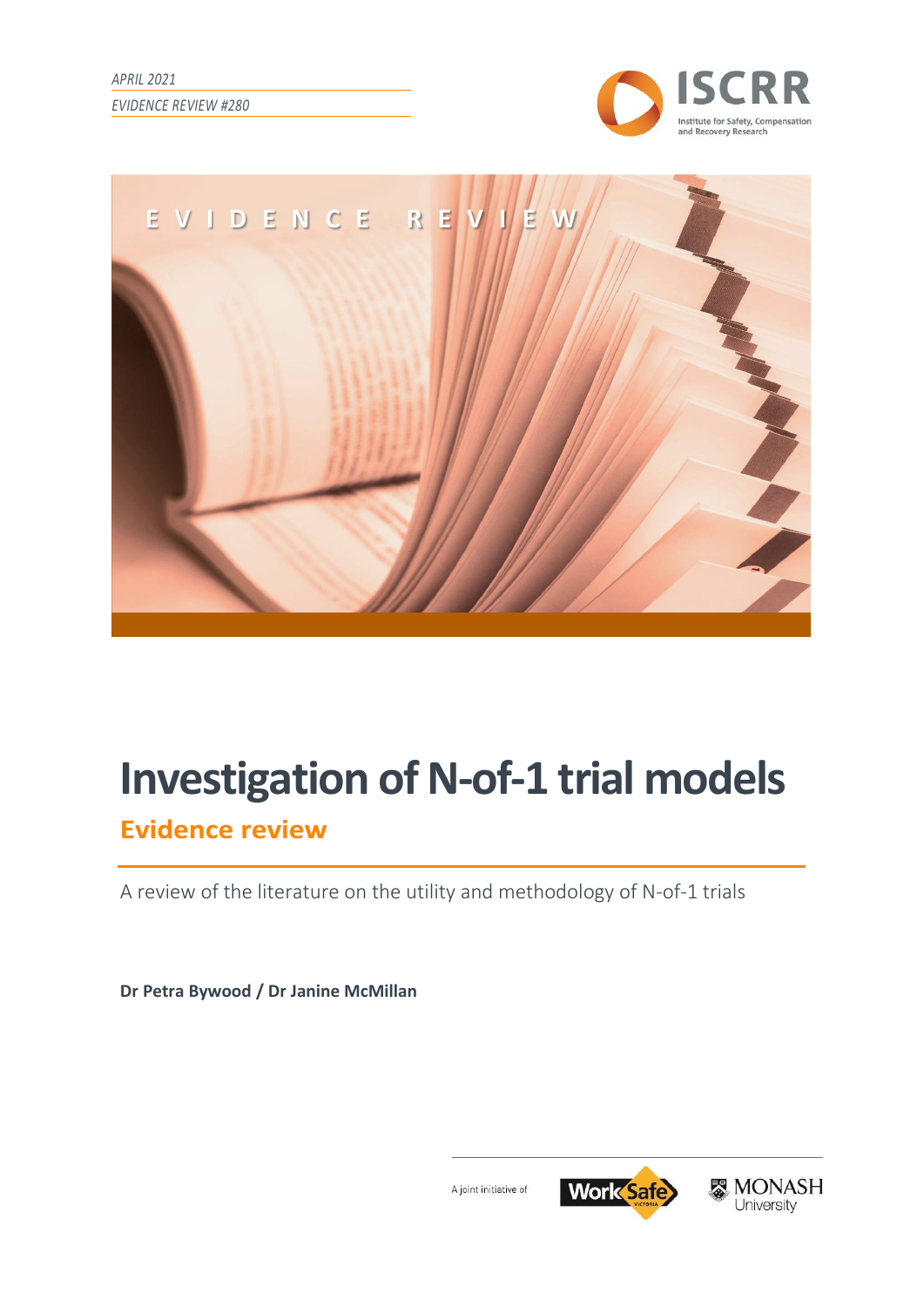# *C O N T E N T S*

| <b>Executive summary</b>                                                                                                                                                                                                                                                                | 5                                            |
|-----------------------------------------------------------------------------------------------------------------------------------------------------------------------------------------------------------------------------------------------------------------------------------------|----------------------------------------------|
| Introduction<br>Research questions<br>Methods<br>Findings                                                                                                                                                                                                                               | 5<br>5<br>5<br>5                             |
| Introduction                                                                                                                                                                                                                                                                            | 8                                            |
| Background                                                                                                                                                                                                                                                                              | 8                                            |
| Objectives                                                                                                                                                                                                                                                                              | $\mathsf 9$                                  |
| Aims<br>Research questions                                                                                                                                                                                                                                                              | 9<br>$\overline{9}$                          |
| Methods                                                                                                                                                                                                                                                                                 | 9                                            |
| Literature search                                                                                                                                                                                                                                                                       | 9                                            |
| Findings                                                                                                                                                                                                                                                                                | 11                                           |
| Single-case experimental studies                                                                                                                                                                                                                                                        | 11                                           |
| What models currently exist for N-of-1 studies                                                                                                                                                                                                                                          | 13                                           |
| Example of double-blind, crossover comparison N-of-1 trial: Celecoxib vs paracetamol <sup>11</sup><br>Phase designs<br>Alternating treatment designs<br>Multiple baseline design<br>Changing criterion design<br>Other designs                                                          | 13<br>14<br>15<br>15<br>16<br>16             |
| What are the essential criteria for conducting N-of-1 studies?                                                                                                                                                                                                                          | 17                                           |
| Is an N-of-1 trial suitable for the patient?<br>Balanced sequence assignment and randomisation<br>Duration and frequency of treatment<br>Washout periods and carryover effects<br>Blinding<br>Outcome measures and data collection<br>Analysis and feedback<br>Guidelines and standards | 17<br>17<br>18<br>19<br>20<br>20<br>20<br>22 |
| In what areas have N-of-1 studies been used?                                                                                                                                                                                                                                            | 26                                           |
| Pain management<br>Complementary and alternative medicines (CAMs)<br>Mental health and sleep disorders<br>Prescribing and de-prescribing<br>Lifestyle and behaviour change interventions                                                                                                | 39<br>39<br>39<br>40<br>40                   |
| Resources for N-of-1 trials                                                                                                                                                                                                                                                             | 41                                           |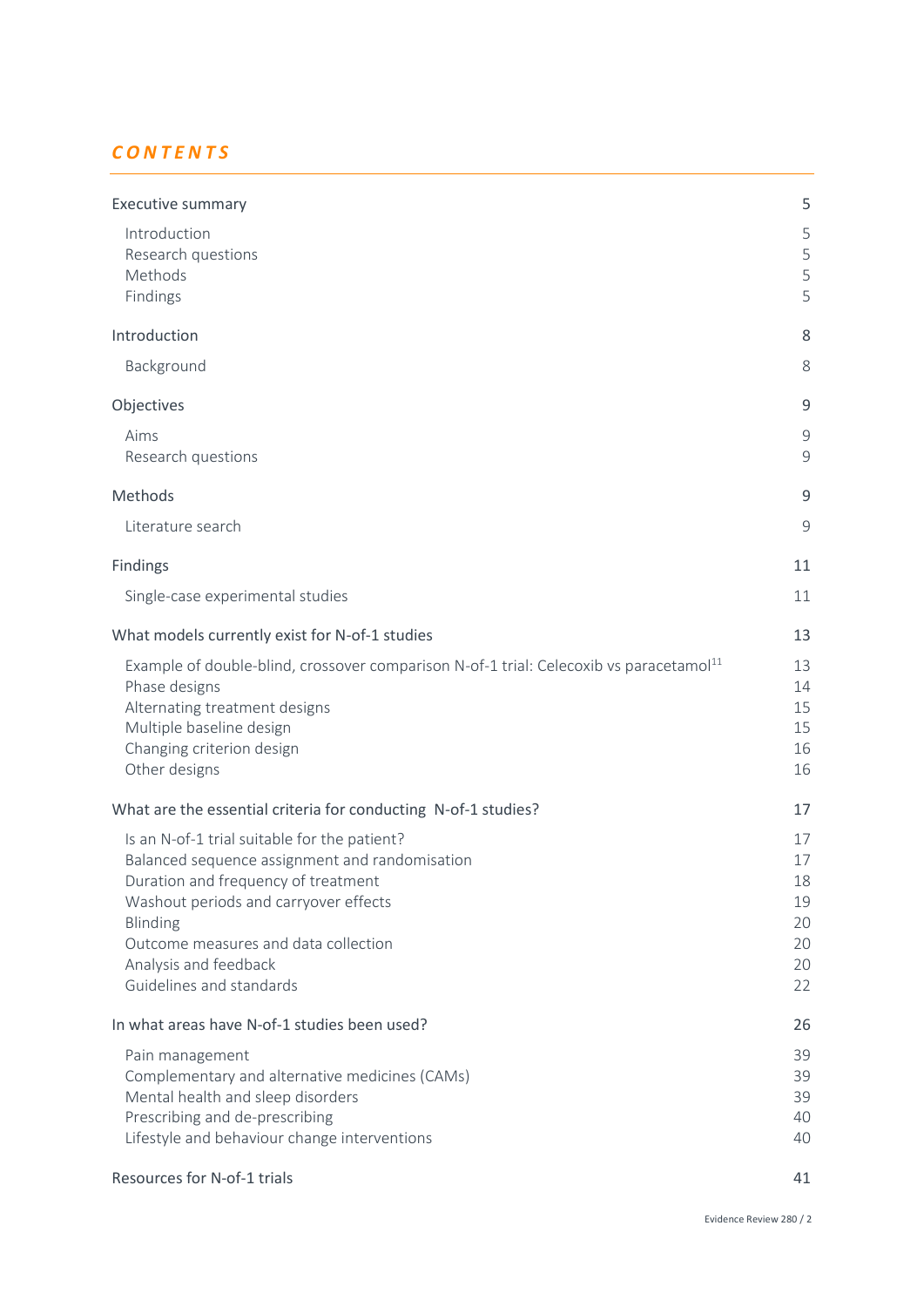| N-of-1 trial services                                                        | 42 |
|------------------------------------------------------------------------------|----|
| Simulation studies                                                           | 43 |
| Devices and technologies                                                     | 43 |
| Other considerations                                                         | 45 |
| Advantages of N-of-1 studies                                                 | 45 |
| Disadvantages of N-of-1 studies                                              | 45 |
| Challenges of N-of-1 studies                                                 | 46 |
| The role of genetics and genomics                                            | 48 |
| Pooled N-of-1 trial data                                                     | 48 |
| Costs                                                                        | 48 |
| Support                                                                      | 49 |
| Patient-centred approach                                                     | 49 |
| Research and ethics                                                          | 49 |
| Reviews in progress                                                          | 50 |
| Summary and conclusions                                                      | 51 |
| References                                                                   | 52 |
| Appendix                                                                     | 57 |
| Theophylline or ipratropium bromide for asthma in 65-yr-old man <sup>5</sup> | 57 |

# *L I S T O F T A B L E S*

| Table 3. Examples of methods to determine an appropriate duration for N-of-1 trials 19 |  |
|----------------------------------------------------------------------------------------|--|
|                                                                                        |  |
|                                                                                        |  |
|                                                                                        |  |
|                                                                                        |  |
|                                                                                        |  |
|                                                                                        |  |
|                                                                                        |  |

# *L I S T O F F I G U R E S*

| Figure 1. PRISMA flow diagram depicting search process for identifying relevant articles related to N- |  |
|--------------------------------------------------------------------------------------------------------|--|
|                                                                                                        |  |
|                                                                                                        |  |
| Figure 3. Graph illustrates changes in symptoms across an ABBA treatment sequence  21                  |  |
|                                                                                                        |  |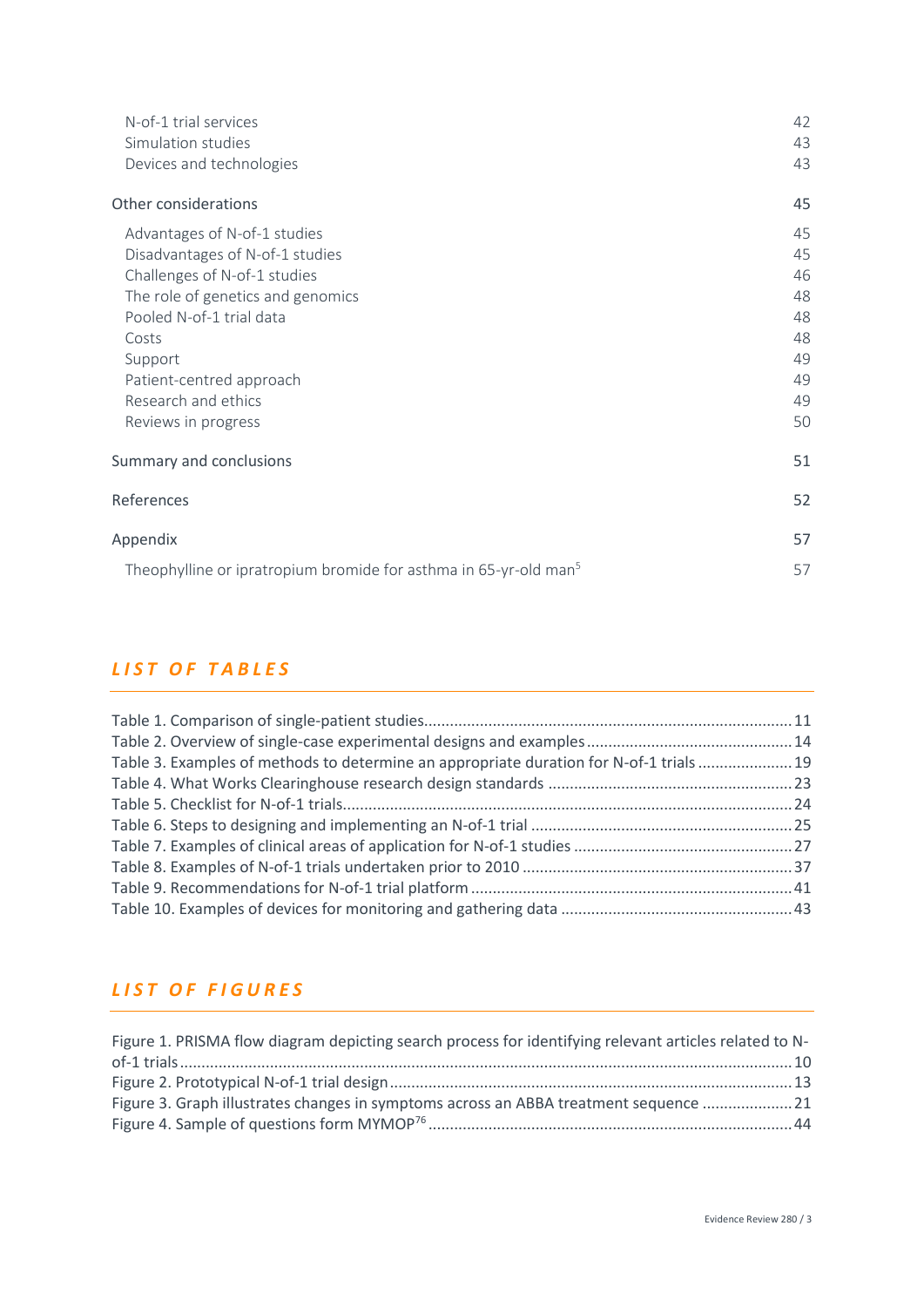#### **Acknowledgements**

This report has been prepared for WorkSafe Victoria (WSV). The authors wish to thank Dr Jane Nikles and Dr Suzanne McDonald for their willingness to review a draft of this report and to provide valuable insights. We also wish to thank Jimmy Twin and Samantha Barker at ISCRR who supported the Evidence Review and production of the report.

#### **Disclaimer**

Please note: This Evidence Review has been produced by the Institute for Safety, Compensation and Recovery Research (ISCRR) in response to specific questions from WorkSafe Victoria. The content of this report does not involve an exhaustive analysis of all existing evidence in the relevant field, nor does it provide definitive answers to the issues it addresses. The review findings were current at the time of publication, March 2021. Significant new research evidence may become available at any time. ISCRR is a joint initiative of WorkSafe Victoria and Monash University. The opinions, findings and conclusions expressed in this publication are those of the authors and not necessarily those of WorkSafe Victoria or ISCRR.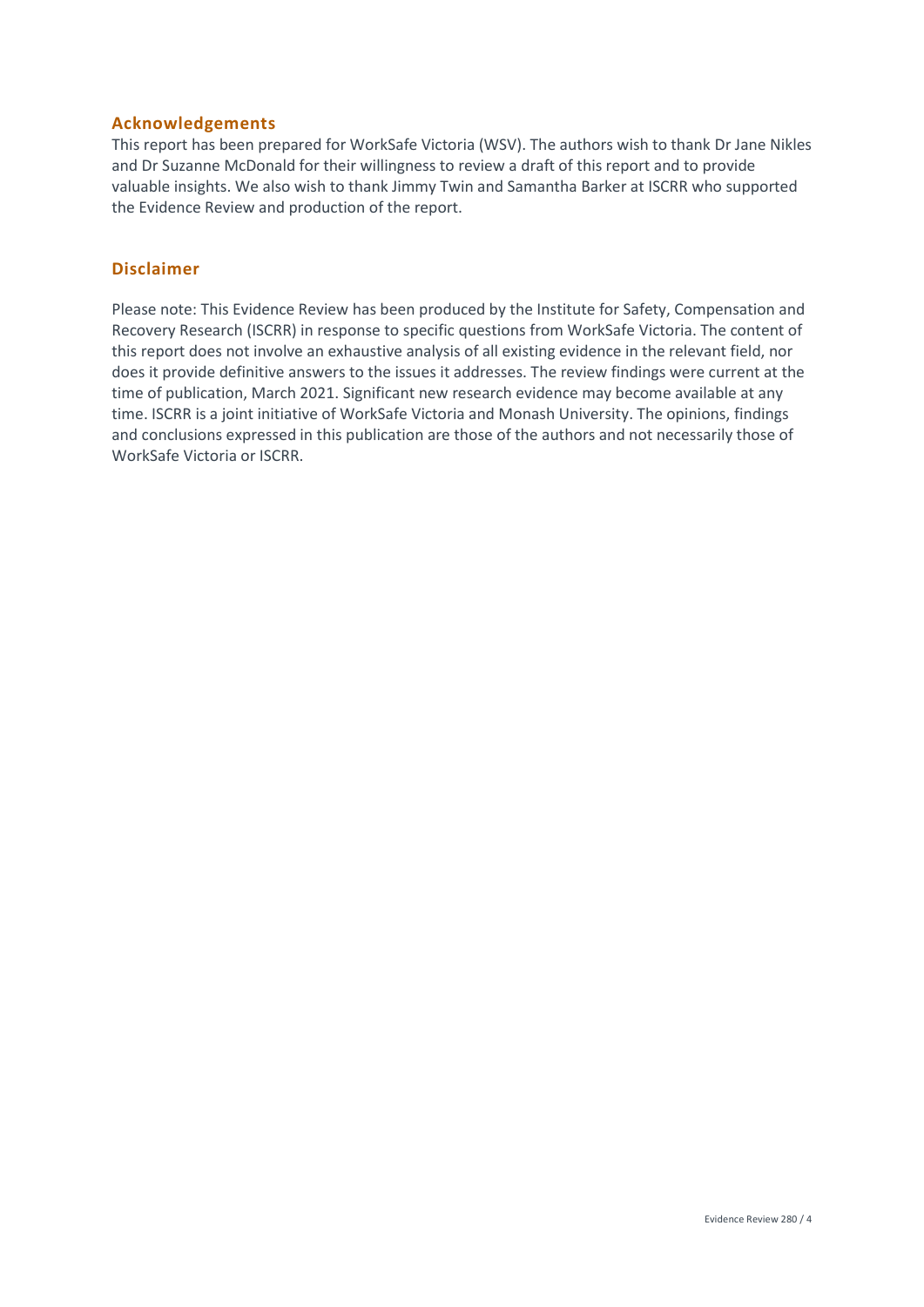# *E X E C U T I V E S U M M A R Y*

#### **Introduction**

Evidence-based medicine is the cornerstone of clinical practice. However, in many cases, the evidence is lacking or inconsistent; or the individual patient has unique characteristics that raise questions about the suitability of conventional treatments.

WorkSafe Victoria (WSV) requested ISCRR to examine the utility and methodology of N-of-1 trials to determine whether a treatment with insufficient evidence of effectiveness may be of benefit to an individual in specific circumstances.

#### **Research questions**

- 1. What models currently exist for N-of-1 studies?
- 2. What are the essential criteria for conducting N-of-1 studies?
- 3. In what areas have N-of-1 studies been used?

#### **Methods**

An Evidence Review was undertaken in January-March 2021, involving a desktop scan of the published and grey literature.

#### **Findings**

Eighty-nine articles informed this review, including systematic reviews, individual N-of-1 trials, series of N-of-1 trials and articles related to the design and conduct of N-of-1 trials.

#### *What models currently exist for N-of-1 studies?*

There were four categories of N-of-1 trial designs, with options in each category:

- 1. **Phase design**: Measurements are taken in consecutive phases where different treatments, or levels of treatment, are implemented. The data are examined as one continuous timeseries. This design is best suited to interventions that can be withdrawn or switched, without long carryover effects.
- 2. **Alternation design**: Treatments are implemented alternately and can be randomised in blocks. Each treatment block is examined as its own time series. This design is best suited to interventions that can be withdrawn, without harm to the patient.

# N-of-1 trial

- Patient-centred
- Prospective
- Controlled
- Multiple measures
- Rigorous approach
	- **Blinding**
	- Randomised sequence of treatment
- 3. **Multiple baseline design**: Several baseline measures are taken and then interventions are applied sequentially to one behaviour, without affecting the others. This design is best suited to interventions that cannot be reversed (e.g. behavioural or learning interventions).
- 4. **Changing criterion design**: Treatment is adjusted according to changes in a patient's response. This design is best suited to treatments that are irreversible and involve gradual change.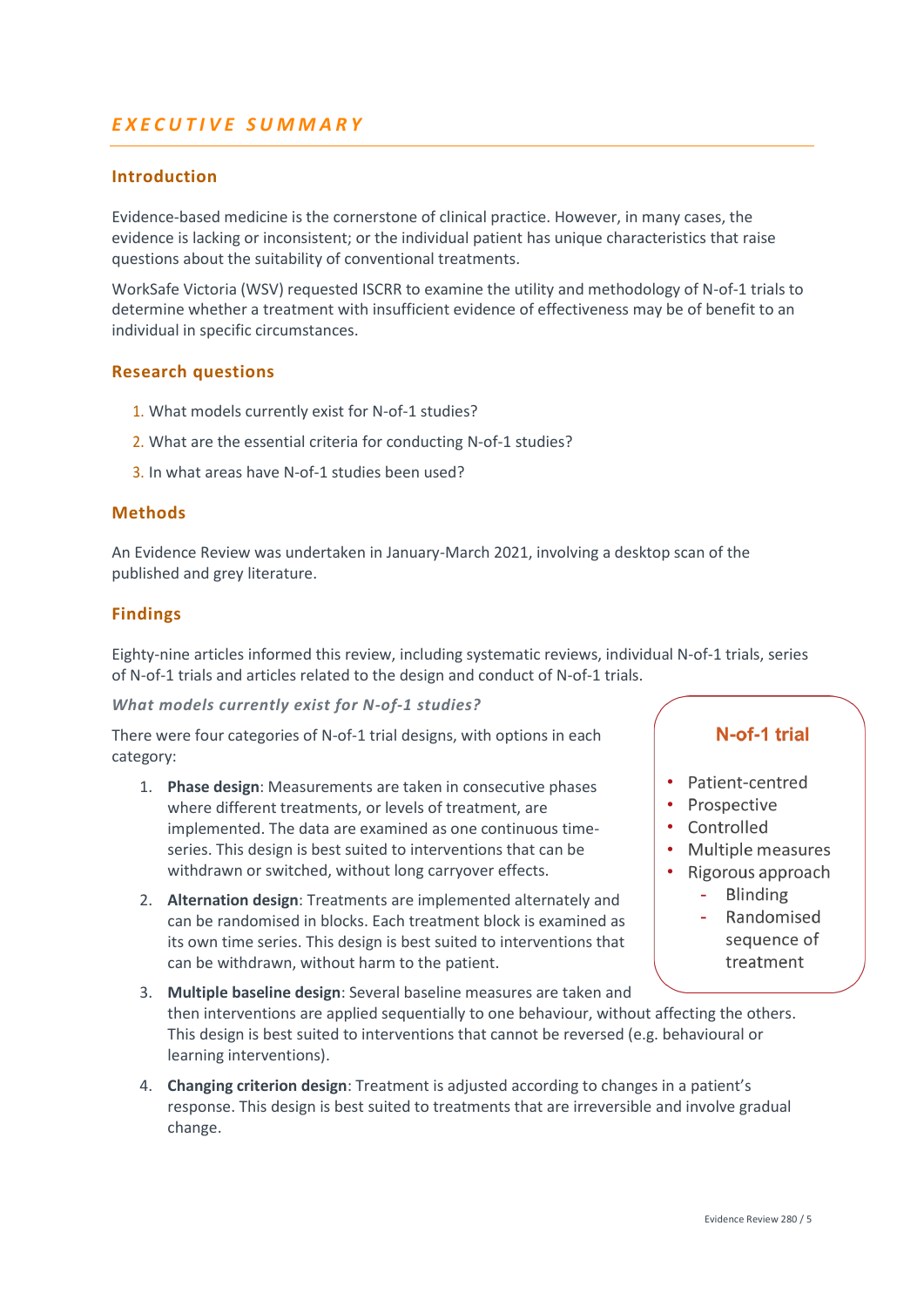#### *What are the essential criteria for conducting N-of-1 studies?*

One of the key advantages of the N-of-1 trial design is its flexibility to be tailored to the individual. Thus, there was a high degree of variability in criteria across published studies. Overall, there were some **essential** criteria and some **preferred**, but not essential criteria.

- Essential criteria:
- Determine whether the N-of-1 trial design is suitable for the patient, condition and circumstances
- Identify relevant and repeatable measures of effect, in collaboration with the patient
- Include multiple crossovers in treatments.
- Preferred, but not essential criteria:
- Randomise sequence of treatments (e.g. random block design)
- Blinded assessment of outcomes (single or double-blinded)
- Washout period to avoid carryover effects.

Guidelines for conducting N-of-1 trials and standards for reporting on them have also been developed. These are a useful tool to guide design and implementation of the trial.

#### *In what areas have N-of-1 studies been used?*

N-of-1 trials have been implemented in a wide range of areas across all physiological systems as well as for behavioural and psychological interventions. These include:

- Chronic pain
- Chronic diseases
- Neurodegenerative diseases
- Mental health and sleep disorders
- Lifestyle and behavioural interventions
- Complementary and alternative medicines and therapies
- Prescribing and de-prescribing.

#### *Resources for N-of-1 trials*

Advances in mobile technologies provide convenient and easy-to-use tools for monitoring patients' symptoms, collecting data and prompting patients to act (e.g. take medications, do exercises). N-of-1 trial services can assist with trial design as well as some of the time- and resource-intensive requirements, such as treatment sequence allocation and access to compounding pharmacies.

#### *Other considerations*

The key advantages of the N-of-1 trial design are: scientific rigour; patient-centredness; flexibility; granularity of treatment effects; direct benefit to the patient; cost-effectiveness; and efficiency in determining the most appropriate treatment.

The main disadvantages of the N-of-1 trial design are: findings are not generalisable to the broader population (unless combined with other trials); they are best suited to chronic stable conditions; potential for carryover effects need to be considered; and interpretation of results can be challenging.

Other design challenges include: identifying appropriate randomisation of treatments; getting the right balance between collecting enough data and not placing too much burden on patients; statistical analyses (calculating power, managing autocorrelation); addressing carryover and slowonset effects; feasibility of blinding, withdrawal or washout periods; and limiting potential biases (Type I error, Hawthorne effect).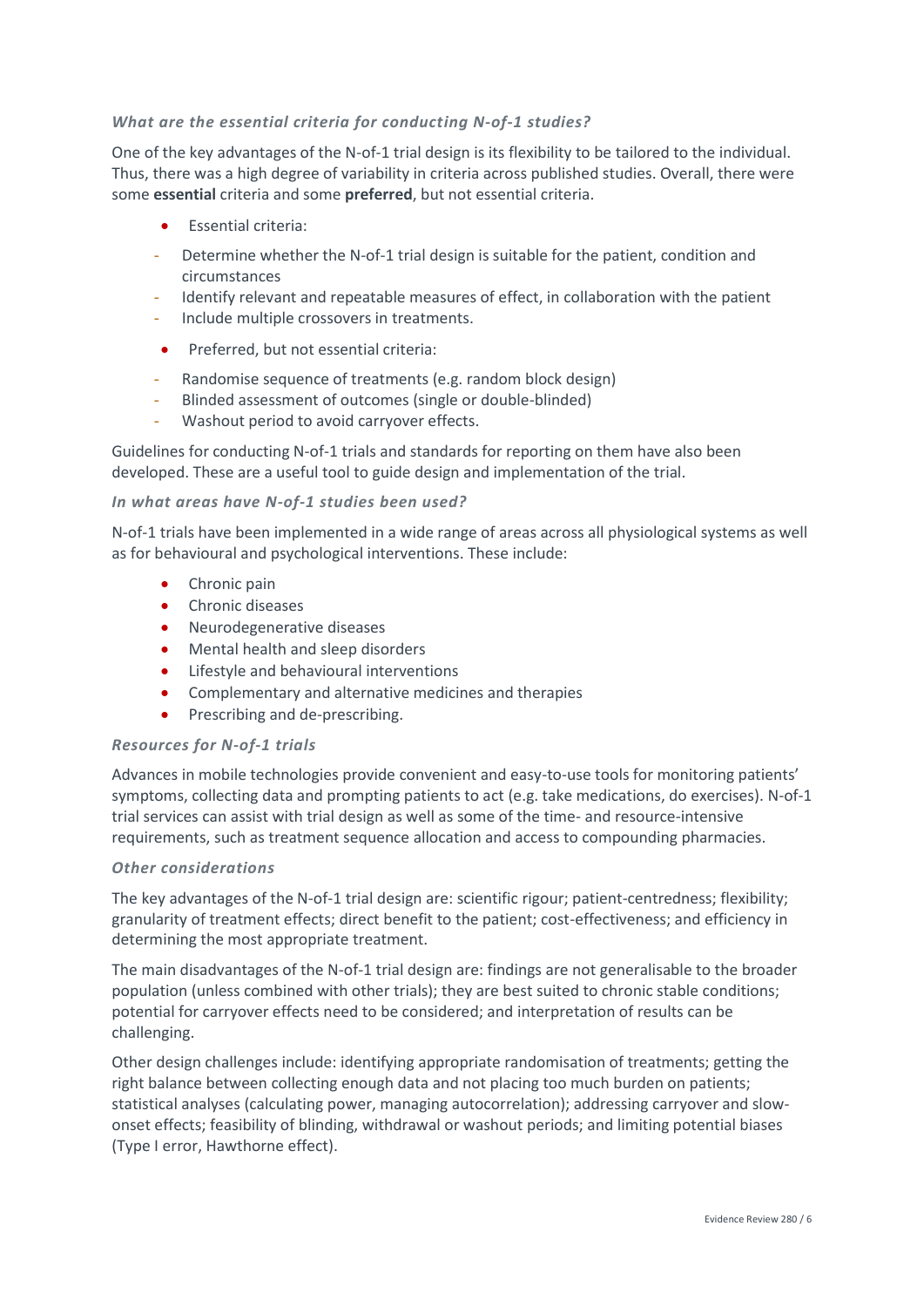#### *Summary and conclusions*

The N-of-1 trial design is best suited where there is a need to tailor treatment to the individual patient's circumstances. While the flexibility of the design is one of its greatest strengths, there are some critical design elements needed to ensure scientific rigour and study validity. These include: appropriateness of the design, relevant and repeatable measurements and multiple crossover treatment periods.

The implementation of N-of-1 trials, while not onerous compared with randomised controlled trials (RCTs), requires a commitment from health care providers and patients. Embarking on an N-of-1 trial could be facilitated by having access to adequate resources and trial support services.

Although not every N-of-1 trial is guaranteed to deliver clear guidance on optimal treatment for a patient, the rigour of the model may avoid wasting time on ineffective treatments that delay recovery.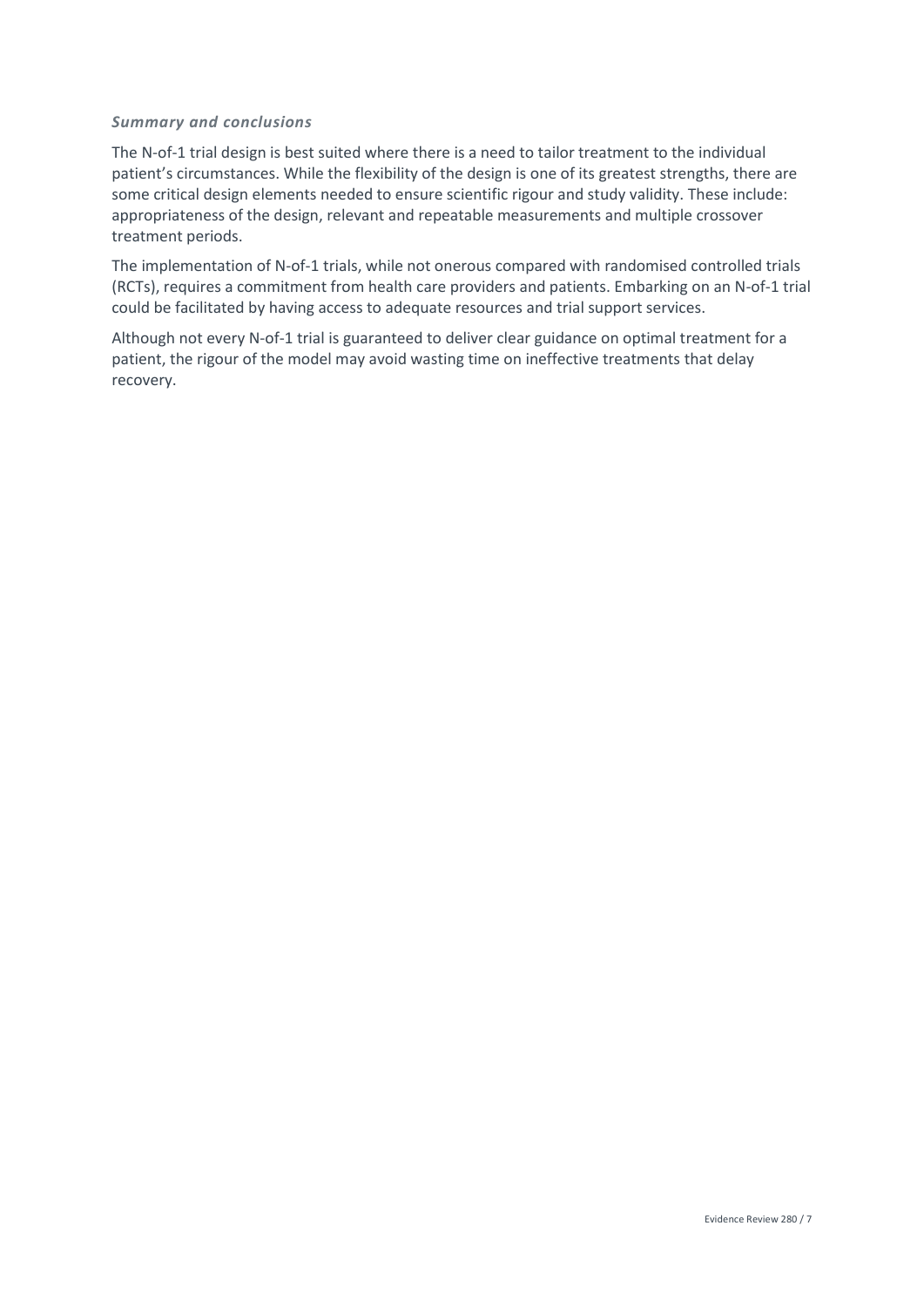# *I N T R O D U C T I O N*

According to the Non-established, New or Emerging Treatment and services (NeNET) policy, WorkSafe Victoria (WSV) will not fund a NeNET that is not supported by high-level evidence; nor will they fund treatment experiments on patients. This policy safeguards workers against exposure to unproven treatments that may be ineffective or harmful. However, in some cases, inexpensive but unproven treatments are started prior to WSV approval; and the worker or health care provider believes that the treatment has improved the patient's health or function.

Currently, there is no procedure for WSV to review requests to fund an unproven treatment (i.e. insufficient evidence of effectiveness) that the patient or health care provider reports is beneficial. In this situation, an independently-conducted N-of-1 trial could determine whether the benefit is real or due to a placebo effect.

WSV have requested ISCRR to examine the methodology for conducting N-of-1 trials and the healthcare areas where they have been applied.

#### **Background**

Although randomised controlled trials (RCTs) are the gold standard for determining the effectiveness of interventions, even the most rigorous RCT cannot predict how an individual may respond to an intervention that has demonstrated significant effectiveness in the study population. An individual's genes, environment and lifestyle may influence how well they respond to the clinical management of their disease/condition.<sup>1</sup> Although the overall risk is relatively low, treatments that have demonstrated safety and effectiveness on average may be ineffective or harmful to an individual patient. In particular, the impact of evidence-based interventions (based on RCTs) may be unknown for patients with comorbidities or complex medical conditions (generally excluded from RCTs), rare diseases (insufficient numbers for a robust RCT) or sub-groups of patients who may be resistant to usual drug treatment due to individual factors or genetic abnormalities. Many other minorities or marginalised groups are under-represented in clinical trials. A review on the representativeness of RCTs showed that participants were not always representative of those treated in routine clinical practice.<sup>2</sup>

Evidence-based medicine is expected in clinical practice, yet studies have estimated that less than 50 per cent of clinicians base clinical decisions on evidence-based guidelines.<sup>3</sup> Clinicians often find that the patient in front of them differs markedly from the participants in the RCTs that formed the basis of clinical guidelines; and they decide to choose a more pragmatic and targeted approach for patients with complex conditions or comorbidities.<sup>4</sup>

A single-case experimental design, or N-of-1 trial, may be appropriate in certain circumstances, including: 1) when a physician is uncertain about the best treatment approach for a patient (clinical equipoise); 2) when the patient differs substantially from the study population in existing RCTs; or 3) when there is insufficient or inconsistent evidence relevant to the patient and their condition[. Box 1](#page-56-0) (Appendix) briefly describes the original N-of-1 trial conducted in 1985.<sup>5</sup>

N-of-1 trials represent the intersection of research and clinical care in real-world circumstances. Rather than extrapolating inferences from group data (RCTs) to the individual, the N-of-1 study design evaluates treatment responses at the individual level.<sup>6</sup>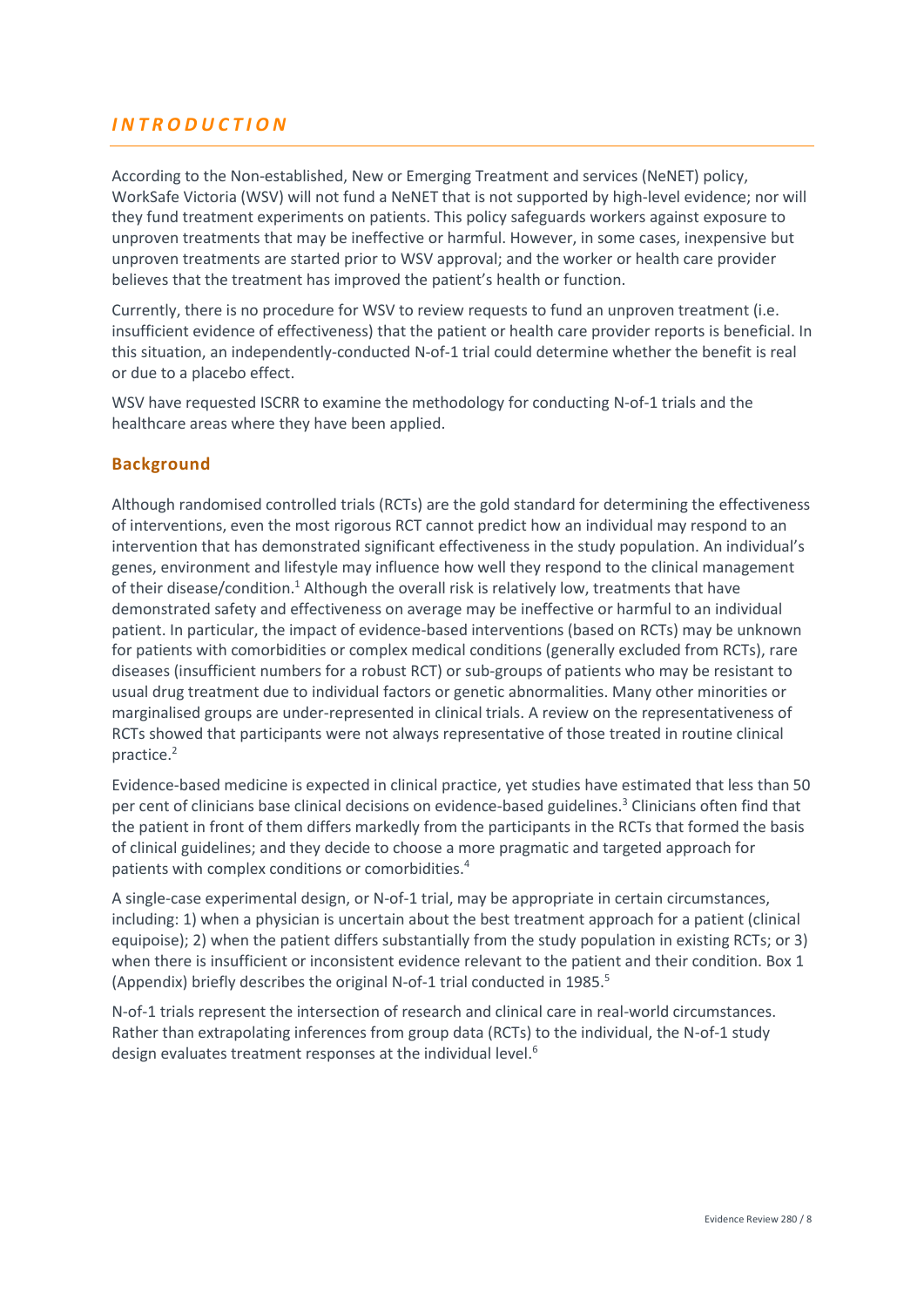# *O B J E C T I V E S*

#### **Aims**

The main aim of this Evidence Review was to examine the methodology used in N-of-1 trials, including identifying the key criteria.

#### **Research questions**

- 1. What models currently exist for N-of-1 studies?
- 2. What are the essential criteria for conducting N-of-1 studies?
- 3. In what areas have N-of-1 studies been used?

# *M E T H O D S*

An Evidence Review was undertaken in January-March 2021 to examine and synthesise the evidence related to the methodology used for N-of-1 trials. This involved a desktop scan to identify relevant articles in the published and grey literature.

#### **Literature search**

Four academic databases (PubMed, Embase, Cochrane, Scopus) were searched to identify relevant articles or reviews that were published in English, through peer-reviewed academic literature between January 2010 and January 2021. A Google search was also undertaken to identify reports, guidelines and other documents in the grey literature.

Following discussions with WSV about areas in which N-of-1 trials were conducted since 2010, a list of studies were included that had been conducted before 2010 and published in one of the systematic reviews.

Search terms contained in key words, titles and abstracts included:

Line 1: N-of-1 OR N=1 OR (single patient) OR (single case) OR (precision medicine) OR (personalised medicine) OR (personalized medicine)

AND

**Line 2:** study OR trial

The focus of this Evidence Review was on details of the methodology for N-of-1 trials, including the essential criteria. The review was not concerned with the effectiveness of the therapies of interest or the quality of the studies. Therefore, no formal quality assessment of studies was undertaken.

[Figure 1](#page-9-0) shows the search process and how relevant articles were selected.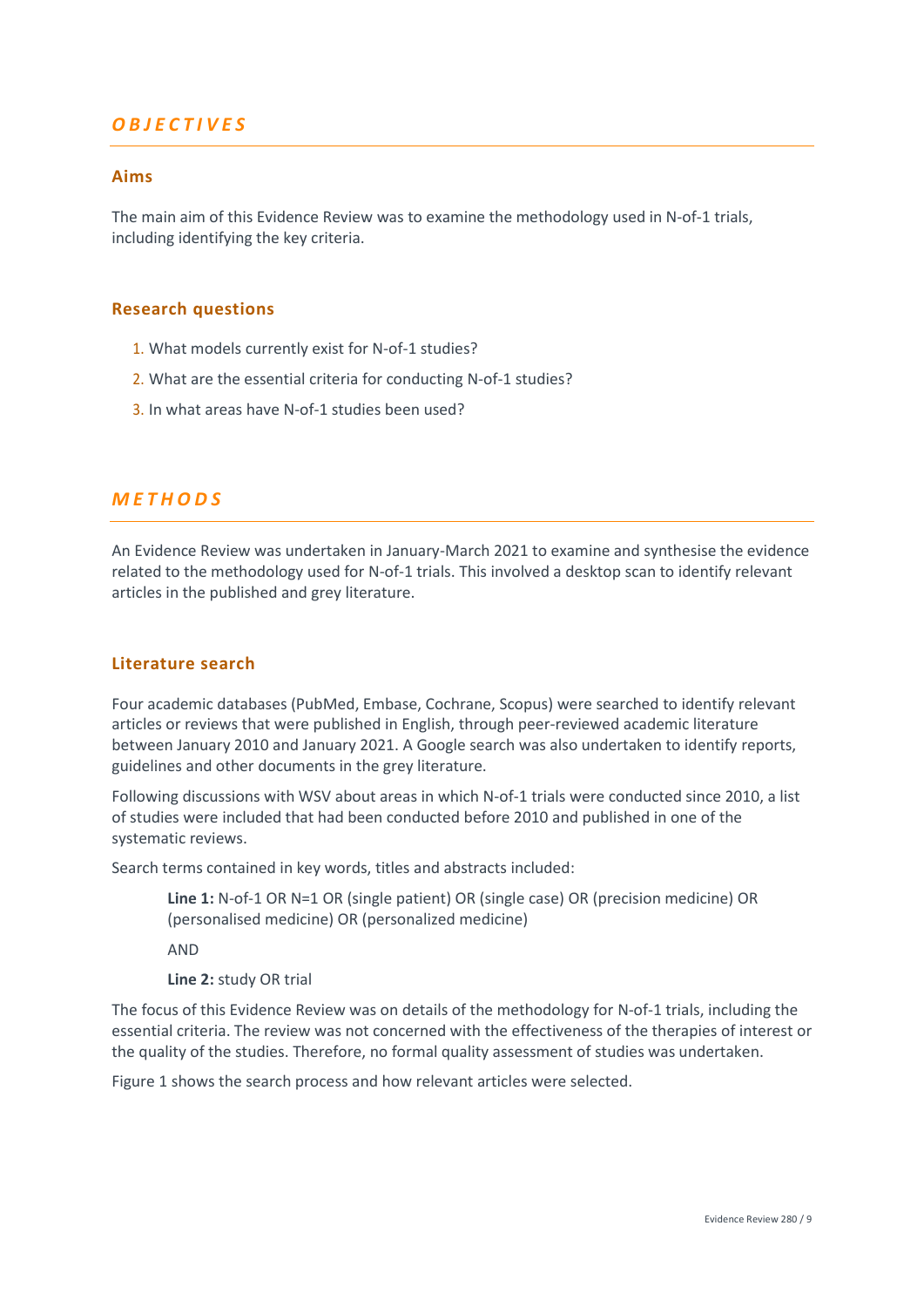

<span id="page-9-0"></span>*Figure 1. PRISMA flow diagram depicting search process for identifying relevant articles related to N-of-1 trials*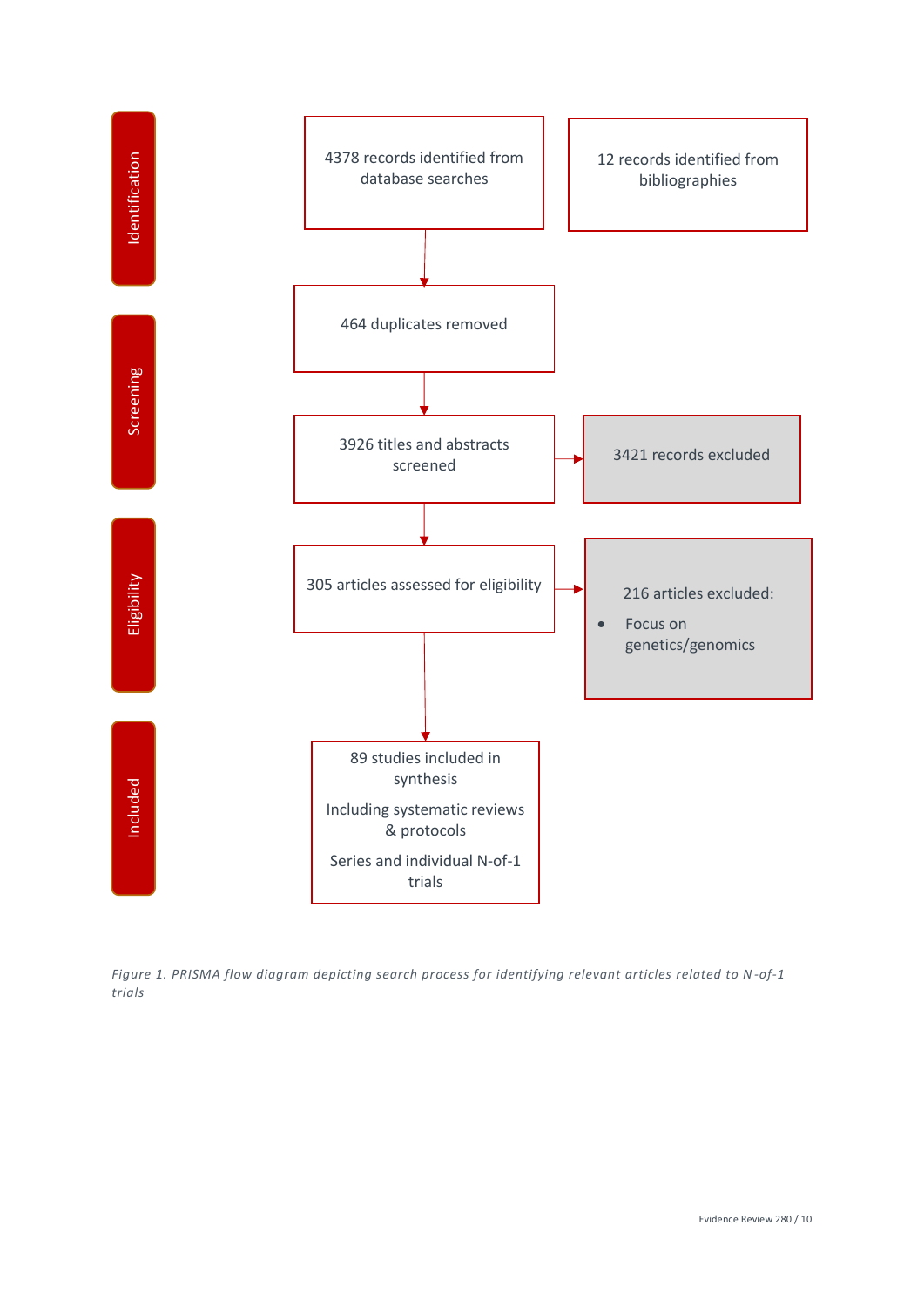# *F I N D I N G S*

Searches identified over 4,000 articles related to N-of-1 trials and personalised medicine that had been published since 2010. After removing duplicates and screening by title and abstract, 305 articles were assessed for eligibility. Of these, 216 articles that focused primarily on the genetics and genomics of precision medicine were excluded as this area was out of scope for this review. The remaining 89 articles were used to inform the findings.

#### **Single-case experimental studies**

N-of-1 trials are one of several types of single-patient study [\(Table 1\)](#page-10-0). Most common are case studies, which are usually retrospective reports on a single patient, and Trial by Therapy, which is used frequently in clinical practice.

A typical single-case experimental design involves a comparison between two experimental time periods (phases), including a representative baseline phase.<sup>7</sup> The main purpose of a single-case experimental study is to determine whether an intervention works for an individual (compared with placebo, no intervention); or which of several interventions works best for an individual.

| <b>Study design</b>        | Time<br>orientation    | No. of<br>measurements             | <b>Randomised</b> | <b>Blinded</b> | <b>Control</b> | <b>Bias</b> |
|----------------------------|------------------------|------------------------------------|-------------------|----------------|----------------|-------------|
| Case study                 | Often<br>retrospective | Limited; based on<br>clinical need | No.               | <b>No</b>      | Possibly       | Yes         |
| <b>Trial by</b><br>therapy | Prospective            | Limited; based on<br>clinical need | No.               | N <sub>o</sub> | <b>No</b>      | Yes         |
| N-of-1 trial               | Prospective            | Many                               | Yes               | Yes            | Yes            | Likely      |

#### <span id="page-10-0"></span>*Table 1. Comparison of single-patient studies*

Source: Margolis and Giuliano, 2019<sup>8</sup>

#### *Trial by therapy*

Individualised patient-centred care is an inherent part of clinical decision-making. However, patientcentred care is not practised in a systematic way across every patient. For the most part, clinicians have used a Trial by Therapy approach to determine the appropriate treatment regimen (medication, dose), adjusting the regimen according to a patient's responses. However, the Trial by Therapy approach has a number of problems, including:

- *Stability of the condition*: The treatment may be initiated during a natural remission phase of a chronic illness; or the patient may recover spontaneously and outcomes may be unrelated to the treatment
- *Placebo effect*: The expectation and desire for improvement may account for approximately 30 per cent of the effect, overriding the actual effects of the treatment
- *Series of trial-and-error treatments*: Only one treatment is tested at a time, which prolongs the time to achieve an optimal response.<sup>2</sup>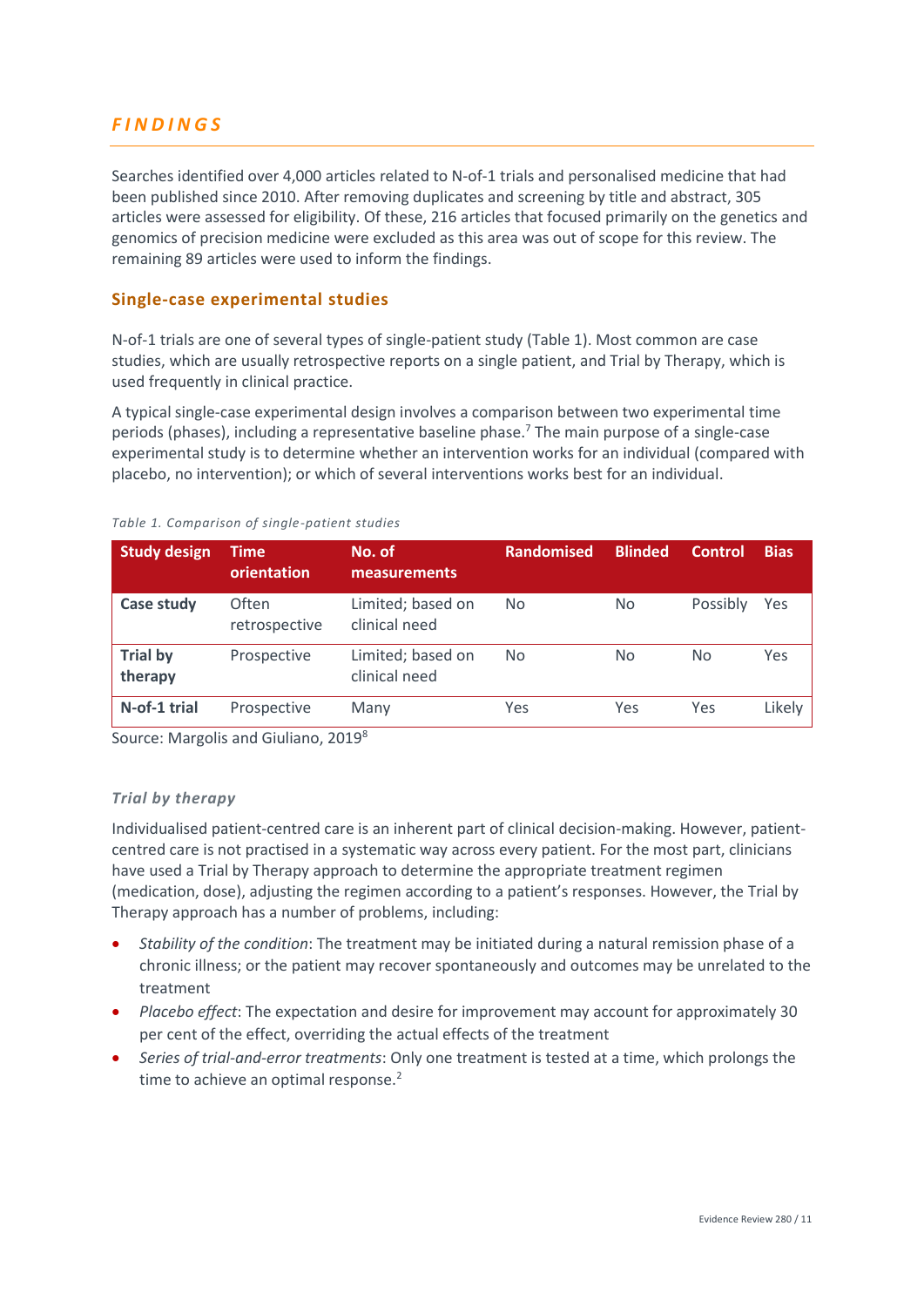#### *N-of-1 trials*

N-of-1 trials explore the variability in efficacy that is seen in most clinical trials, using a systematic and objective approach. Heterogeneous effects across participants are common in RCTs. That is, some individuals in the treatment group may have worse effects compared with the average for the control group and others may have much better responses compared with the average for the control group. In this case, it is impossible to determine whether a treatment is appropriate for an individual patient and an N-of-1 trial may be useful. $4$ 

In contrast, if there is a homogeneous treatment effect, where all of the treatment group have a larger response compared with the control group and there are no large differences in the magnitude of effect, there is no need to conduct an N-of-1 trial to understand how an individual patient is likely to respond.

The N-of-1 trial study design avoids confounding and biases inherent in Trial by Therapy by using the patient as the study subject; and determining the best course of treatment objectively and empirically using the rigorous tools of an RCT (randomisation, blinding, formal assessments). This approach also addresses the problem of generalisability of RCTs when there are heterogeneous treatment effects.<sup>2</sup> In contrast to RCTs, N-of-1 trials focus exclusively on the empirically-determined optimal intervention for a single patient and, while results are not easily generalisable, the endpoint for patient-centred care is achieved.

N-of-1 trials may also follow a RCT, where the RCT demonstrates effectiveness (on average) for a population; and the N-of-1 trial may determine whether the intervention works for an individual.<sup>8</sup>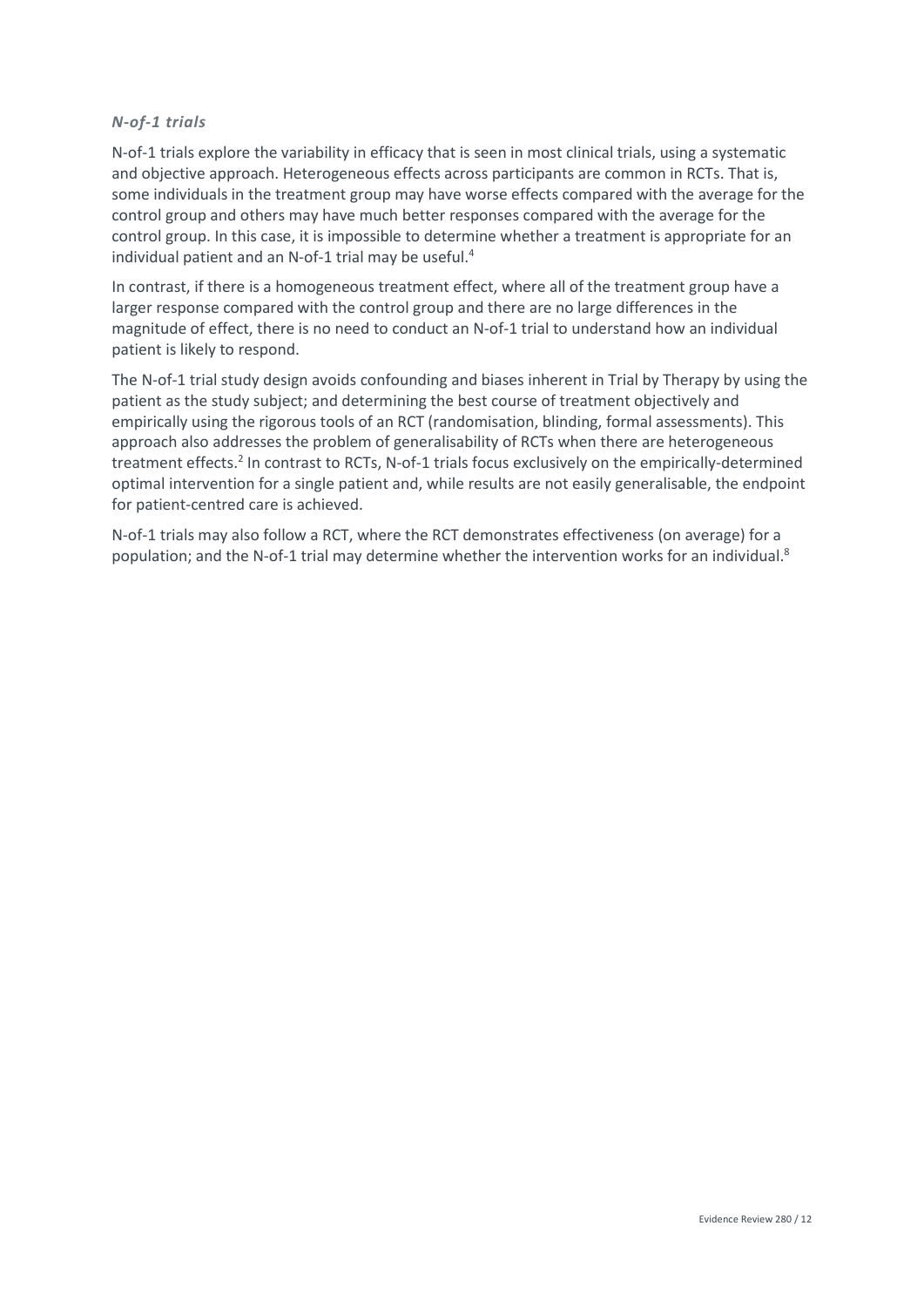# *W H A T M O D E L S C U R R E N T L Y E X I S T F O R N - O F - 1 S T U D I E S*

One of the key advantages of conducting an N-of-1 trial is that it can be tailored to the patient's unique characteristics, including their clinical condition, comorbidities, lifestyle and preferences. The intrinsic variability in this approach makes it more difficult to establish standardised design protocols[. Figure 2](#page-12-0) illustrates a prototypical balanced sequence design with repetition, blinding and systematic outcomes assessment. However, there is room for flexibility in this approach.



#### <span id="page-12-0"></span>*Figure 2. Prototypical N-of-1 trial design*

#### Source: Kravitz et al., 2014<sup>9</sup>

In [Figure 2,](#page-12-0) A and B refer to two different treatments (or treatment and placebo). By convention, the baseline or control (e.g. placebo) is designated 'A' and the treatment or intervention is designated  $'B'.^{10}$ 

Ultimately, the choice of study design will depend on:

- 1. The condition of interest
- 2. The ease of collecting data on patient responses and outcomes
- 3. The most appropriate time for collecting data and availability of appropriate measurement devices (e.g. smartphone app)
- 4. The half-life of pharmacological treatments
- 5. The patient's unique characteristics and preferences.

# **Example of double-blind, crossover comparison N-of-1 trial: Celecoxib vs paracetamol<sup>11</sup>**

2 treatments for osteoarthritis were compared in a series of N-of-1 trials

- 3 pairs of 2-week periods
- Randomised order for each pair
- Blinded patients and physicians

[Table 2](#page-13-0) provides an overview of the most common types of single-case experimental designs and further details on these designs are provided below.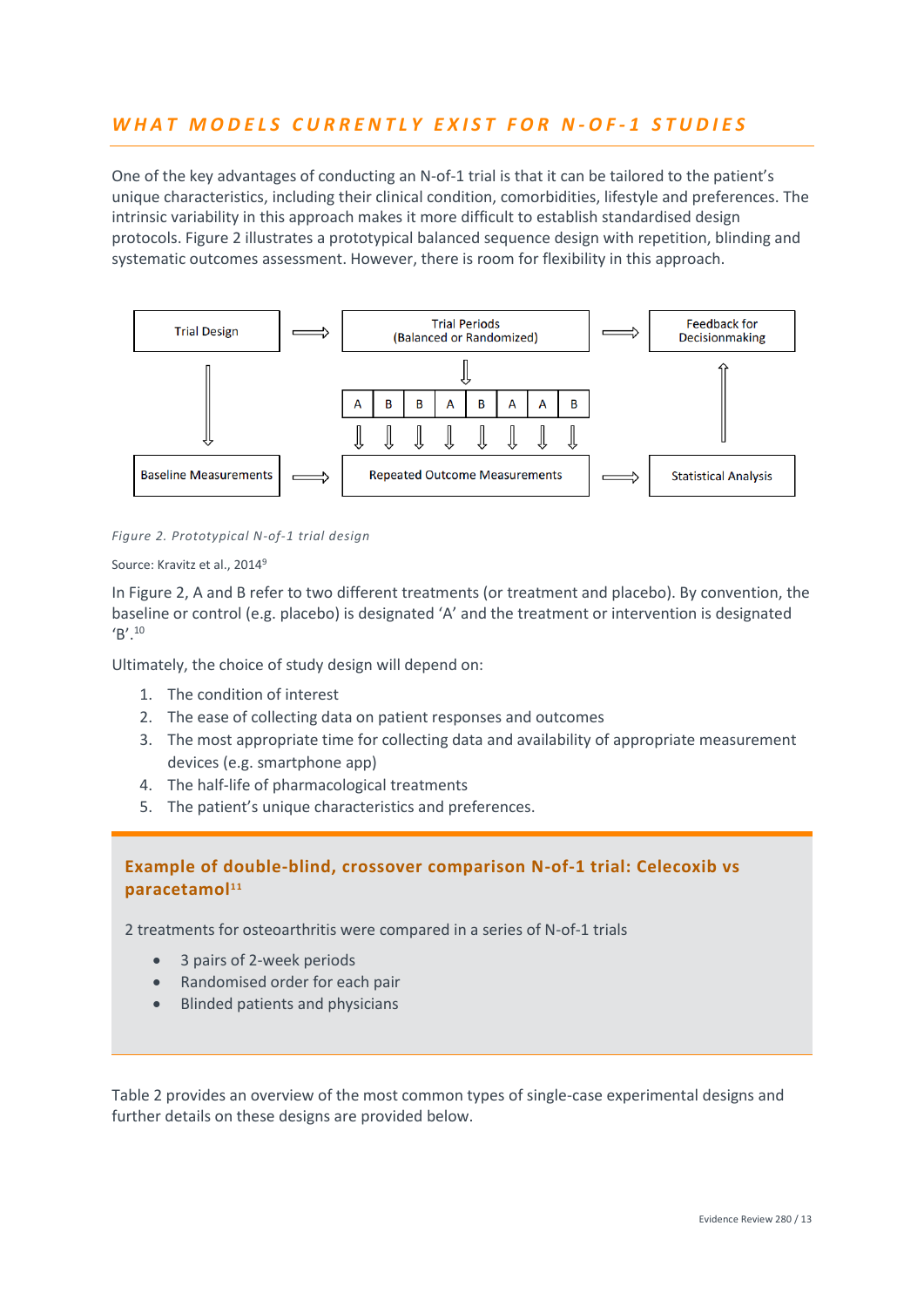<span id="page-13-0"></span>*Table 2. Overview of single-case experimental designs and examples*

| Type of single-case experimental design | <b>Design examples</b> |
|-----------------------------------------|------------------------|
| <b>Phase designs</b>                    | AB                     |
|                                         | ABA                    |
|                                         | ABAB                   |
|                                         | ABAC                   |
|                                         | ABACA                  |
| <b>Alternation designs</b>              | Completely randomised  |
|                                         | Randomised block       |
|                                         | Alternating treatments |
| <b>Multiple baseline design</b>         | Across participants    |
|                                         | Across outcomes        |
|                                         | Across settings        |
| <b>Changing criterion design</b>        | Single-point criterion |
|                                         | Range-bound criterion  |

Source: Tanious and Onghena, 2019<sup>12</sup>

#### **Phase designs**

Phase designs include designs involving multiple measurements taken in consecutive phases where different treatments, or levels of treatment, are implemented.<sup>12</sup> The data are examined as one continuous time series to identify changes over time.

Simple AB designs involve a series of measures taken at baseline (A) followed by a series of measures taken after an intervention (B). However, if the study concludes at this point and the patient shows benefit after phase B, this may be due to the intervention, but it may also be a result of spontaneous recovery. According to the What Works Clearinghouse standards,<sup>7</sup> the AB design does not fulfil the necessary requirements for an N-of-1 trial as at least three phase changes (ABAB) are needed to demonstrate treatment effect; and five phase changes are recommended.<sup>10</sup>

The ABA design (introduction and withdrawal) consists of two phase changes, which is considered acceptable, but would be strengthened by use of multiple sessions where an intervention is applied for a period of time (or in a number of sessions) and then withdrawn.<sup>10</sup>

The ABAB design shows at least three phase changes; and can be continued in multiple crossovers as needed. For example, a drug to improve sleep (vs placebo) may be tested on patients with a sleeping disorder (placebo – drug – placebo - drug).

Where there are insufficient phase changes, any observed effects may coincide with factors unrelated to the intervention and an ABAB design provides an additional phase change to improve quality. More than one intervention may also be evaluated in the ABAC or ABACA designs. These comparative designs have the potential to assess the effectiveness of several different interventions in one trial. <sup>4</sup> Putative treatments can be tested sequentially and a longer timeframe is required to gather sufficient data for each treatment.

Alternating (AB) or introduction/withdrawal (ABA or ABAB) designs have both been used in behavioural intervention trials for smoking cessation, physical activity, drug use, eating behaviour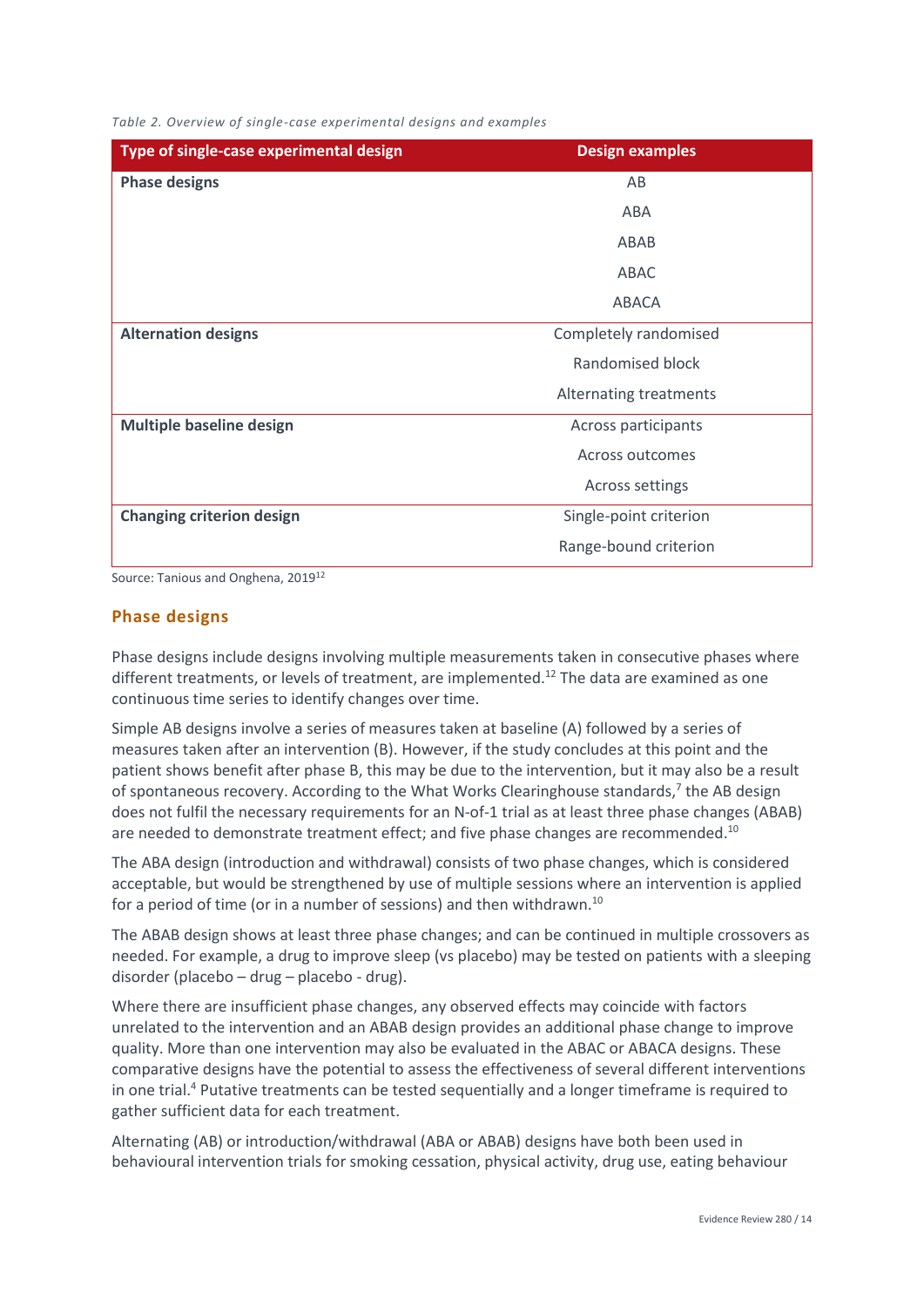and sleep behaviour.<sup>13</sup> Replications of the sequence are needed to avoid temporal confounders and enable valid conclusions to be drawn.

Other variations include dosing trials and observational design. An N-of-1 dosing trial assesses a patient's responses to different doses of a single intervention over time.<sup>4</sup> This model can be blinded and randomised, using placebo or usual care in a crossover design.

An observational N-of-1 trial for health behaviours involves repeated measures over time, without implementing an intervention. The aim is to characterise relationships between behaviours and predictors, such as levels of pain, cognitions or attitudes related to physical activity.<sup>13</sup> Information can then be used to design an intervention (e.g. frequency, intensity, duration) that is tailored to the individual.

# **Alternating treatment designs**

Alternating treatment designs involve rapid alternation between different treatments, whereby A is the first treatment (or baseline) and B is the second treatment. This design allows the clinician to determine the relative impact of two (or more) different treatments on the patient's response. The main differences compared with the phase design are that each treatment condition is its own time series; and there is no minimum number of measures required in the same condition.

For example, three types of ankle-foot orthosis were compared during physiotherapy sessions to determine which was most effective for improving the walking capacity of a hemiparetic patient.<sup>10</sup> Over five days of physiotherapy, the patient tried each treatment in random order: ACB, BCA, BAC, ACB, CAB.

A completely randomised design has strong internal validity, but may result in an undesirable order of treatments (e.g. AAAABBBB).<sup>12</sup> In contrast, the randomised block design avoids that problem by grouping treatments into blocks and randomising the order of treatment administration within the block. For example, each block may contain two time periods (e.g. weeks 1 and 2) and the treatments are randomised (AB or BA) in each block.

In another alternating design, treatments are randomised but constraints are put in place to ensure that the same treatment is not administered more than twice in a row.

#### **Multiple baseline design**

The multiple AB baseline design involves taking measures for several baseline behaviours and then sequentially applying interventions to one behaviour, without affecting the others.<sup>10, 13</sup> That is, stability in the control behaviours after the intervention shows that improvements in the target behaviour are unlikely to be due to spontaneous recovery, or practice effects. This design is suitable for interventions with slow onset, delayed changes or where the behaviour is not reversible or reversing it is not desirable; and where a washout period is not feasible. The multiple baseline approach is most suited to interventions promoting permanent change, or where the intervention is not easily withdrawn. However, there is a trade-off in using the multiple baseline design. The sequence cannot be blinded or fully randomised, resulting in a lower level of evidence.

Multiple baseline designs are commonly used in a small group of patients (at least 3) whereby measures are taken at regular intervals and implementation of the intervention is staggered temporally across patients.<sup>10</sup> The main disadvantage of this design is that some patients have to wait before treatment commences.

Multiple baseline design is also suitable for an individual patient with a rare condition or unusual recovery goal. Complementary and alternative medicines (CAMs), which may have a long metabolic half-life may also be suited to the multiple baseline design to avoid long withdrawal or washout periods.3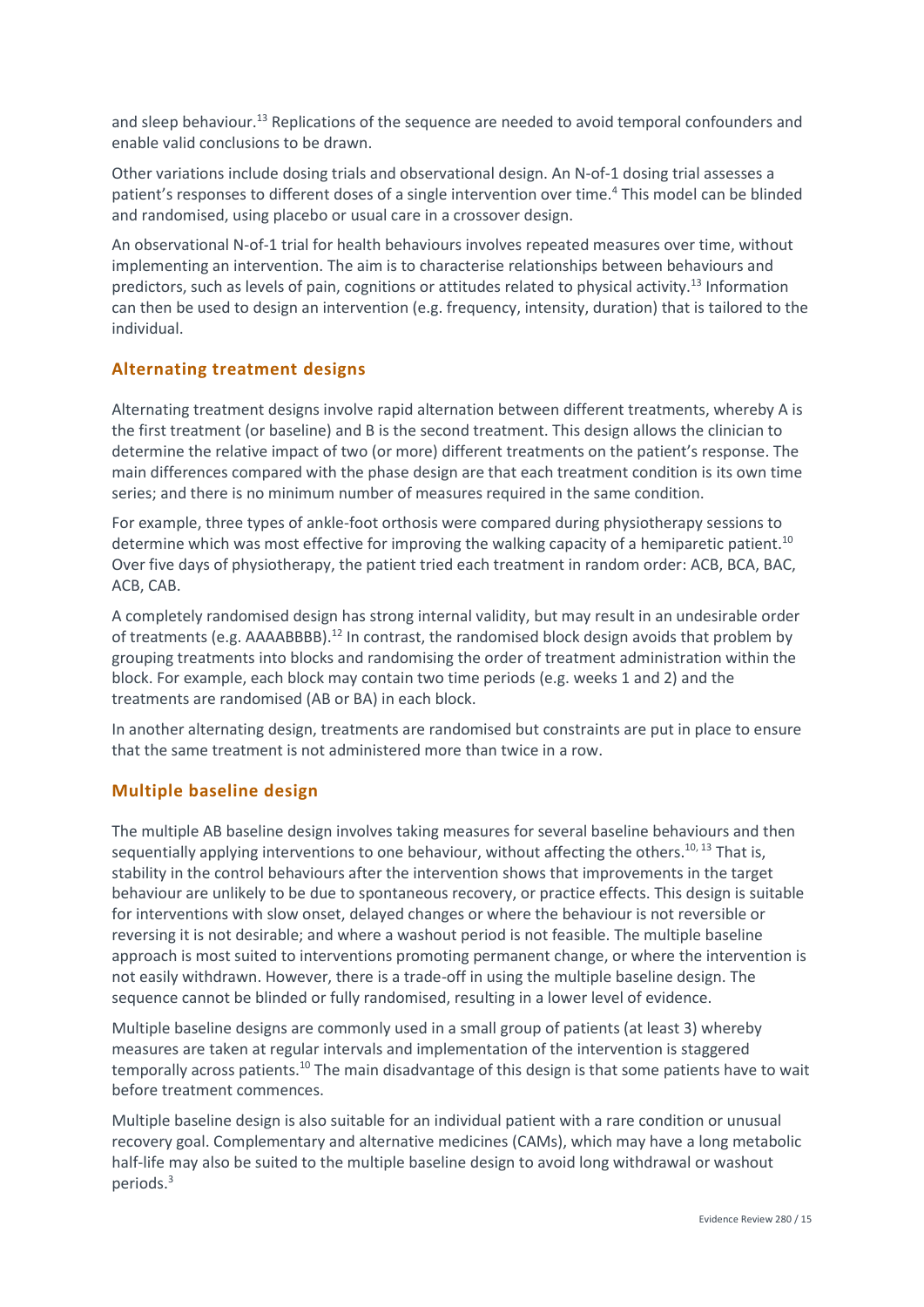# **Changing criterion design**

The changing criterion design involves phase changes once an outcome variable meets predetermined criteria and can be adjusted as the study progresses.<sup>7, 13</sup> In this design, the patient must meet a specified criterion before a change in treatment occurs (e.g. frequency, intensity, dosage).<sup>12</sup> This design is useful in circumstances where a gradual change in behaviour is preferred. A strength of this approach is that the treatment is never withdrawn, making it particularly suited to interventions where a slow or stepwise change is appropriate.

Although there are no clear guidelines on the minimum number of data points, Tanious et al.<sup>12</sup> recommended that at least three, and preferably five, data points should be collected.

The range-bound version of the criterion design involves a predetermined range of acceptable outcomes, rather than a single criterion. For example, an upper and lower limit to the amount of exercise may be set so that the individual does not overdo exercise, potentially resulting in injury, but maintains a minimum level.

# **Other designs**

Mixed designs may include a combination of designs, such as an introduction/withdrawal embedded in a multiple baseline design.<sup>7</sup>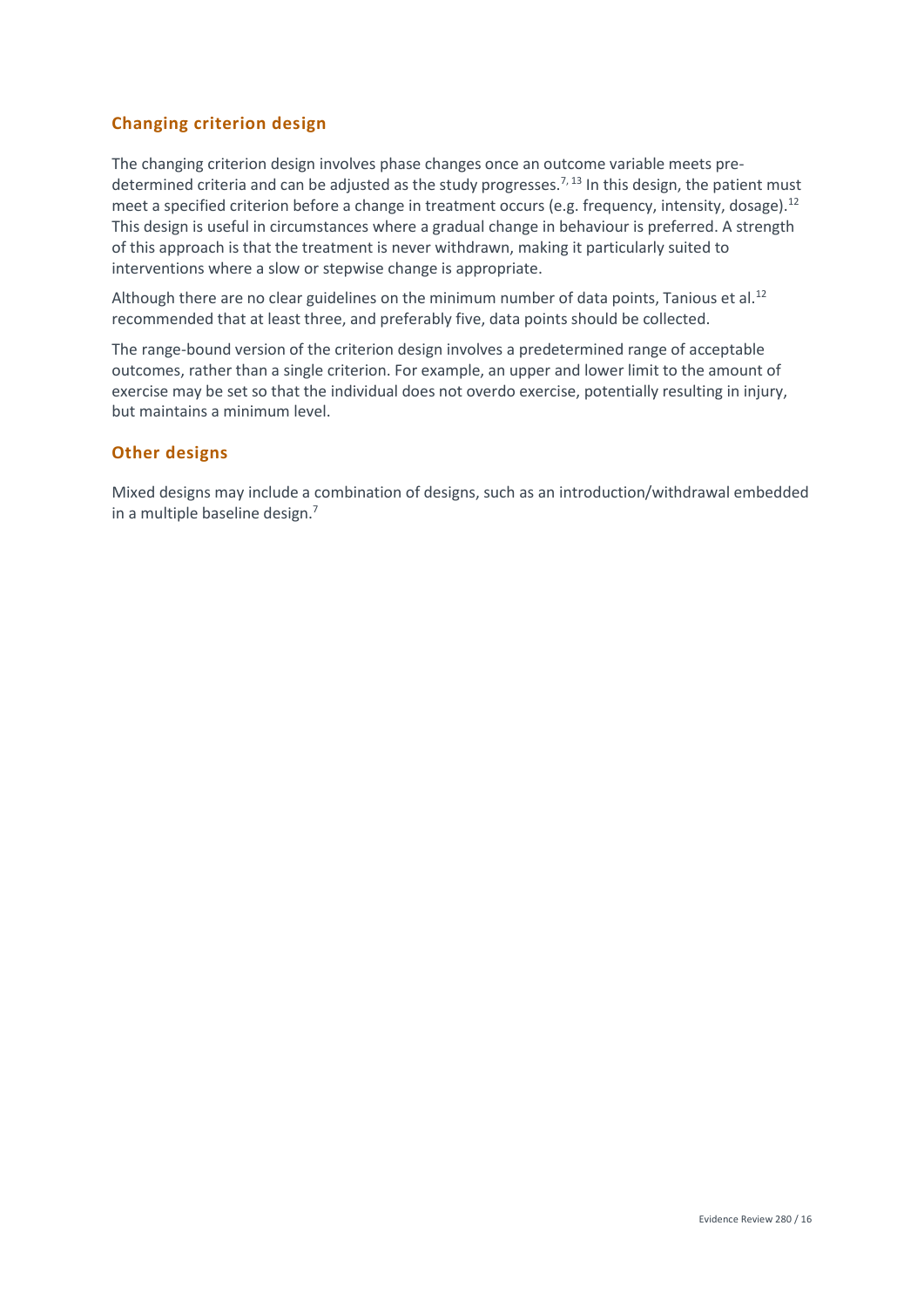# *W H A T A R E T H E E S S E N T I A L C R I T E R I A F O R C O N D U C T I N G N - O F - 1 S T U D I E S ?*

The definitions of N-of-1 studies and the characteristics of interventions, measurements, implementation protocols, outcomes and analyses vary widely across the different fields in which they have been used. The flexibility of this approach adds to its appeal and practical application to each individual, but also makes it more challenging to tease out the essential criteria.

The specific design of the trial depends on the question of interest. However, the first critical question is to determine **whether** an N-of-1 trial is suitable. If the criteria for suitability are met, there are several **critical** design elements and others that are **preferable**, but not essential.

#### **Is an N-of-1 trial suitable for the patient?**

The N-of-1 trial design is suitable only in situations where:

- There is substantial uncertainty about the optimal treatment path for a patient:
	- Lack of evidence to support clinical decision (e.g. rare condition)
	- Evidence of heterogeneity in the effectiveness of a treatment (e.g. contradictory or mixed effects reported)
	- Patient characteristics are not represented in existing clinical trials or guidelines for their condition (e.g. comorbidities, age, concurrent medication)
- The clinical condition is chronic or frequently recurs
- The treatment being considered demonstrates measurable outcomes within a short period
- Both patient and clinician are committed to the effort required to undertake a trial.

In contrast, the N-of-1 trial design is NOT suitable for acute conditions or ones that progress rapidly; and are more challenging for treatments that have a slow onset and long carryover effects once treatment ceases.

#### Determining the suitability of the N-of-1 trial for the patient and condition is **essential**

#### **Balanced sequence assignment and randomisation**

A key aim of N-of-1 trials is to achieve balance in assigning treatments, thereby ensuring that the treatment effects are not biased by time-dependent cofounders.<sup>9</sup> This can be achieved by randomisation of treatment periods, or using a paired or counterbalanced design.

The paired ABABABAB crossover design and counterbalanced ABBAABBA are the simplest and most common methods used for balanced assignment in N-of-1 trials.

While randomisation in RCTs refers to allocation of participants to intervention groups, different elements of the single-case experiment can be randomised, including the number of measures in each phase and the order of introducing interventions.<sup>10</sup>

Randomisation of sequences minimises the patient's ability to predict cross-over points in a trial, adding scientific rigour; but is not essential as it is not always feasible or ethical (e.g. withholding treatment from patient with chronic pain).<sup>12</sup> Differential (i.e. random) block sizes may also reduce predictability.<sup>14</sup> Similarly, it may not be practical or ethical to delay treatment to establish a baseline.11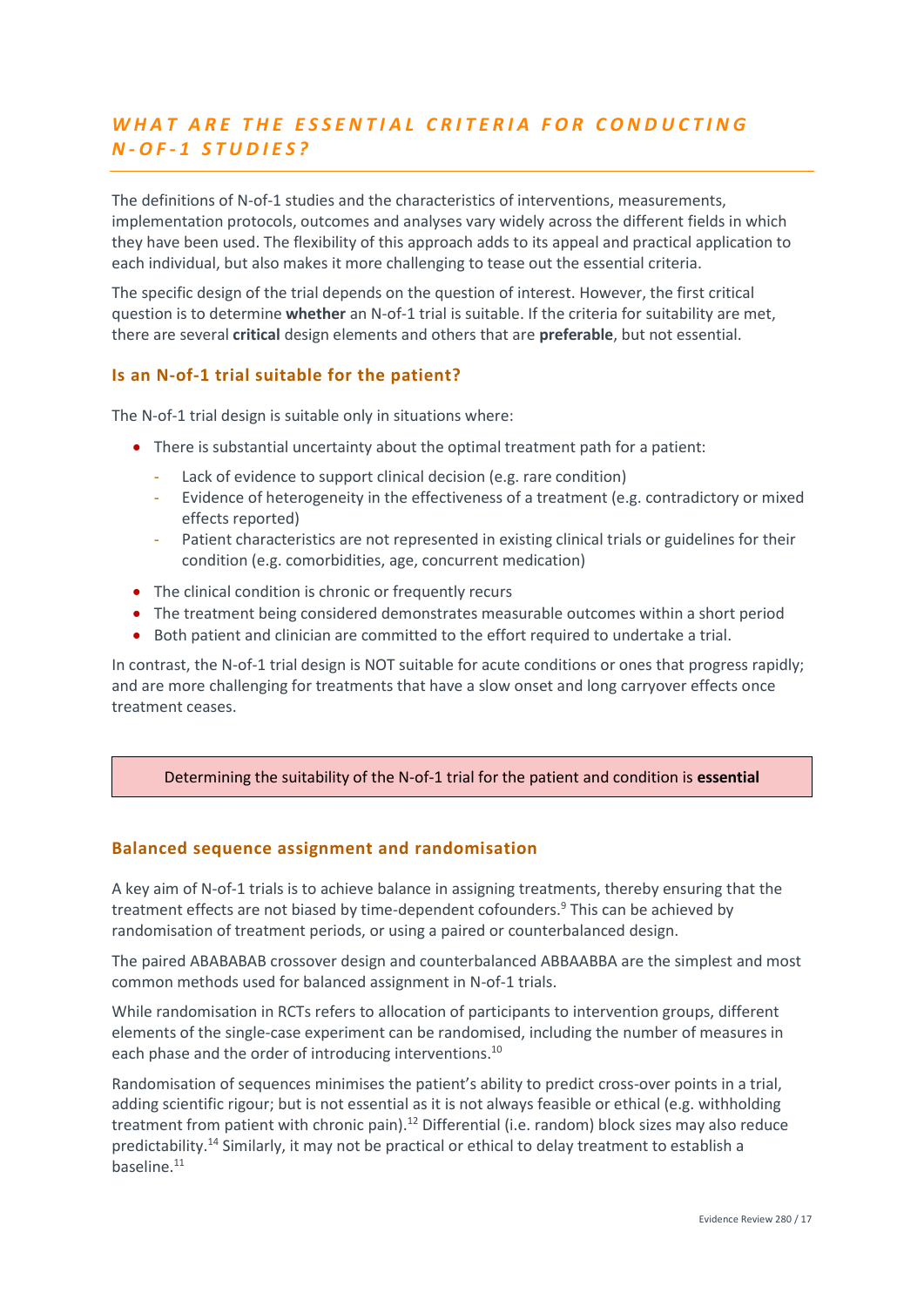In some cases, randomisation may raise problems in interpreting outcomes in an individual patient if the sequence does not alternate or if the order of treatment effects influences findings.<sup>11</sup>

Examples of balanced sequence assignment are:

- 1. Randomised treatment assignment
	- a. Counterbalanced: randomised block design ABA or BAB; ABAB or BABA
	- b. Ascending dose design, with random sham between doses: A1, sham, A2, A3, A4, A5
- 2. Non-randomised, balanced sequence design. 15

#### Randomisation is **preferable**, but not essential

#### **Duration and frequency of treatment**

Duration of each intervention period should take into account the time required for a drug or intervention to take effect as well as the time for the effect to disappear.<sup>2</sup>

A pre-specified number of crossovers is preferred; however, it may not always accommodate the patient's needs.<sup>16</sup> A more flexible approach is to employ a sequential stopping rule once an acceptable level of uncertainty has been reached. For example, where a dramatic difference between two treatments is clear, early stopping may be indicated; whereas wider fluctuations in responses may indicate a need for more crossovers.

Multiple exposures and crossovers increase the statistical power and reduce the effect of confounders, but also incur more costs. The longer the trial continues, the greater the burden placed on the patient and the higher the likelihood of withdrawal from the trial.<sup>10, 16, 17</sup>

Similarly, shorter blocks of treatment may be preferred to longer blocks, but rapid switching may obscure differences due to carryover effects. Therefore, the duration of the treatment periods and the overall duration of the trial need careful consideration.

In one example, a probiotic supplement was introduced to reduce pain associated with fibromyalgia. 3 Since the supplement took time to take effect, each intervention block lasted one month, with a 2-week washout between blocks and multiple blocks (total 26 weeks).

The length of crossover periods is determined by: 1) the nature of the outcome; 2) nature of the intervention; and 3) the number of data collection points.<sup>10</sup> [Table 3](#page-18-0) provides examples of how the duration of a trial can be calculated.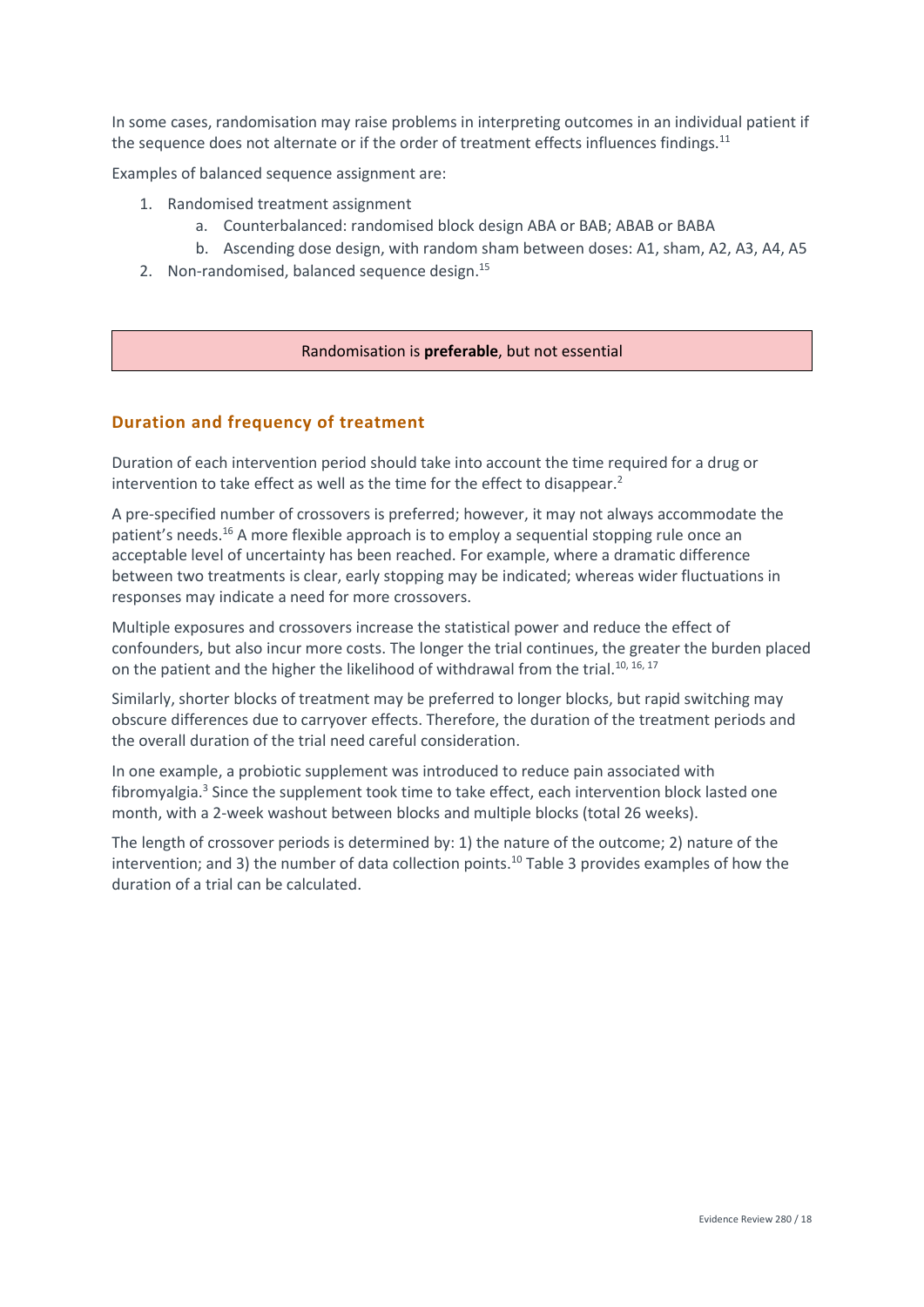<span id="page-18-0"></span>

| <b>Proportional</b>                                | Having in mind the time constraints for the study (e.g. 12 weeks) and the<br>number of phases, duration of each phase is calculated to be same length<br>(e.g. 3-week phase in 12-week study).                                                                                                                                                                                                                          |
|----------------------------------------------------|-------------------------------------------------------------------------------------------------------------------------------------------------------------------------------------------------------------------------------------------------------------------------------------------------------------------------------------------------------------------------------------------------------------------------|
| <b>Response-guided</b>                             | The phase length depends on the emerging data. For example, when an<br>intervention is applied only after baseline data have stabilised; or an<br>intervention is applied only after a participant reaches a certain level of<br>performance in the first setting before intervening in the second setting.                                                                                                             |
| <b>Randomised</b>                                  | Phase length is determined at random, by a randomisation procedure.                                                                                                                                                                                                                                                                                                                                                     |
| <b>Restricted</b><br>randomisation                 | Due to clinical or financial constraints, trials may need to be completed within<br>a specified timeframe. Design will depend on the frequency of intervention<br>sessions and the total time required for the intervention. Phase length may<br>then be randomised within pre-specified requirements (e.g. at least 5<br>measures per phase) and constraints (e.g. total duration of the study less<br>than 16 weeks). |
| <b>Mixed response-</b><br>guided and<br>randomised | Increases the study validity of response-guided designs that are prone to bias<br>if the intervention is introduced when the experimenter thinks it has the best<br>chance of success. This mixed design uses random assignment of intervention<br>times and a data analyst who is blind to when the participant receives<br>treatment.                                                                                 |

Source: Krasny-Pacini and Evans, 2018<sup>10</sup>

# **Washout periods and carryover effects**

Some drugs linger for a period after the treatment has ceased and may carry over into the next phase of a trial.<sup>11</sup> Similarly, many types of behavioural or psychological interventions have a continuing impact, even when the intervention is withdrawn, thereby influencing patients' responses in the 'no treatment' period.<sup>14</sup>

A washout period may be used to separate active treatment periods and limit any lingering or carryover effects that could influence outcomes measured in the following block of treatment.<sup>9</sup> There is ongoing debate in the literature about the costs and benefits of including a washout period. Although a washout period is not essential, the risk of carryover effects needs to be considered in either the design (e.g. longer treatment blocks) or the analysis.

One way to manage carryover effects in the design is to include longer periods of control, where measures taken early in the control period are not included in the analyses.<sup>14</sup>

Washout periods may be useful to combat potential carryover effects, but it may not be practical or ethical to withhold treatment in some conditions.<sup>11</sup> For example, the lack of treatment during washout period may not be optimal for the patient (e.g. pain increases).

In the absence of a washout, alternative methods may address carryover effects:<sup>16</sup>

- Taking daily measurements in each 3-day time period, with down-weighting of earlier measures that are more susceptible to carryover effects
- Taking a single measurement at the end of each treatment period.

#### A washout period is **preferable**, but not essential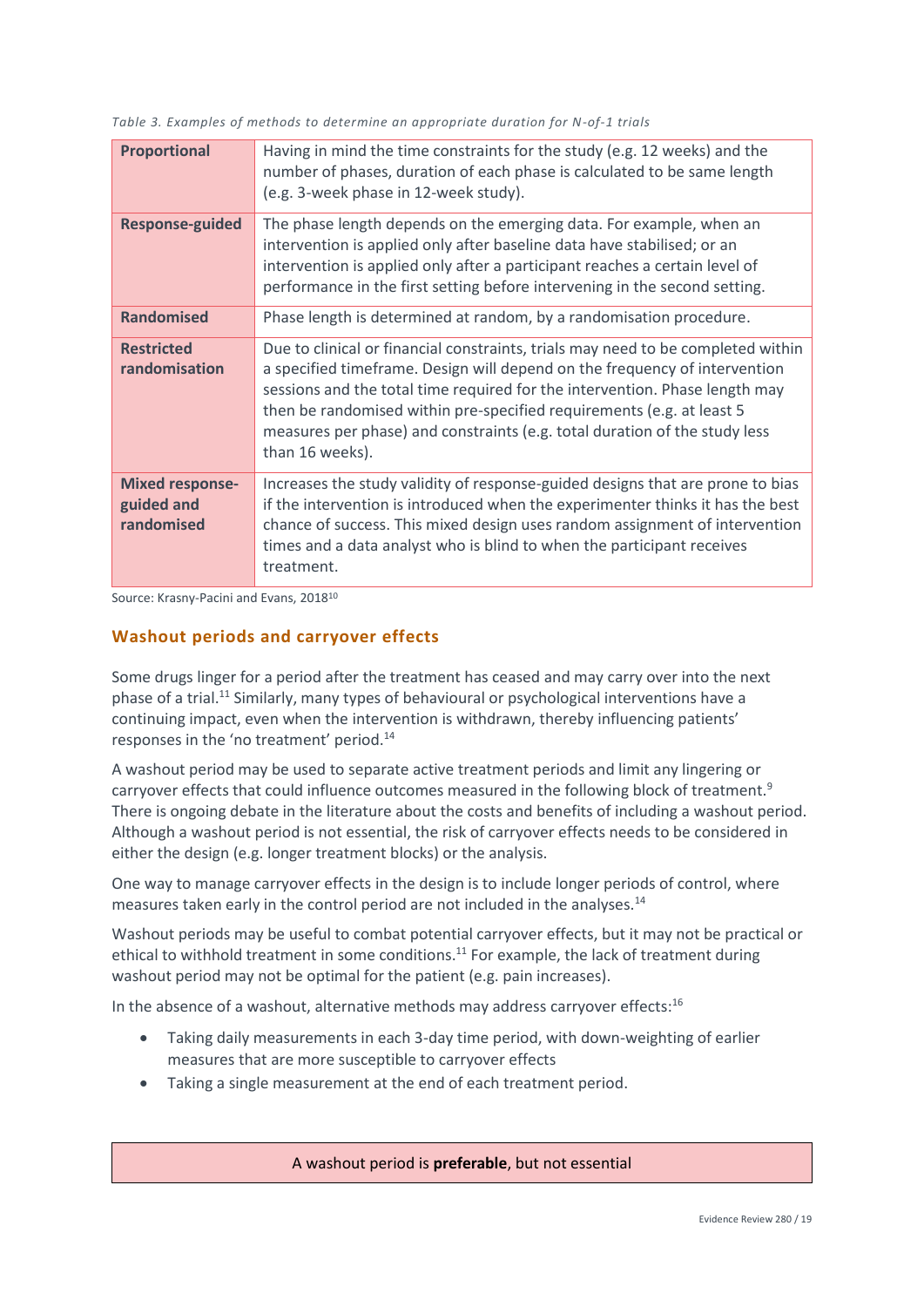#### **Blinding**

Although blinding of patients, clinicians and outcome assessors is considered good practice in conducting RCTs, it is preferred, but not always feasible or essential in N-of-1 trials.<sup>9</sup>

#### Blinding is **preferable**, but not essential

#### **Outcome measures and data collection**

Determining the outcome domains is critical to designing an N-of-1 trial.<sup>9</sup> Clinicians and patients need to identify the specific symptoms or behaviours targeted for change; and then select the appropriate measures that are practical and repeatable (e.g. intensity or frequency of back pain; walking distance). Relevant outcome measures should be quick and easy to assess; and simple tools, such as daily diaries, smartphone apps or similar digital devices that require minimal effort and enhance the user's experience are recommended. Patients' goals and preferences need to be incorporated into the selection of outcomes to be assessed.

The statistical power of an N-of-1 trial lies in the number of repeated observations.<sup>14</sup> More than one exposure to A and B is necessary to ensure that outcomes are not affected by extraneous factors that have not been measured (e.g. diet, fatigue). Repeated measures in an N-of-1 trial are equivalent to sample size in an RCT.<sup>9</sup>

Identifying the most appropriate outcome measures, including the frequency and method of data collection, is **essential**

#### **Analysis and feedback**

#### *Visual representation of data*

The most common and simplest way to present and interpret data is through visual analysis of graphs that demonstrate the strength of a functional relationship between the intervention and the patient's responses. Graphical presentations that depict trajectories of treatment responses over time are both informative and easily understood.<sup>16</sup> Clear interpretation of data for the patient is critical to informed decision-making. [Figure 3](#page-20-0) illustrates how a change in symptoms during an ABBA trial may be presented visually.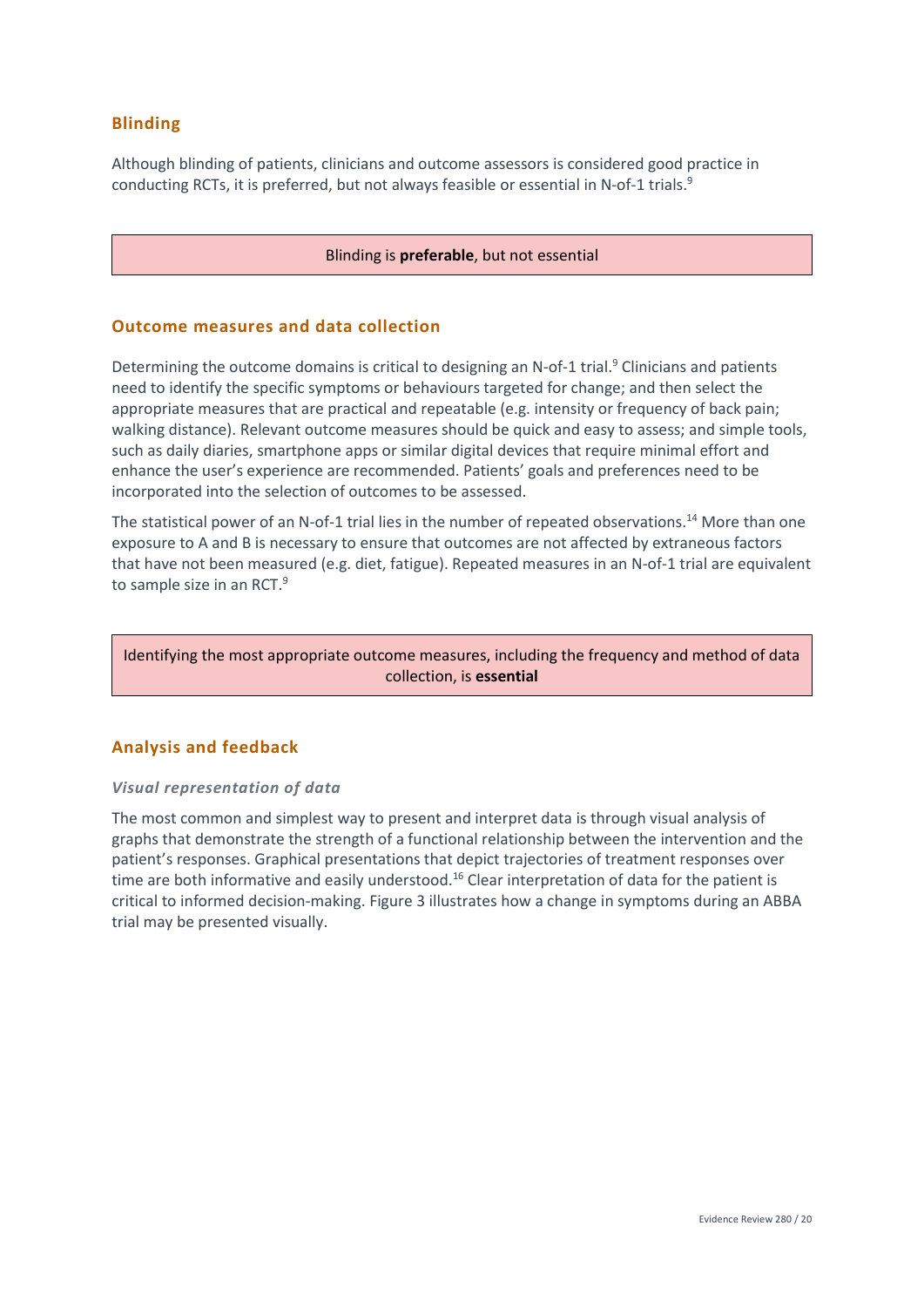

<span id="page-20-0"></span>*Figure 3. Graph illustrates changes in symptoms across an ABBA treatment sequence*

#### Clear visual representation and feedback to the patient is **essential**

#### *Statistical representation of data*

Increasingly, there has been an upward trend towards the use of statistical analyses using measures of effect size to allow for pooling data from N-of-1 trials. However, there is little consensus on the most suitable methods of statistical analysis of data from N-of-1 trials;<sup>18</sup> and statistical analyses are not essential for clinical decision-making.<sup>9</sup>

In contrast to data analyses from RCTs, which are concerned with inter-individual variation over a small number of observations, the unit of analysis in N-of-1 trials is at the level of the individual participant and data analysis requires a larger number of observations collected from a single patient.<sup>11</sup>

Following an evaluation of the different statistical models for N-of-1 trials, Xie et al.<sup>19</sup> recommended the use of paired t-tests (for normally distributed data) or mixed effects model of difference (where there are carryover effects).

Time-series analyses may be needed to account for serial correlations where there are short time periods between measures. That is, observations collected in close time points are more likely to demonstrate strong correlations.<sup>11</sup> For example, high stress levels recorded on one day may be closely associated with stress levels recorded on the previous day. A detailed examination of statistical analyses is beyond the scope of this report and Kravitz et al.<sup>9</sup> provide a summary of statistical techniques to account for autocorrelations and carryover effects of N-of-1 trials.

The three main issues related to analysis and feedback are:

- 1. Present data item-by-item or as a composite measure. Item-by-item provides more clinical granularity, but may be confusing if the direction of multiple outcomes varies
- 2. Present data as graphics, statistics or both: simple graphs are easy to understand, so long as the results are unambiguous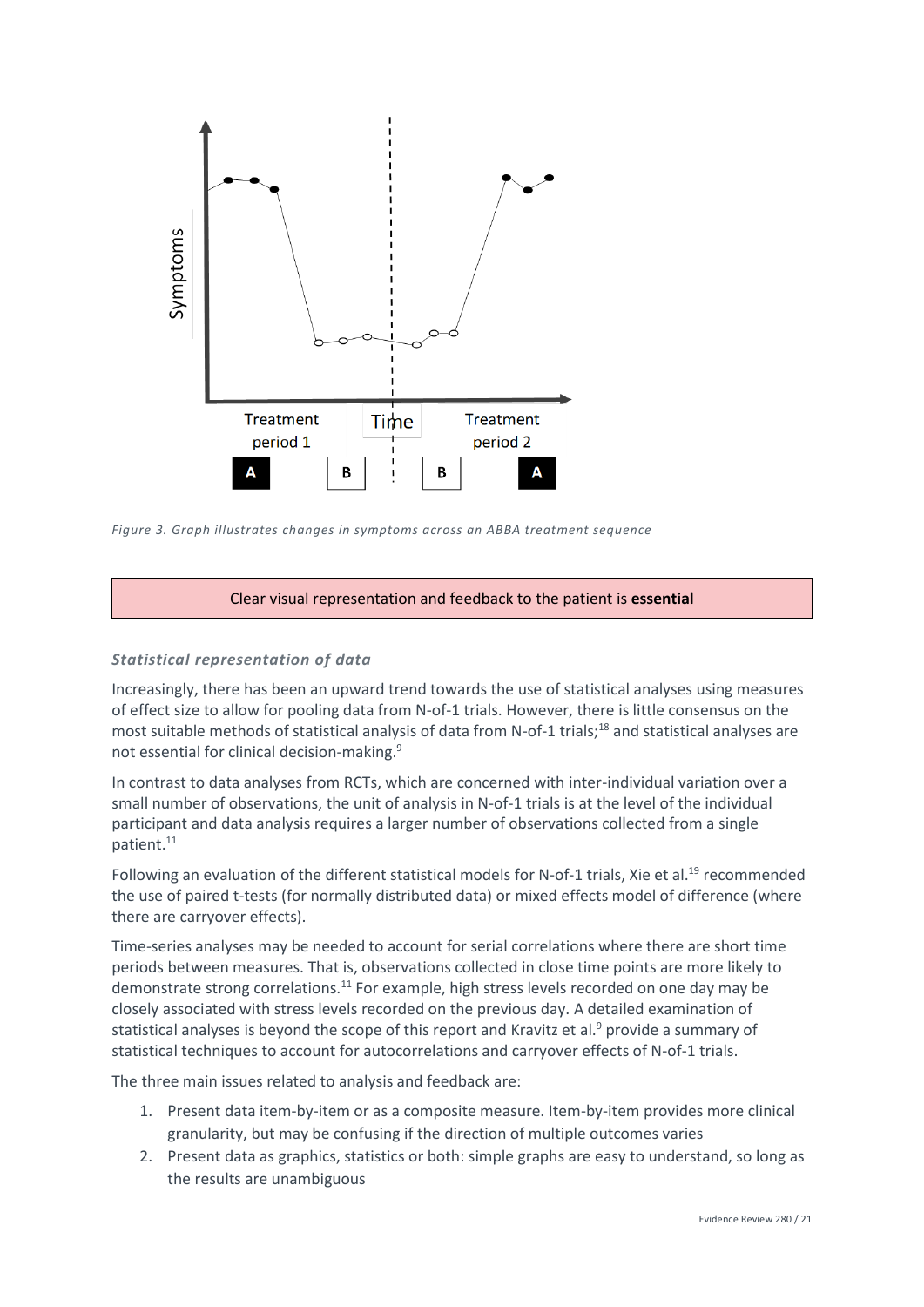3. Use only results of an N-of-1 trial for clinical decision-making or combine with results from previous similar patients, where data are available.

Follow-up after a trial is also recommended to monitor adverse effects, maintenance of response and to adjust intensity or frequency of intervention if needed.<sup>20</sup>

#### Statistical analysis of the data is **preferred**, but not essential

#### **Guidelines and standards**

In contrast to the well-accepted standards for conducting and reporting randomised and nonrandomised clinical trials (e.g. CONSORT statement), there is less consensus on what constitutes a high quality single-case experimental design.<sup>7</sup> This may partially be due to the flexibility and diversity in methodology.

Recently the N-of-1 trial design has been elevated to Level 1 in the hierarchy of evidence, particularly "for treatment decision purposes in individual patients".<sup>10</sup>

The Oxford Centre for Evidence-Based Medicine<sup>21</sup> included N-of-1 trials at Level 1 in the hierarchy of evidence, under the following categories:

- Treatment benefits: Systematic review of randomised trials or **N-of-1 trials**
- Treatment harms: Systematic review of randomised trials, systematic review of nested casecontrol studies, **N-of-1 trial** with the patient you are raising the question about, or observational study with dramatic effect.

In line with this recognition, a CONSORT statement (Consolidated Standards of Reporting Trials) extension for reporting N-of-1 trials (CENT) was developed.<sup>22</sup>

The CENT statement provides a 14-item checklist, including a requirement for 'N-of-1' to be used in the title of articles and recommends more than five measurement points in each period and more than two repeated blocks. The CENT checklist aims to improve the quality of published N-of-1 trials, promote evidence-based decision-making and help researchers and clinicians to design good quality N-of-1 trials. Similarly, the SPIRIT (standard protocol items: recommendations for interventional trials) guideline has been developed to improve the transparency and quality of N-of-1 trials;<sup>23</sup> and the SCRIBE statement outlines the key steps and reporting requirements in single-case experimental studies involving **behavioural** interventions.<sup>24</sup>

Checklists to improve the quality of N-of-1 trial methodology have also been developed. Two examples are: the Comparative Single-Case Experimental Design Appraisal Rating System (CSCEDARS) to assess the internal validity of individual studies that aim to determine the effectiveness of two or more **instructional** interventions for non-reversible behaviours; <sup>25</sup> and the Risk of Bias in N-of-1 Trials (RoBiNT) scale.<sup>26</sup> Applying these tools to a study can identify whether the findings are trustworthy.

Reporting and quality guidelines provide a useful check before commencing a trial to determine the following elements:<sup>10</sup>

- Type of design (e.g. alternating; introduction/withdrawal)
- Number of phases required (including baseline, experimental, and follow-up)
- Order of sequences (e.g. randomised, counterbalanced)
- Number of sessions in each phase
- Duration of sessions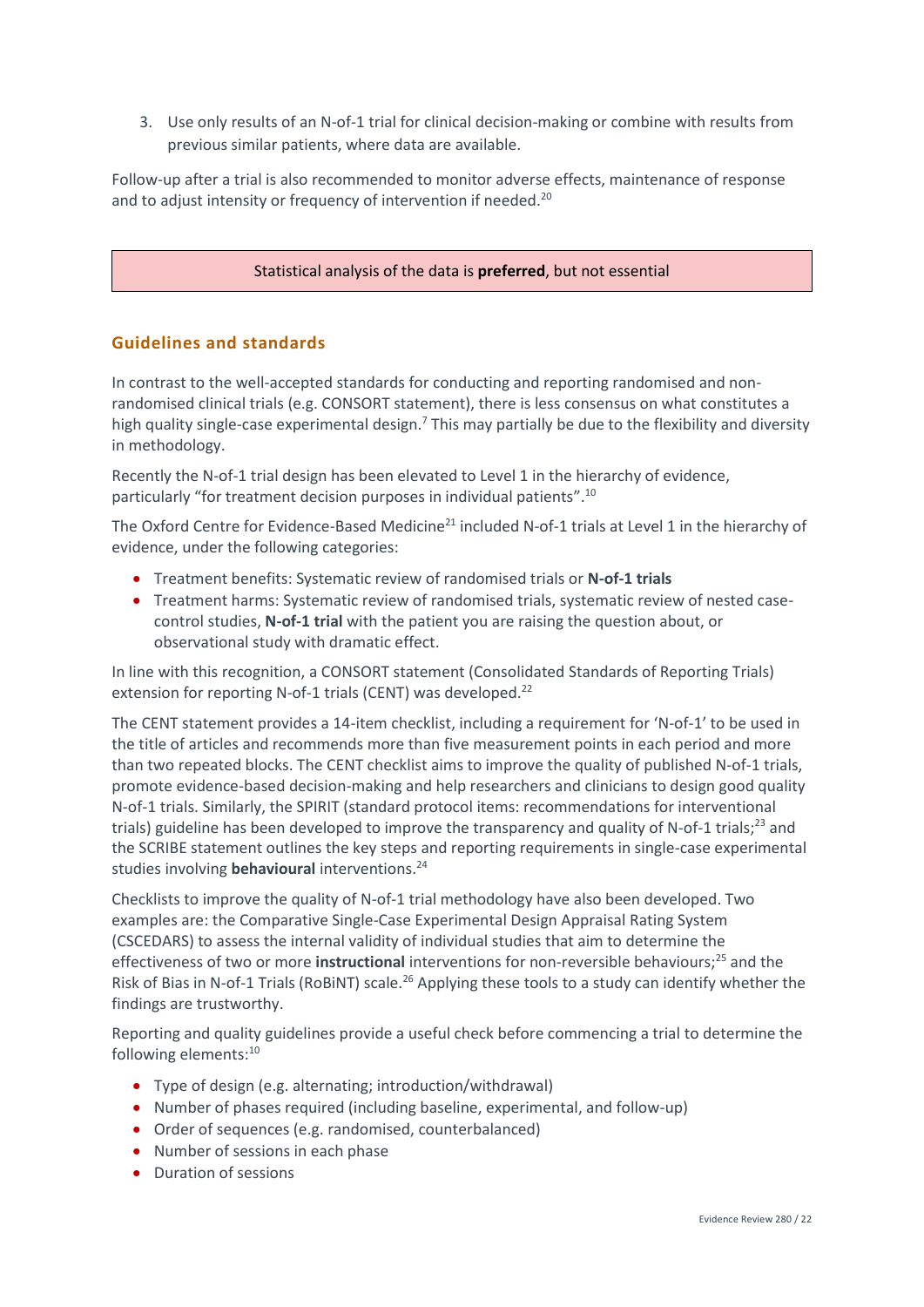- Time interval between sessions
- Duration of each phase.

Six different standards for single-case experimental studies have been published and compared.<sup>7</sup> Each provides some variation on design requirements. The What Works Clearinghouse provides the most detail [\(Table 4\)](#page-22-0).

<span id="page-22-0"></span>

|  | Table 4. What Works Clearinghouse research design standards |  |  |
|--|-------------------------------------------------------------|--|--|
|  |                                                             |  |  |

|                                                    | <b>What Works Clearinghouse</b>                                                                                                          |
|----------------------------------------------------|------------------------------------------------------------------------------------------------------------------------------------------|
| <b>Experimental manipulation</b>                   | The intervention must be systematically manipulated by the<br>researcher/clinician                                                       |
| <b>Research designs</b>                            |                                                                                                                                          |
| General guidelines                                 | At least 3 attempts to demonstrate an effect at 3 different time<br>points or with 3 different phase repetitions                         |
| Introduction/withdrawal<br>(ABAB)                  | Minimum of 4 x A and B phases                                                                                                            |
| Alternating treatment or<br>simultaneous treatment | At least 3 alternating treatments compared with a baseline<br>condition or two alternating treatments compared with each<br>other        |
| Multiple baseline/combined<br>series               | At least 3 baseline conditions                                                                                                           |
| Changing criterion                                 | At least 3 different criteria                                                                                                            |
| <b>Baseline</b>                                    | Minimum of 3 data points; more preferred                                                                                                 |
|                                                    | 1-2 data points can be sufficient in alternating treatment<br>designs                                                                    |
| <b>Measures</b>                                    |                                                                                                                                          |
| Assessors                                          | >1 independent assessors if possible                                                                                                     |
| Interrater reliability                             | On at least 20% of data in each phase and in each condition                                                                              |
| Interval of assessment                             | Must be measured repeatedly over time (no minimum<br>specified) within and across different conditions and levels of<br>the intervention |
| <b>Visual analysis</b>                             | 4-step, 6-variable procedure                                                                                                             |
| <b>Statistical analyses</b>                        | Estimate effect sizes where number of data points warrant<br>statistical procedures                                                      |
| <b>Demonstrate effect</b>                          | Document consistency of level, trend and variability within<br>٠<br>each phase                                                           |
|                                                    | Document immediacy of effect, proportion or overlap and<br>$\bullet$<br>consistency of data across phases                                |
|                                                    | Identify for whom intervention is and is not effective                                                                                   |
|                                                    | Examine external factors and anomalies                                                                                                   |

Source: Smith, 20127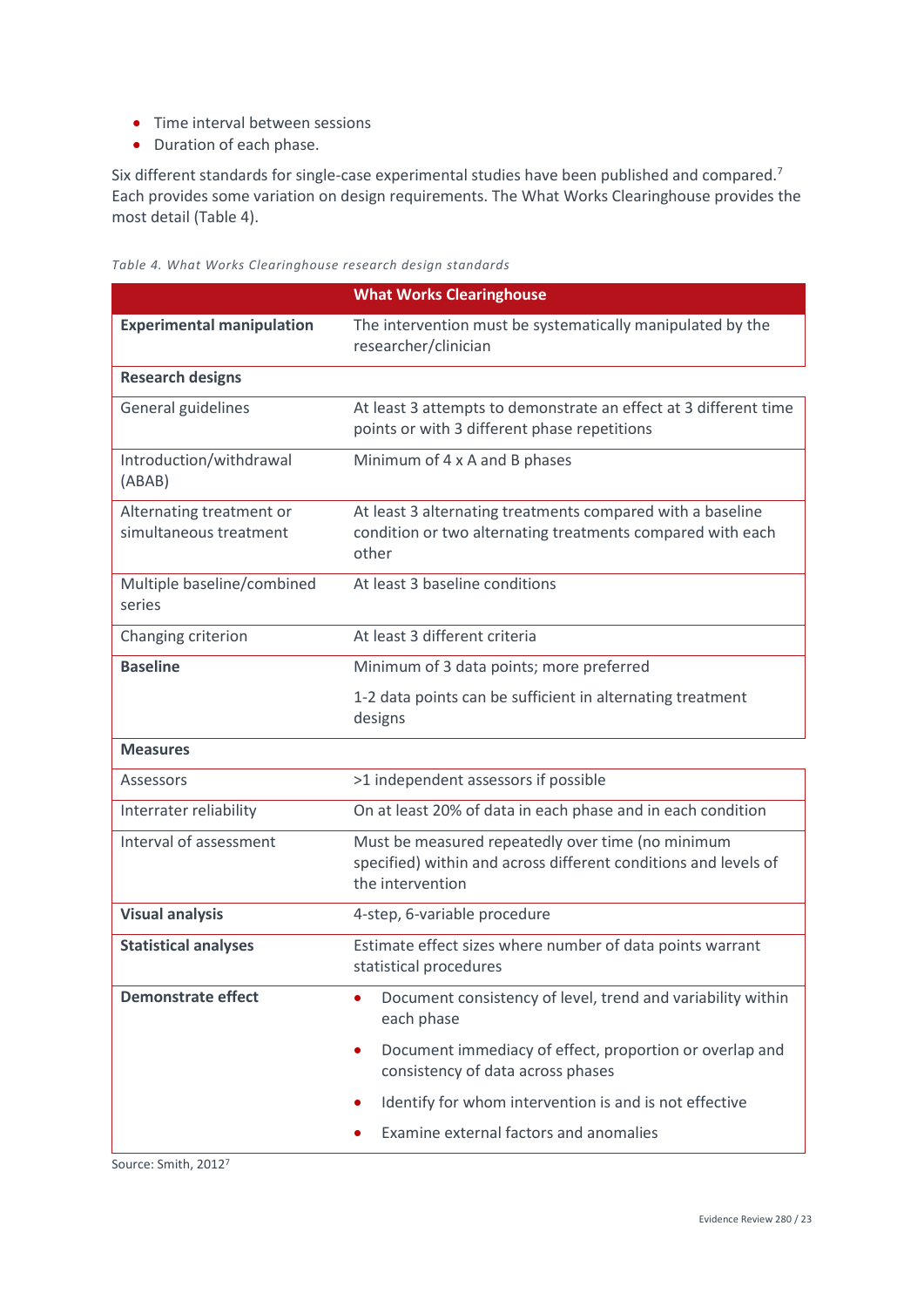# *Guidance and key steps for conducting N-of-1 trials*

A checklist by Kravitz et al.<sup>9</sup> provides guidance on the key considerations for conducting an N-of-1 trial [\(Table 5\)](#page-23-0); and [Table 6](#page-24-0) lists the steps to designing and implementing an N-of-1 trial.<sup>10</sup>

#### <span id="page-23-0"></span>*Table 5. Checklist for N-of-1 trials*

| <b>Guidance</b>                                            | <b>Key considerations</b>                                                                                                                                                                                            |  |  |
|------------------------------------------------------------|----------------------------------------------------------------------------------------------------------------------------------------------------------------------------------------------------------------------|--|--|
| <b>Determine whether</b>                                   | <b>Indications include:</b>                                                                                                                                                                                          |  |  |
| N-of-1 methodology is<br>applicable to the                 | Substantial clinical uncertainty<br>$\bullet$                                                                                                                                                                        |  |  |
| clinical question of                                       | Chronic or frequently recurring symptomatic condition<br>٠                                                                                                                                                           |  |  |
| interest                                                   | Treatment with rapid onset and minimal carryover effects                                                                                                                                                             |  |  |
|                                                            | <b>Contraindications include:</b>                                                                                                                                                                                    |  |  |
|                                                            | Rapidly progressive condition<br>٠                                                                                                                                                                                   |  |  |
|                                                            | Treatment with slow onset or prolonged carryover effects<br>٠                                                                                                                                                        |  |  |
|                                                            | Patient or clinical insufficiently interested in reducing therapeutic<br>٠<br>uncertainty to justify effort                                                                                                          |  |  |
| Select trial duration,<br>treatment period<br>length, and  | Longer trial duration delivers greater precision, but completion can<br>$\bullet$<br>be difficult or tedious, with the potential for extended exposure to<br>inferior treatment during trial                         |  |  |
| sequencing scheme                                          | Treatment period length should be adjusted to fit the therapeutic<br>٠<br>half-life (of drug treatments) or treatment onset and duration (of<br>non-drug treatments)                                                 |  |  |
|                                                            | Simple randomisation (e.g. AABABBBA) optimises blinding (more<br>٠<br>difficult to guess treatment), while balanced sequencing (E.g.<br>ABBABAAB) is a more reliable guarantor of validity                           |  |  |
| Invoke a suitable<br>washout period, if                    | Washout is not necessary if treatment duration of action is short<br>$\bullet$<br>relative to treatment period                                                                                                       |  |  |
| indicated                                                  | Washout is contraindicated if patient could be harmed by cessation<br>٠<br>of active treatment                                                                                                                       |  |  |
| Decide whether or<br>not to invoke blinding                | Blinding is feasible for some drug treatments but not feasible for<br>$\bullet$<br>most non-drug treatments (behavioural, lifestyle)                                                                                 |  |  |
|                                                            | Adequate blinding allows investigators to distinguish between<br>$\bullet$<br>specific and non-specific treatment effects                                                                                            |  |  |
|                                                            | In some circumstances, this distinction may not matter to patient<br>$\bullet$<br>and clinician; in others, participants may be primarily interested in<br>the combined treatment effect (specific and non-specific) |  |  |
| <b>Select suitable</b><br>outcomes domains<br>and measures | Patient preferences are preeminent, but clinicians' goals and<br>$\bullet$<br>external factors should be accounted for and may occasionally<br>supervene                                                             |  |  |
|                                                            | Valid and reliable measures are preferred when available, but<br>٠<br>patient-centeredness should not be sacrificed to psychometric<br>imperatives                                                                   |  |  |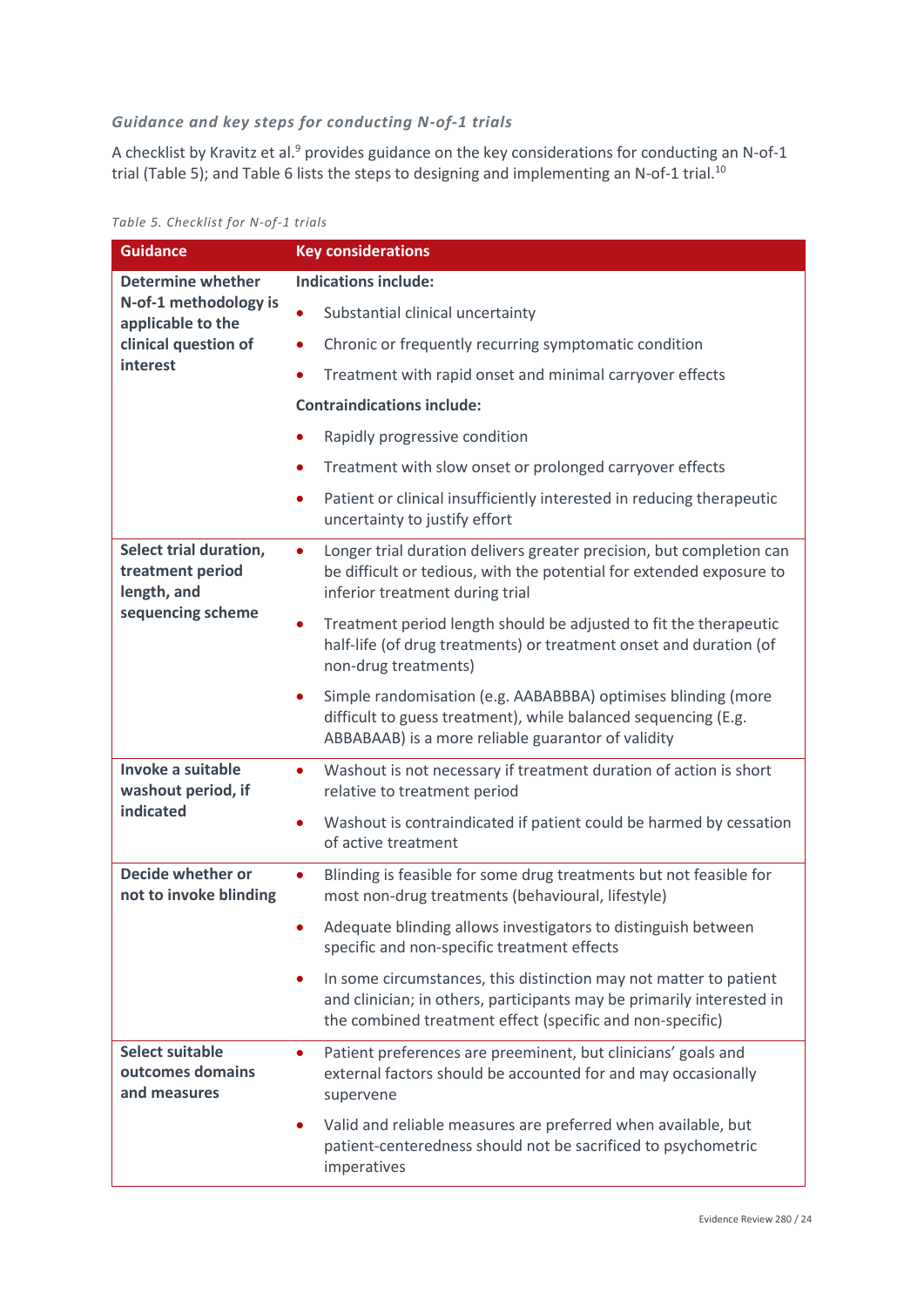| <b>Analyse and present</b><br>data to support<br>clinical decision-<br>making by patients<br>and clinicians | $\bullet$ | There is a natural tension between identifying a single, primary<br>outcome for decision-making and coming to a full understanding of<br>the data                          |
|-------------------------------------------------------------------------------------------------------------|-----------|----------------------------------------------------------------------------------------------------------------------------------------------------------------------------|
|                                                                                                             |           | A reasonable approach is to select one or two primary outcome<br>measures but present or use a variety of statistical and graphical<br>methods to fully explicate the data |

Source: Kravitz et al., 2014<sup>9</sup>

#### <span id="page-24-0"></span>*Table 6. Steps to designing and implementing an N-of-1 trial*

| $\mathbf{1}$   | Identify appropriate, repeatable outcome measures that are relevant to the intervention<br>target, easy to administer and important to the patient. Outcomes should be specific,<br>observable and replicable |  |  |  |  |
|----------------|---------------------------------------------------------------------------------------------------------------------------------------------------------------------------------------------------------------|--|--|--|--|
| $\overline{2}$ | Identify any other outcome measures that may be useful - e.g. control measures,<br>implementation measures, other standardised measures                                                                       |  |  |  |  |
| 3              | Select an appropriate study design - e.g. alternating, introduction/withdrawal, multiple<br>baseline                                                                                                          |  |  |  |  |
| 4              | Plan the design details:                                                                                                                                                                                      |  |  |  |  |
|                | randomisation or treatment order<br>$\bullet$                                                                                                                                                                 |  |  |  |  |
|                | blinding of patients and clinician<br>٠                                                                                                                                                                       |  |  |  |  |
|                | washout periods<br>٠                                                                                                                                                                                          |  |  |  |  |
|                | consider carryover effects<br>٠                                                                                                                                                                               |  |  |  |  |
| 5              | Adapt intervention details and consider a measure of procedural fidelity                                                                                                                                      |  |  |  |  |
| 6              | Check protocol against standards - e.g. SCRIBE                                                                                                                                                                |  |  |  |  |
| $\overline{7}$ | Commence experiment                                                                                                                                                                                           |  |  |  |  |
|                | monitor unexpected events<br>٠                                                                                                                                                                                |  |  |  |  |
|                | record any deviation or adaptation from the original study design/intervention<br>٠                                                                                                                           |  |  |  |  |
| 8              | Data collection and analysis:                                                                                                                                                                                 |  |  |  |  |
|                | Remote wireless devices to monitor responses and collect data maintain transparency<br>٠<br>and may reduce costs and demands on time                                                                          |  |  |  |  |
|                | Statistical power is derived from the number of repeated measures<br>٠                                                                                                                                        |  |  |  |  |
|                | Consider analyses that account for serial correlation (e.g. time-series analysis)<br>٠                                                                                                                        |  |  |  |  |
|                | Present data visually, where possible<br>٠                                                                                                                                                                    |  |  |  |  |
|                | Pooling data from multiple N-of-1 trials may provide insights that could benefit a<br>$\bullet$<br>wider group of patients                                                                                    |  |  |  |  |

Source: Krasny-Pacini and Evans, 201810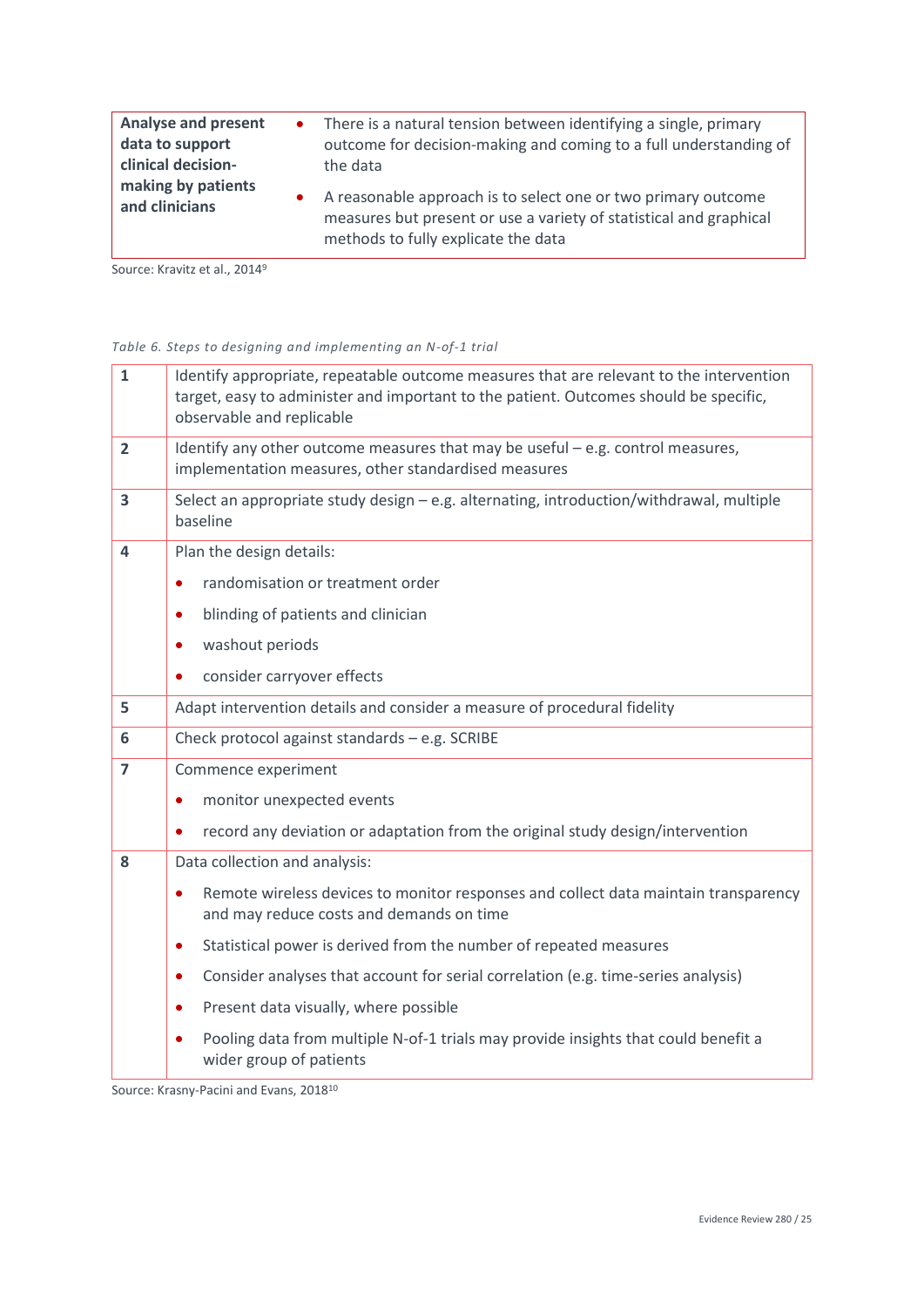# *I N W H A T A R E A S H A V E N - O F - 1 S T U D I E S B E E N U S E D ?*

The N-of-1 trial design has been used widely in a variety of health-related areas including physical, mental and behavioural disorders.<sup>2</sup>

N-of-1 trials are particularly relevant in the following circumstances:

- *Rare diseases:* RCTs are not feasible as it is difficult to achieve adequate sample size
- *Co-morbid conditions and concurrent therapies:* RCTs typically exclude these populations
- *Chronic diseases:* To monitor long-term therapies
- *Patient safety:* To reduce polypharmacy and cease ineffective therapies
- *Complementary and alternative medicines:* RCT evidence is not available; personalised treatment is the cornerstone of many CAMs
- *Clinical equipoise:* Current evidence is inadequate or evidence shows that several treatments may be equally effective
- *Clinician or patient uncertainty about current treatment regimen:* Suspected side effects or lack of effect; or to refine the optimal dose.

Davidson et al.<sup>27</sup> suggested that the clinical areas that are most likely to benefit from N-of-1 trials may involve management of "high burden, high prevalence, high cost disorders or symptoms, such as chronic pain, diabetes, arthritis, depression, obesity, smoking, dementia, mild hypothyroidism, hypertension, generic versus trade name medication use, asthma, hyperlipidemia and insomnia".

[Table 7](#page-26-0) lists examples from 44 systematic reviews, N-of-1 series and individual studies (published since 2010) that have used N-of-1 trials to assess the efficacy of specific treatment regimens or the feasibility of the trial design. [Table 8](#page-36-0) lists examples of N-of-1 trials that were undertaken before 2010.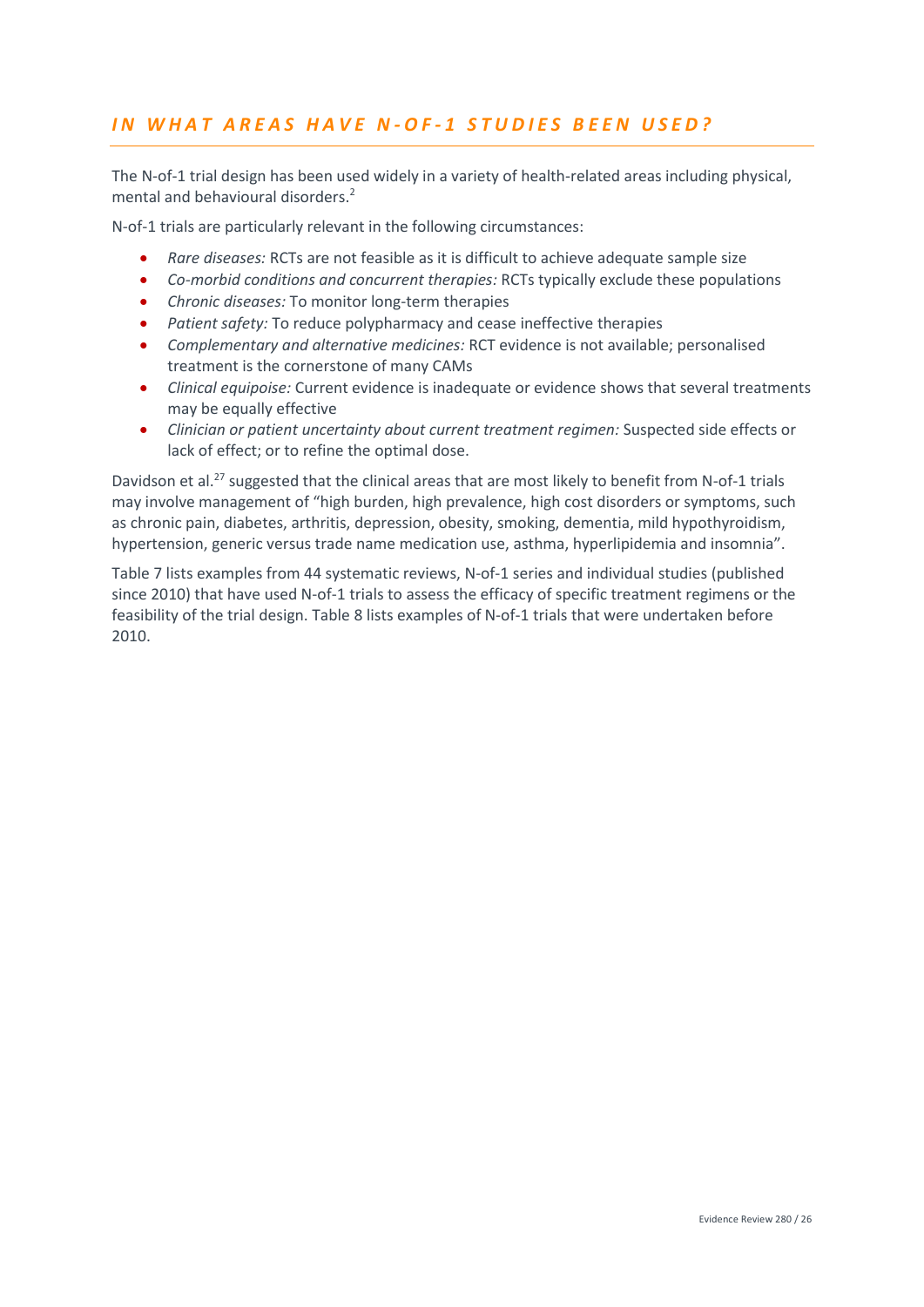|  |  |  |  |  |  |  | Table 7. Examples of clinical areas of application for N-of-1 studies |  |  |  |
|--|--|--|--|--|--|--|-----------------------------------------------------------------------|--|--|--|
|--|--|--|--|--|--|--|-----------------------------------------------------------------------|--|--|--|

<span id="page-26-0"></span>

| <b>Area of application</b> | <b>Trial details</b>                                                                                                                                          | <b>Protocol</b>                                 |
|----------------------------|---------------------------------------------------------------------------------------------------------------------------------------------------------------|-------------------------------------------------|
| <b>Chronic pain</b>        | PREEMPT study on use of smartphone Apps for chronic pain                                                                                                      | Trial duration: 4-12 weeks, depending on        |
|                            | Part of an RCT - 244 patients randomised to PREEMPT or usual care                                                                                             | option selected                                 |
|                            | PREEMPT: 122 patients in N-of-1 trials compared 2 pain regimens selected from                                                                                 | Each treatment period: 7 or 14 days             |
|                            | flexible menu of options (e.g. any NSAID vs opioid medication or CAMS, such as<br>massage, meditation, exercise)                                              | No. or treatment cycles: 2,3 or 4               |
|                            |                                                                                                                                                               | Randomised treatment sequence                   |
|                            | 'Trialist' app provided treatment reminders and collected data daily <sup>28</sup>                                                                            |                                                 |
|                            | Smartphone app to support treatment for musculoskeletal pain                                                                                                  | Trial duration: 4, 6, 8 or 12 weeks             |
|                            | Individualised mHealth-supported pain management was compared with usual                                                                                      | Treatments were single or combined              |
|                            | care pain management in a series of 215 N-of-1 trials                                                                                                         | The Trialist app randomly selected a            |
|                            | The mHealth app (Trialist) provided reminders for individualised treatments (e.g.<br>NSAIDS or opioids or CAMS); and uploaded responses                       | balanced sequence (e.g. ABAB) <sup>29, 30</sup> |
|                            | Muscle stiffness: Mexiletine treatment for patient with non-dystrophic                                                                                        | Multiple blocks of 4-week treatment             |
|                            | myotonia                                                                                                                                                      | periods                                         |
|                            | Double-blinded, randomised, placebo-controlled series of N-of-1 trials in 30<br>patients <sup>31</sup>                                                        |                                                 |
|                            | Transcutaneous electrical nerve stimulation (TENS) for chronic pain                                                                                           | Alternating study design (ABAB)                 |
|                            | TENS treatment compared with no treatment phases. Daily pain scales and sleep                                                                                 |                                                 |
|                            | monitoring over 2-month period showed reduced pain levels and increased<br>hours of continuous sleep. Due to the clear benefit of the device and rapid return |                                                 |
|                            | of pain during the 'no treatment' phase, the trial was discontinued early. <sup>32</sup>                                                                      |                                                 |
|                            | Ultra-micronized palmitoylethanolamide in older patients with chronic pain                                                                                    | Randomised, blinded interventions               |
|                            | Series of N-of-1 trials (10 patients) compared um-PEA with placebo                                                                                            | 2 x 3-week blocks, separated by 2-week          |
|                            | Daily self-reported pain measures <sup>33</sup>                                                                                                               | washout periods                                 |
|                            |                                                                                                                                                               |                                                 |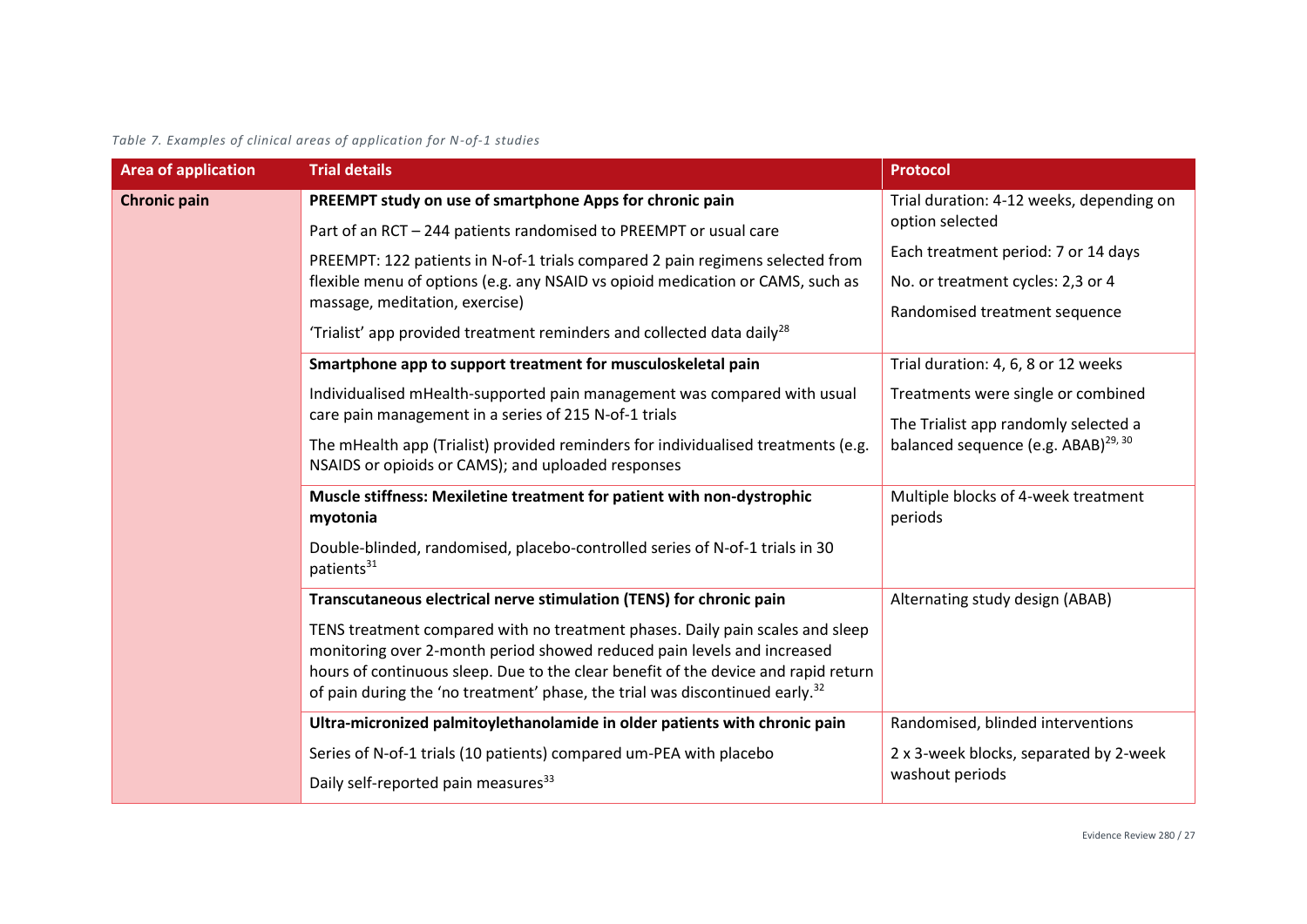| <b>Area of application</b> | <b>Trial details</b>                                                                                                                                                                                                                                                                                                                                                        | <b>Protocol</b>                                                                                                                                                             |
|----------------------------|-----------------------------------------------------------------------------------------------------------------------------------------------------------------------------------------------------------------------------------------------------------------------------------------------------------------------------------------------------------------------------|-----------------------------------------------------------------------------------------------------------------------------------------------------------------------------|
|                            | Neuropathic pain<br>N-of-1 trial comparing topical analgesic creams for patient with symmetrical                                                                                                                                                                                                                                                                            | Single or double-blinded, randomised,<br>placebo-controlled                                                                                                                 |
|                            | polyneuropathy in the feet. Analgesic response occurs within 30 minutes of<br>treatment                                                                                                                                                                                                                                                                                     | Step 1: Identify whether there is a<br>response:                                                                                                                            |
|                            |                                                                                                                                                                                                                                                                                                                                                                             | 1 analgesic cream applied to one foot<br>and a different or no cream applied to<br>the other foot                                                                           |
|                            |                                                                                                                                                                                                                                                                                                                                                                             | Step 2: If there is an initial response, the<br>patient goes to an extended response<br>test:                                                                               |
|                            |                                                                                                                                                                                                                                                                                                                                                                             | Cream A applied in Week 1 and Cream<br>$\bullet$<br>B in Week 2 <sup>34</sup>                                                                                               |
|                            | Whiplash injury<br>Series of N-of-1 trials comparing different combinations of analgesics for                                                                                                                                                                                                                                                                               | Multi-cycle, double-blinded, randomised,<br>with multiple baseline design                                                                                                   |
|                            | whiplash injury<br>Daily self-reported neck pain                                                                                                                                                                                                                                                                                                                            | 3 x cycles of 10-day treatment triplets<br>(paracetamol, naproxen, or combined<br>paracetamol/naproxen)                                                                     |
|                            |                                                                                                                                                                                                                                                                                                                                                                             | 3 baselines of 5, 8 or 11 days <sup>35</sup>                                                                                                                                |
|                            | Arthritic pain<br>A hand-held personal digital assistant (PDA) was used to assess pain, activity,<br>perceived behavioural control and intention to move in 6 patients with arthritic<br>pain <sup>36</sup><br>Overall, findings highlighted the individual differences in what influences activity<br>- importance of patients' behaviour, rather than physical impairment | Patients entered data twice daily and data<br>were analysed to determine whether<br>impairment, perceived behavioural<br>control or intention to move predicted<br>activity |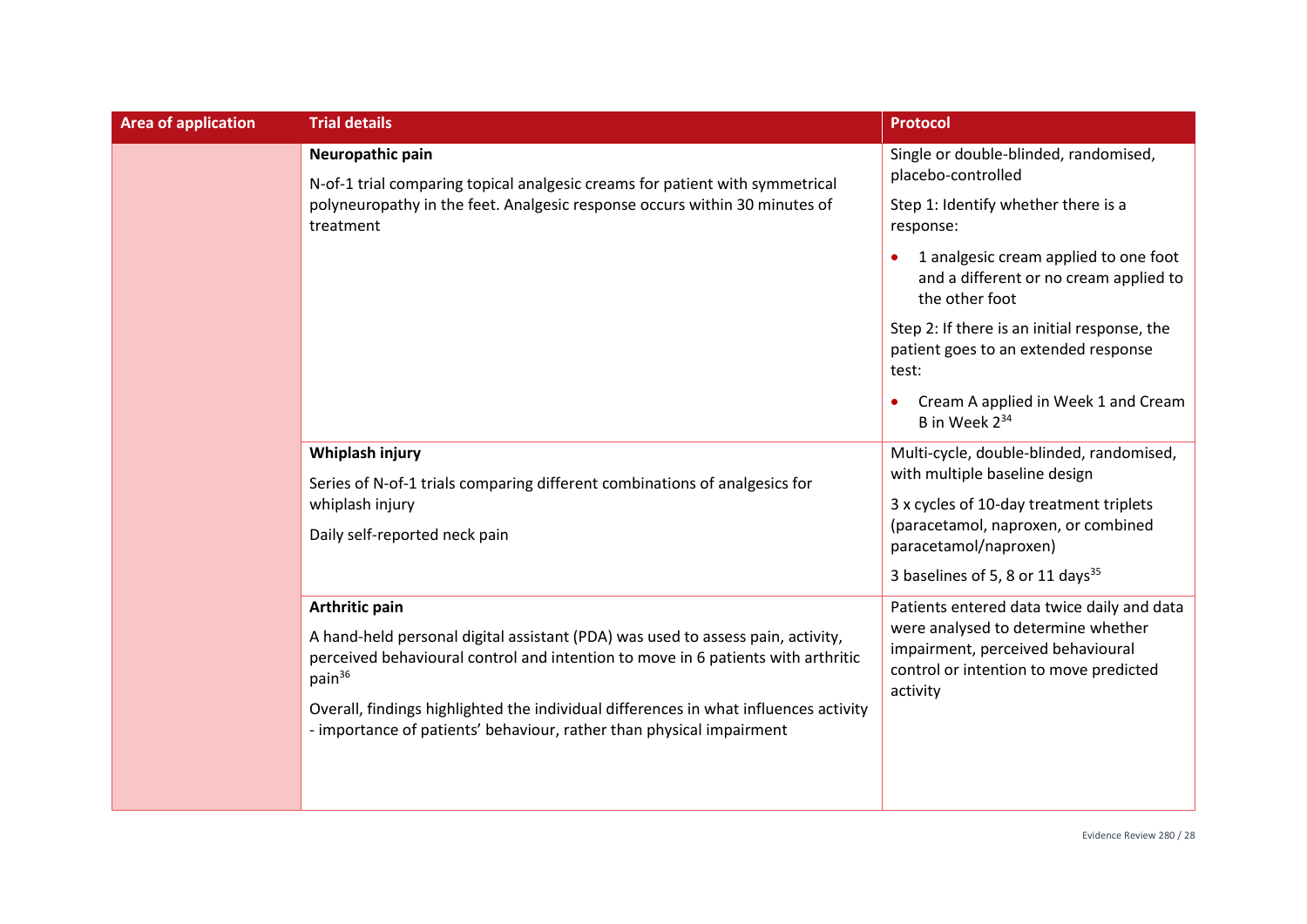| <b>Area of application</b> | <b>Trial details</b>                                                                                                                                                                                                                                                                                                                                                                                                    | <b>Protocol</b>                                                                                                                                                     |
|----------------------------|-------------------------------------------------------------------------------------------------------------------------------------------------------------------------------------------------------------------------------------------------------------------------------------------------------------------------------------------------------------------------------------------------------------------------|---------------------------------------------------------------------------------------------------------------------------------------------------------------------|
|                            | Use of probiotics for osteoarthritic pain<br>Active intervention: 2 x daily capsules of Lactobacillus rhamnosus (LGG),<br>Saccharomyces cerevisiae (boulardii) and Bifidobacterium animalis ssp lactis;<br>placebo was identical capsule without probiotics.<br>Measures were daily pain scores<br>Probiotics reduced pain scores                                                                                       | 3 blocks of 10 weeks. Each block of one<br>pair of randomised, blinded interventions,<br>separated by a washout period of 2<br>weeks <sup>37</sup>                  |
|                            | Topical ibuprofen gel or capsaicin cream for painful knee osteoarthritis<br>Series of 22 N-of-1 trials of randomised ibuprofen or capsaicin cream                                                                                                                                                                                                                                                                       | 3 treatment cycles, comprising 1 x<br>treatment for 4 weeks <sup>38</sup>                                                                                           |
| <b>Chronic disease</b>     | Diabeloop for highly unstable Type 1 diabetes<br>Sereis of N-of-1 trials comparing Diabeloop with predictive low glucose suspend<br>$(PLGS)^{39}$                                                                                                                                                                                                                                                                       | 2 cycles with 2 crossover 4-week periods<br>of randomised treatment                                                                                                 |
|                            | Specific Cough Technique to clear airways in cystic fibrosis<br>Series of 6 x N-of-1 trials compared Specific Cough Technique with forced<br>expiration technique<br>3/6 patients produced significantly higher sputum using Specific Cough<br>Technique compared with forced expiration<br>Specific Cough Technique was well-tolerated, easier to use and non-inferior to<br>forced expiration technique <sup>40</sup> | 8 weeks treatment with 2 interventions<br>each week<br>Blinded assessor measured wet weight of<br>sputum after each session                                         |
|                            | Ivacaftor for patients with cystic fibrosis<br>Series of N-of-1 trials to assess effects of Ivacaftor compared with placebo <sup>41</sup>                                                                                                                                                                                                                                                                               | Patients randomised to 1 of 4 treatment<br>sequences for 2 x 4-week, randomised,<br>double-blinded trials, followed by 8 weeks<br>of open-label Ivacaftor treatment |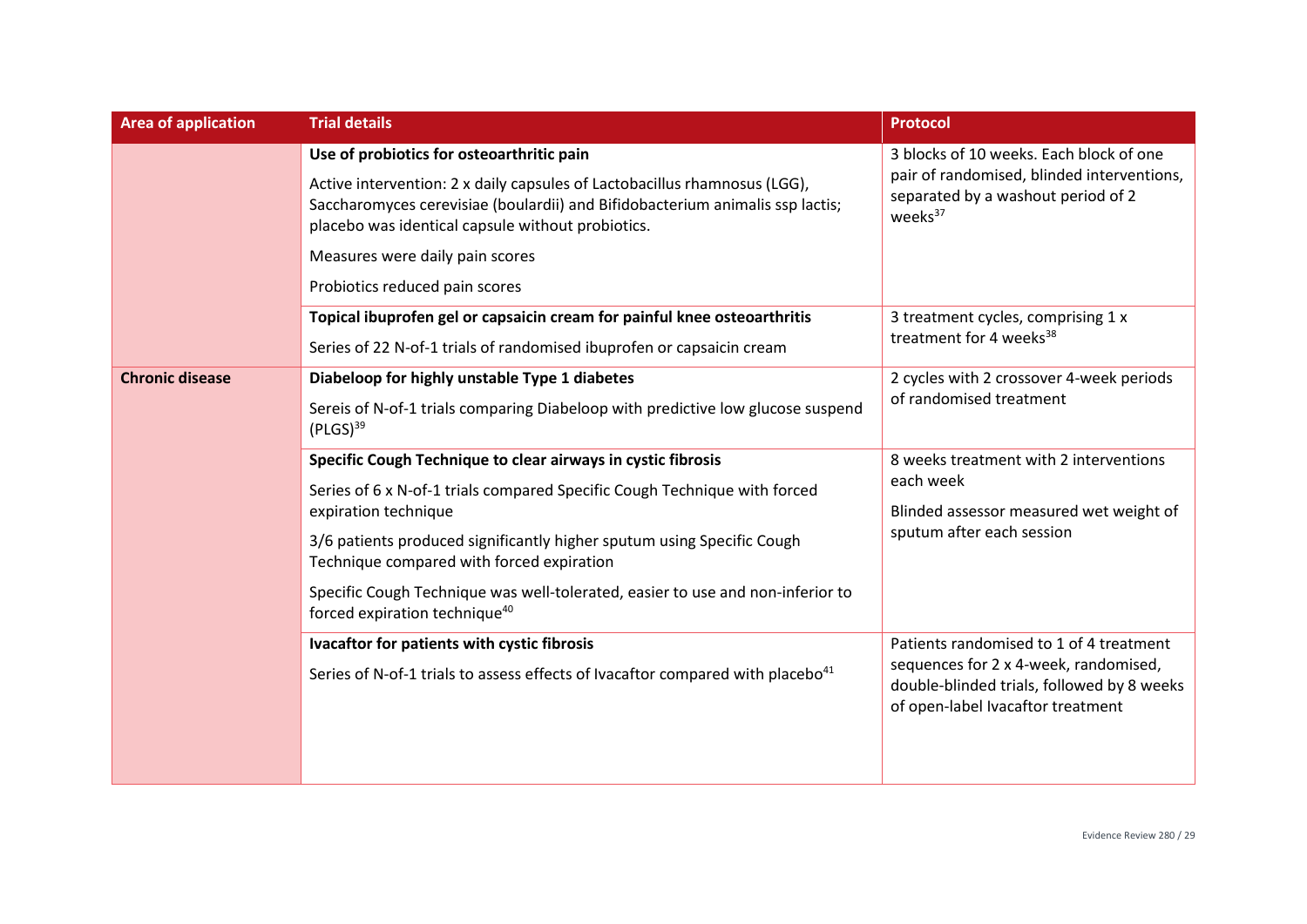| <b>Area of application</b>            | <b>Trial details</b>                                                                                                                                                                                                                                       | <b>Protocol</b>                                                                                                            |
|---------------------------------------|------------------------------------------------------------------------------------------------------------------------------------------------------------------------------------------------------------------------------------------------------------|----------------------------------------------------------------------------------------------------------------------------|
|                                       | Irritable bowel syndrome - treatment improvement and satisfaction with<br>therapy                                                                                                                                                                          | Measures of satisfaction with treatment                                                                                    |
|                                       | Aggregated analysis of N-of-1 trials of 81 patients with irritable bowel or chronic<br>constipation to determine patients' satisfaction after 1 month of therapy <sup>42</sup>                                                                             |                                                                                                                            |
|                                       | Elasticated orthotic garment compared with use of cane to improve gait and<br>function in chronic stroke survivors                                                                                                                                         | 9-12 weeks baseline cane walking; 9-16<br>weeks orthotic garment wearing                                                   |
|                                       | Series of 2 N-of-1 trials compared cane-walking (usual care) with use of an<br>orthotic garment worn through the day <sup>43</sup>                                                                                                                         | 9-10 weeks follow-up to assess need for<br>walking aid                                                                     |
| <b>Neurodegenerative</b><br>disorders | Coffee to treat daytime drowsiness in Parkinson's disease<br>Series of N-of-1 trials assessed espresso coffee compared with decaffeinated<br>coffee in Parkinson's disease patients <sup>44</sup>                                                          | Each trial involved a sequence of 3<br>crossovers (2 x treatment periods,<br>separated by 2 days washout period)           |
|                                       |                                                                                                                                                                                                                                                            | 2/4 patients benefitted from espresso<br>coffee                                                                            |
|                                       | Nicotine to manage Levodopa-induced dyskinesia in Parkinson's patient<br>2 identical e-cigarettes (with nicotine and without nicotine) were compared and                                                                                                   | Randomised and blinded in 5 tests<br>(ABBBA)                                                                               |
|                                       | the patient recorded how they felt immediately afterwards <sup>45</sup>                                                                                                                                                                                    | 2 identical e-cigarettes (with nicotine and<br>without nicotine) were used in random<br>order (blinded) in 5 tests (ABBBA) |
|                                       | Deep brain stimulation for neurodegenerative disorders                                                                                                                                                                                                     | Measures of efficacy and potential harms                                                                                   |
|                                       | Deep brain stimulation in an N-of-1 trial has the potential to assess the efficacy<br>of the device as well as potential harms and personal experiences of the<br>individual <sup>46</sup>                                                                 |                                                                                                                            |
|                                       | Off-label use of ephedrine as add-on treatment for myasthenia gravis<br>Study assessed the feasibility of using data from N-of-1 trials to inform decisions<br>about reimbursement for prescribing inexpensive medications for off-label use <sup>47</sup> | Feasibility study of N-of-1 trials to inform<br>decisions related to reimbursement of<br>costs                             |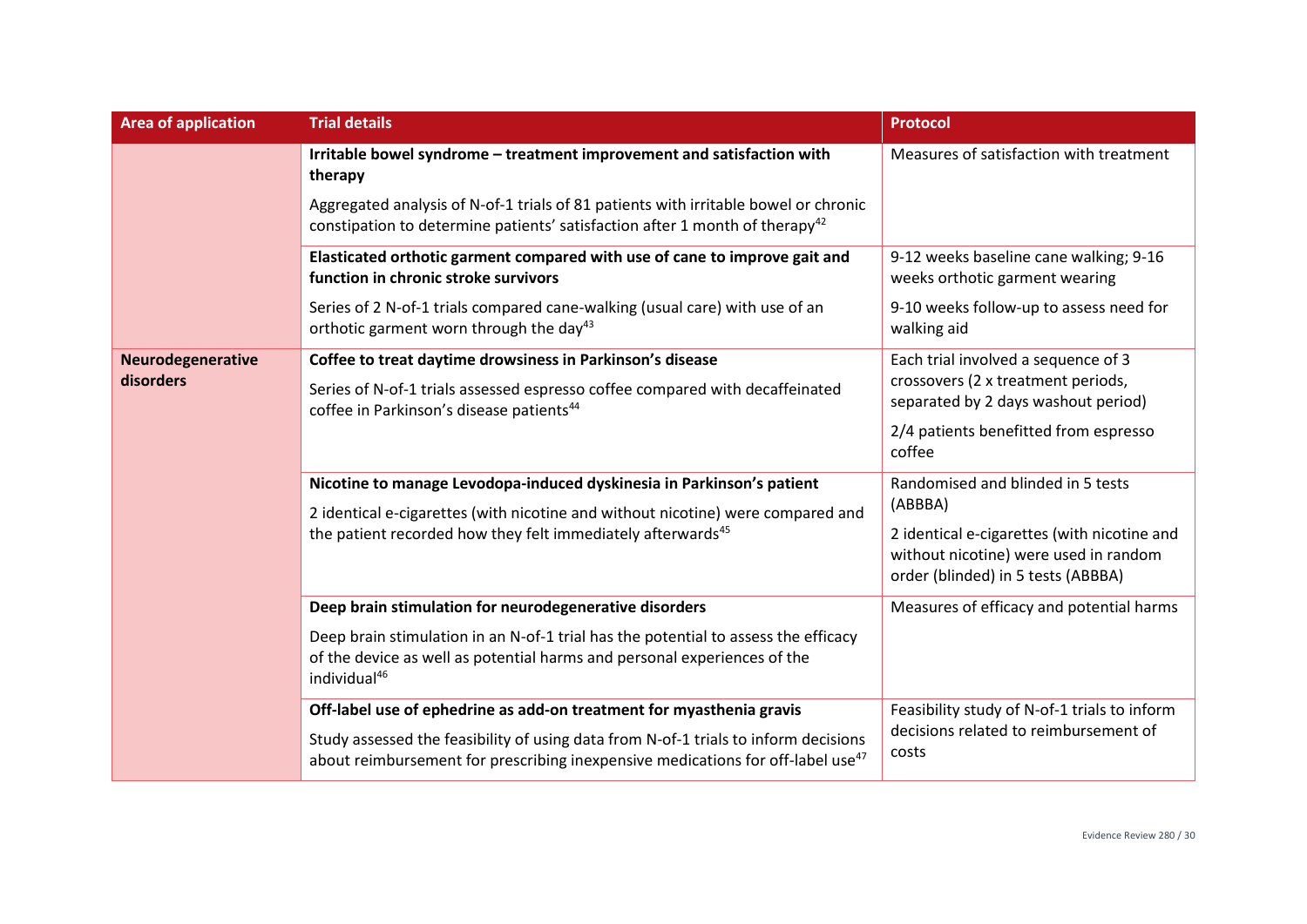| <b>Area of application</b>                                                                                             | <b>Trial details</b>                                                                                                                                                                                                                                                                                                                                                                                                                                    | <b>Protocol</b>                                                                                                                                                                                                                                                             |
|------------------------------------------------------------------------------------------------------------------------|---------------------------------------------------------------------------------------------------------------------------------------------------------------------------------------------------------------------------------------------------------------------------------------------------------------------------------------------------------------------------------------------------------------------------------------------------------|-----------------------------------------------------------------------------------------------------------------------------------------------------------------------------------------------------------------------------------------------------------------------------|
| <b>Rare diseases</b>                                                                                                   | On-demand use of Sildenafil for Raynaud phenomenon<br>Series of 38 N-of-1 trials to assess Sildenafil compared with placebo<br>Aggregated data showed that Sildenafil was more effective than placebo; but<br>responses were heterogeneous, which indicated that individual patient response<br>in N-of-1 trials was useful for clinical decision-making <sup>48</sup>                                                                                  | Randomised, double-blinded trials, with<br>multiple crossover periods<br>Repeated blocks of 3 periods of on-<br>demand treatment: 1 week placebo, 1<br>week Sildenafil<br>Patients completed 2-5 treatment blocks;                                                          |
| <b>Mental health:</b><br>depression,<br>schizophrenia, chronic<br>stress, cognitive<br>functioning, sleep<br>disorders | Systematic review of health psychology treatments<br>54 N-of-1 trials in 1,193 participants<br>Areas included: pain, sleep/fatigue, ADHD, wellbeing, mood/depressive<br>symptoms, nausea, cognitive function <sup>49</sup><br>Interventions: pharmacologic, behavioural, physical (e.g. nerve stimulation for<br>pain)                                                                                                                                  | Randomisation and blinding varied across<br>studies<br>High variability in method: paired design,<br>counterbalanced (single or double)                                                                                                                                     |
|                                                                                                                        | Systematic review of N-of-1 trials for depression<br>5 studies on 47 depressed patients evaluated pharmacological treatments for<br>depression <sup>50</sup><br>3 studies: off-label treatment vs placebo<br>1 study compared 2 off-label treatments<br>1 study compared escalating doses of off-label treatment with placebo<br>N-of-1 trials were feasible for treatment-resistant patients or patients with<br>comorbidities not represented in RCTs | 4 studies were counterbalanced,<br>randomised block design; 1-5 blocks;<br>washout periods 1-14 days; duration 2<br>days to 28 weeks<br>1 study was ascending dose, block design,<br>with random assignment of sham doses,<br>1-day washout period over 6 weeks<br>duration |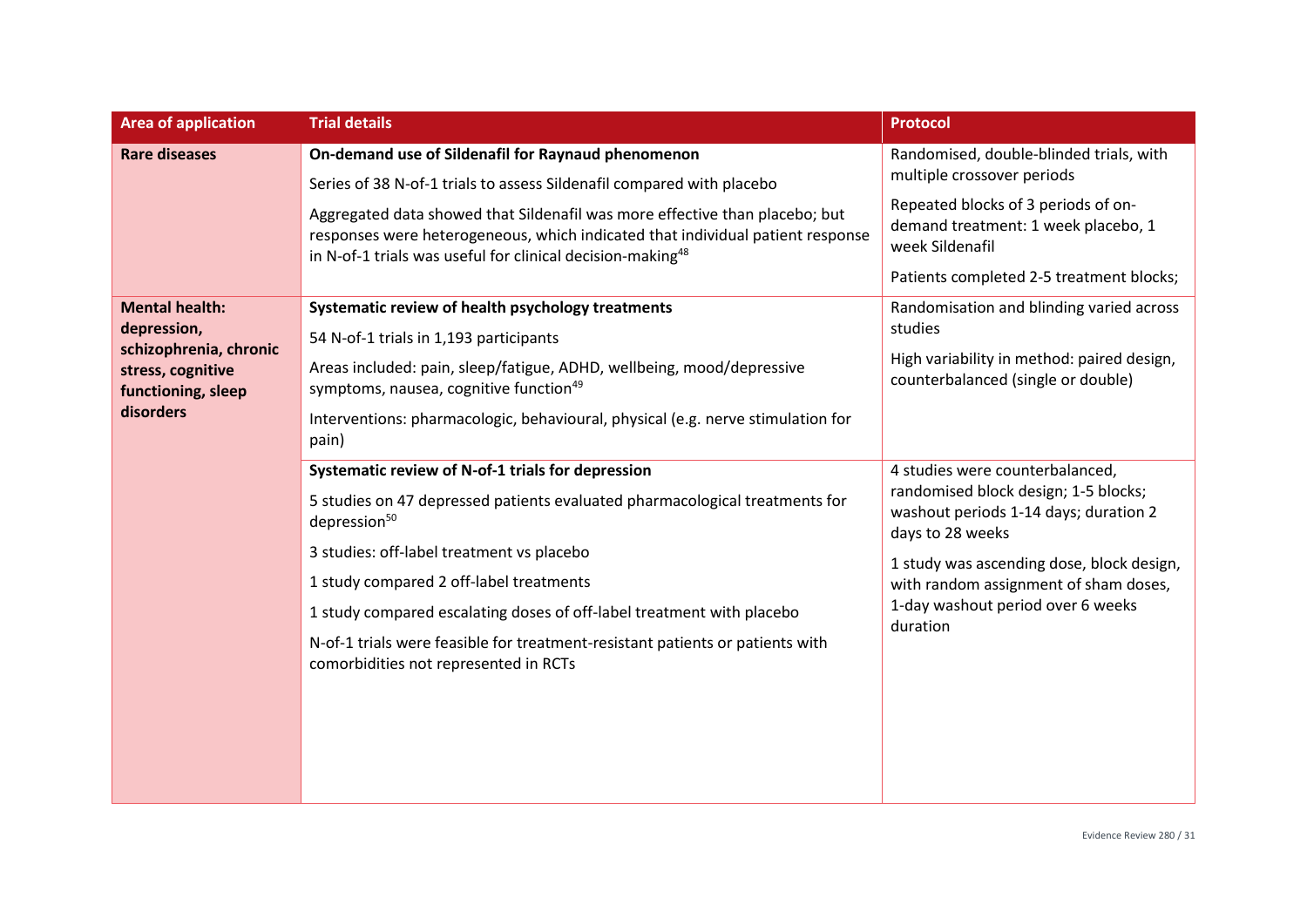| <b>Area of application</b>                                                                | <b>Trial details</b>                                                                                                                                                                                                                                                                                            | <b>Protocol</b>                                                                                                                                                                                |
|-------------------------------------------------------------------------------------------|-----------------------------------------------------------------------------------------------------------------------------------------------------------------------------------------------------------------------------------------------------------------------------------------------------------------|------------------------------------------------------------------------------------------------------------------------------------------------------------------------------------------------|
|                                                                                           | Systematic review of N-of-1 trials for schizophrenia                                                                                                                                                                                                                                                            | Duration ranged from 8-30 weeks                                                                                                                                                                |
|                                                                                           | 6 studies, 9 patients stabilised on antipsychotic medication, with various<br>presenting problems and interventions (pharmacological, psychological,<br>behavioural, physical) <sup>51</sup><br>Comparators: placebo, no treatment, usual care<br>Assessments: psychological functioning, frequency of exercise | 2 studies: ABAB crossover design; 2<br>studies used ABA reversal design; 1 study<br>used ABAC design; and 1 study used BAB<br>design<br>2 studies used blinding measures (single<br>or double) |
|                                                                                           | Measuring chronic stress in police officer                                                                                                                                                                                                                                                                      | Duration: 3 weeks, 90 data points                                                                                                                                                              |
|                                                                                           | Perceived stress and mood assessed via smartphone app 4 x per day (at waking,<br>2 x during day, before bed) and after police incidents while on duty <sup>52</sup>                                                                                                                                             |                                                                                                                                                                                                |
|                                                                                           | Measuring chronic stress in professional ballroom dancer                                                                                                                                                                                                                                                        | Daily measures collected over 8-month                                                                                                                                                          |
|                                                                                           | Measures of perceived stress and cortisol in saliva samples <sup>53</sup>                                                                                                                                                                                                                                       | period                                                                                                                                                                                         |
|                                                                                           | Brain Boost smartphone app to improve cognitive function (study protocol)<br>Series of N-of-1 trials 640 participants to be recruited and 97 must complete for<br>feasibility study                                                                                                                             | Interventions randomised to different<br>study durations (5, 15, 27 days) and<br>notification levels (light, moderate)                                                                         |
|                                                                                           | Study will compare effects of caffeine and L-theanine on cognitive performance <sup>54</sup>                                                                                                                                                                                                                    |                                                                                                                                                                                                |
|                                                                                           | Smartphone app for treating insomnia<br>Assess the potential of N-of-1 trials, awareness of the trial design and likelihood<br>of treating physicians using the design for patients with insomnia <sup>55</sup>                                                                                                 | Feasibility study to assess acceptability of<br>N-of-1 trial design                                                                                                                            |
| <b>Lifestyle and</b><br>behavioural<br>interventions: nutrition,<br>exercise, alcohol use | WESTLAKE N-of-1 trials to determine benefit of macronutrient diet<br>6-day isocaloric dietary intervention: high-fat - low-carbohydrate compared with<br>low-fat - high carbohydrate diet <sup>56</sup>                                                                                                         | 3 x 12-day dietary intervention pairs<br>including a 6-day washout period before<br>each intervention                                                                                          |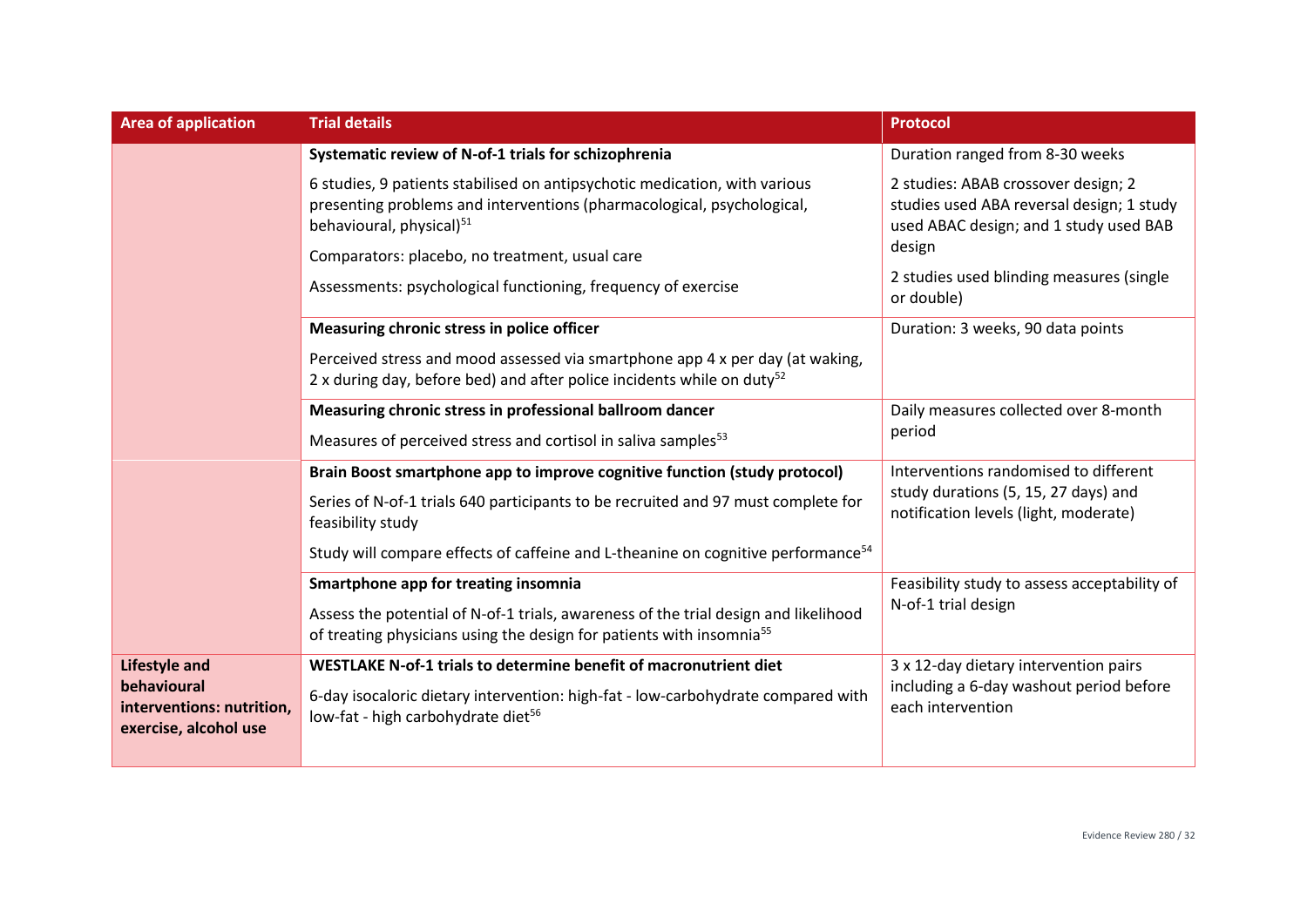| <b>Area of application</b> | <b>Trial details</b>                                                                                                                                                                      | Protocol                                            |
|----------------------------|-------------------------------------------------------------------------------------------------------------------------------------------------------------------------------------------|-----------------------------------------------------|
|                            | Inactivity alerts (fitness trackers) to reduce sedentary behaviour in obese<br>adults                                                                                                     | Phase design (ABA)                                  |
|                            | 10 x N-of-1 trials compared intervention (inactivity alerts) with baseline (no<br>alert), followed by no intervention (reversal phase) <sup>57</sup>                                      |                                                     |
|                            | Smartphone technology used to increase physical activity using a personalised<br>'activity fingerprint'                                                                                   | Randomised intervention or control                  |
|                            | Series of 79 N-of-1 trials with personalised activity 'fingerprint' sent via email to<br>intervention patients. <sup>58</sup> Data were collected on number of days exercised<br>occurred |                                                     |
|                            | Use of smartphone technology to reduce alcohol intake in adults who drink in<br>excess                                                                                                    | Observational phase design                          |
|                            | Series of N-of-1 studies to determine individual predictors of alcohol reduction<br>strategies <sup>59</sup>                                                                              |                                                     |
| <b>Prescribing and de-</b> | Statin-related myalgia                                                                                                                                                                    | 3 x double-blind, crossover comparisons             |
| prescribing                | 8 x N-of-1 trials                                                                                                                                                                         | with placebo separated by 3-week<br>washout periods |
|                            | Weekly visual analog scale for myalgia and pain severity scores                                                                                                                           |                                                     |
|                            | NS difference in pain scores between statin treatment and placebo <sup>60</sup>                                                                                                           |                                                     |
|                            | <b>Statin-related adverse effects</b>                                                                                                                                                     | 3 arms of N-of-1 trials within a RCT                |
|                            | 3 arms of N-of-1 studies (90 patients)                                                                                                                                                    |                                                     |
|                            | Unblinded behavioural intervention (education about statins)<br>٠<br>Blinded behavioural intervention (education about statins)<br>٠<br>Usual care statin therapy $61$<br>٠               |                                                     |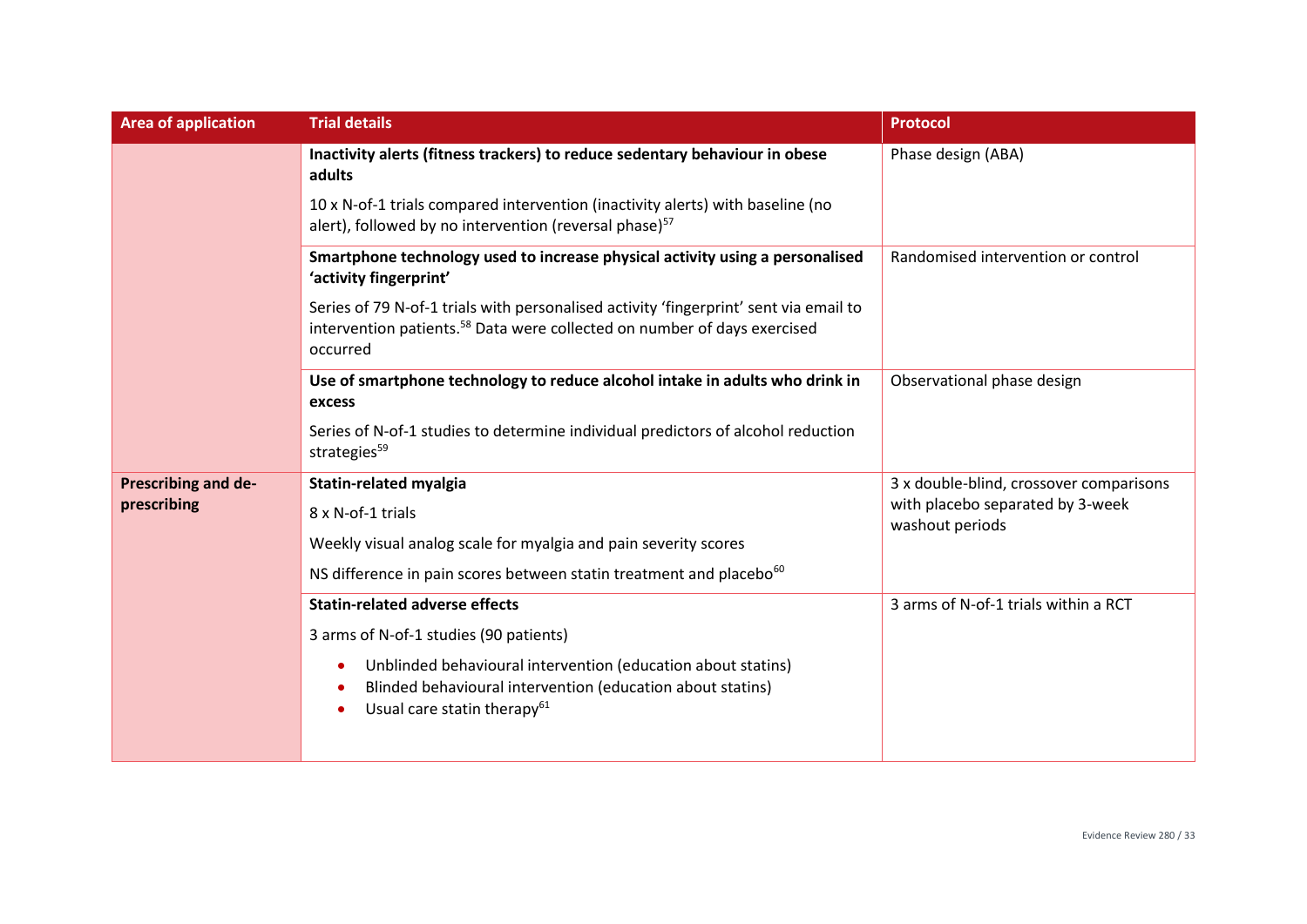| <b>Area of application</b>                          | <b>Trial details</b>                                                                                                                                                                                                                                                                                                                                          | <b>Protocol</b>                                                                        |
|-----------------------------------------------------|---------------------------------------------------------------------------------------------------------------------------------------------------------------------------------------------------------------------------------------------------------------------------------------------------------------------------------------------------------------|----------------------------------------------------------------------------------------|
|                                                     | <b>SAMSON study</b><br>Smartphone app was used to report daily symptom intensity                                                                                                                                                                                                                                                                              | Double-blinded, randomised, 3 group N-<br>of-1 trial                                   |
|                                                     | Patients received 4 x bottles of atorvastatin, 4 x bottles of placebo, and 4 x<br>empty bottles                                                                                                                                                                                                                                                               | Each bottle was for 1 month period<br>according to a randomised sequence               |
|                                                     | Findings showed NS difference in side effects between statin and placebo                                                                                                                                                                                                                                                                                      |                                                                                        |
|                                                     | 6 months after the trial, 50% of patients restarted statins <sup>62</sup>                                                                                                                                                                                                                                                                                     |                                                                                        |
|                                                     | SR on de-prescribing medications in older adults                                                                                                                                                                                                                                                                                                              | Various protocols                                                                      |
|                                                     | 6 studies assessed efficacy of pharmacological and non-pharmacological<br>therapies for treating various disorders. 4 trials showed non-significant benefits<br>of treatment, leading to discontinuation of medications in some cases; and<br>where treatments demonstrated benefit, all participants complied with the<br>regimen at follow-up <sup>63</sup> |                                                                                        |
| <b>Complementary and</b><br>alternative medicines:  | Sijunzi decoction for treatment of ulcerative colitis                                                                                                                                                                                                                                                                                                         | 3 cycles of N-of-1 trials with 2 treatment<br>periods in each cycle over 8 weeks, with |
| <b>Traditional Chinese</b><br>medicine, homeopathic | Series of 10 N-of-1 trials compared modified Sijunzi decoction with mesalazine<br>for treating ulcerative colitis in patients in remission <sup>64</sup>                                                                                                                                                                                                      | no washout period                                                                      |
| medicine                                            | Chinese medicine herbal decoction for patients with stable bronchiectasis                                                                                                                                                                                                                                                                                     | 3 cycles of 2 x 4-week interventions                                                   |
|                                                     | Series of N-of-1 trials in 17 patients                                                                                                                                                                                                                                                                                                                        |                                                                                        |
|                                                     | Individualised interventions compared with fixed decoction (control) <sup>65</sup>                                                                                                                                                                                                                                                                            |                                                                                        |
|                                                     | Chinese medicine for chemotherapy-induced leukopenia in gastric cancer<br>patient                                                                                                                                                                                                                                                                             | Randomised, blinded 3-day treatment<br>periods                                         |
|                                                     | Series of N-of-1 trials compared a decoction with Astragalus mongholicus and<br>Semen Cuscutae vs placebo between chemotherapy cycles over 20-30 weeks <sup>66</sup>                                                                                                                                                                                          |                                                                                        |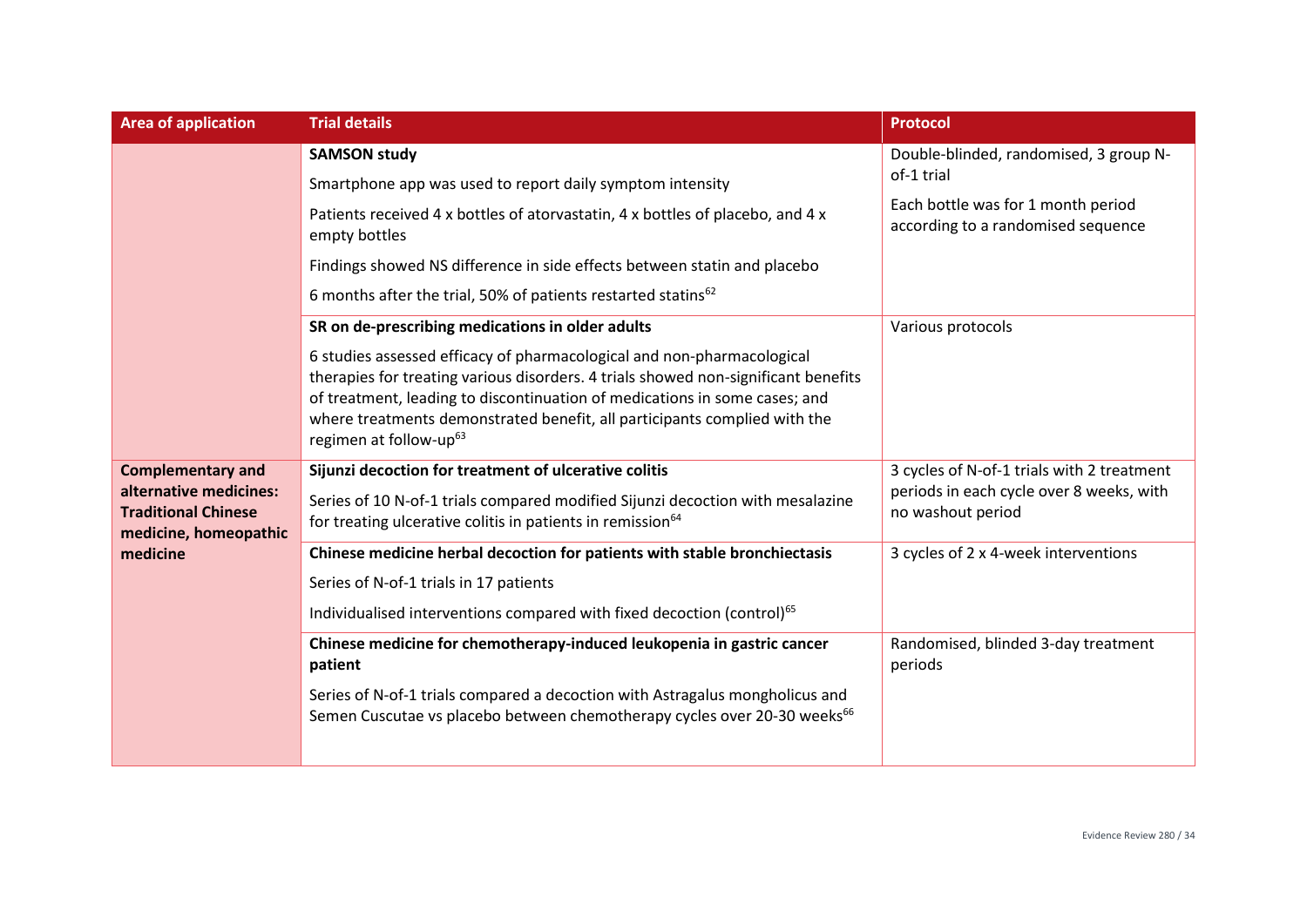| <b>Area of application</b> | <b>Trial details</b>                                                                                                                                                                                                                                                                                                                                                                                                                                                                                                               | <b>Protocol</b>                                                                                                                                                                                               |
|----------------------------|------------------------------------------------------------------------------------------------------------------------------------------------------------------------------------------------------------------------------------------------------------------------------------------------------------------------------------------------------------------------------------------------------------------------------------------------------------------------------------------------------------------------------------|---------------------------------------------------------------------------------------------------------------------------------------------------------------------------------------------------------------|
|                            | Gingko biloba extract for treating patients with coronary heart disease and<br>impaired glucose regulation<br>Series of 12 N-of-1 trials compared Gingko biloba with placebo                                                                                                                                                                                                                                                                                                                                                       | Randomised, double-blinded, placebo-<br>controlled; 3 x crossover periods over 48<br>weeks; and 10 week follow-up period <sup>67</sup>                                                                        |
|                            | Homeopathic treatment for cancer-related fatigue<br>Homeopathic treatment (verum) or placebo was administered between 6 cycles<br>of chemotherapy sessions<br>NS difference between placebo and homeopathic treatment <sup>68</sup>                                                                                                                                                                                                                                                                                                | Randomised, double-blinded, matched<br>pairs of treatment                                                                                                                                                     |
|                            | Cannabidiol to reduce frequency of seizures for treatment of epilepsy in<br>paediatric patients<br>N-of 1 trial investigated Cannabidiol for treatment of epilespsy <sup>69</sup>                                                                                                                                                                                                                                                                                                                                                  | Randomised, double-blind, placebo-<br>controlled                                                                                                                                                              |
|                            | Shiatsu to improve health-related quality of life in patient with multiple<br>sclerosis<br>Shiatsu compared with standard care<br>Reported improvements in spasticity, bowel function, fatigue, pain, sleep and<br>relaxation <sup>70</sup>                                                                                                                                                                                                                                                                                        | 6 periods of paired 2-week blocks of<br>standard care followed by standard care<br>plus 2 shiatsu sessions/week (AB - BA -<br>AB); counterbalanced mixed-methods trial<br>over 12 weeks                       |
|                            | Bright light therapy for depressive symptoms in cancer patients<br>2 putative sham treatments (dim red light, dim white light) were compared to<br>determine which condition is the ideal sham to judge the efficacy of bright light<br>therapy<br>5 N-of-1 trials of cancer survivors with depressive symptoms<br>Smartphone app was used to report daily symptoms<br>Findings demonstrated lower symptoms with DR vs DW light, suggesting that DR<br>may be as effective for some patients as bright light therapy <sup>71</sup> | Multiple crossover conditions<br>Randomised, balanced treatment<br>sequence with one repetition (DR-<br>DW/DW-DR or DW-DR/DR-DW)<br>Each treatment was for 30 mins/day for 3<br>weeks over period of 12 weeks |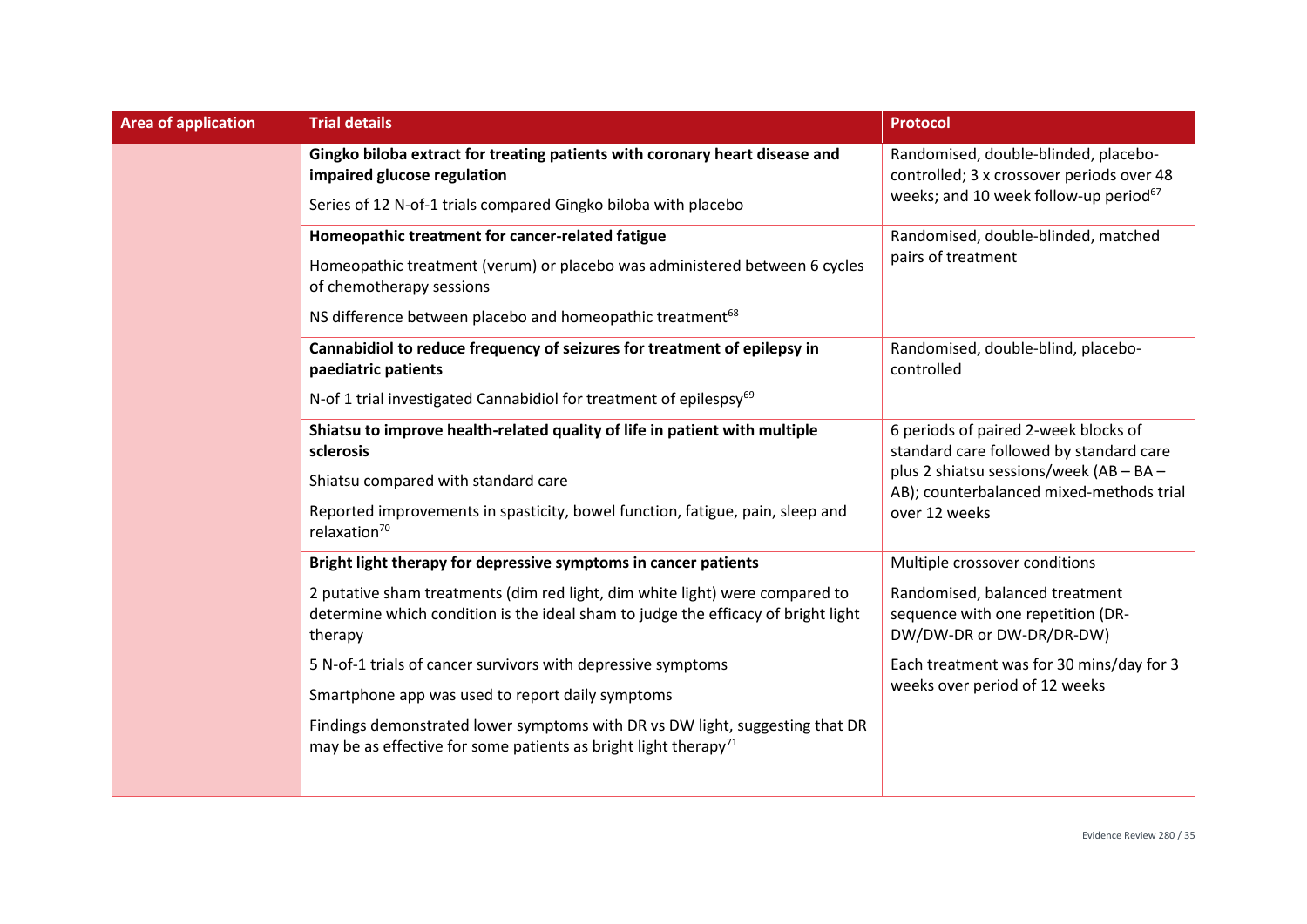| <b>Area of application</b> | <b>Trial details</b>                                                                                                             | <b>Protocol</b>             |
|----------------------------|----------------------------------------------------------------------------------------------------------------------------------|-----------------------------|
| <b>Other conditions</b>    | Removal of diethylhexyl phthalate (DEHP) by handwashing techniques                                                               | 2 x 3-day crossover periods |
|                            | N-of-1 trials assessed effectiveness of handwashing with soap-and-water<br>compared with water-only to remove DEHP <sup>72</sup> |                             |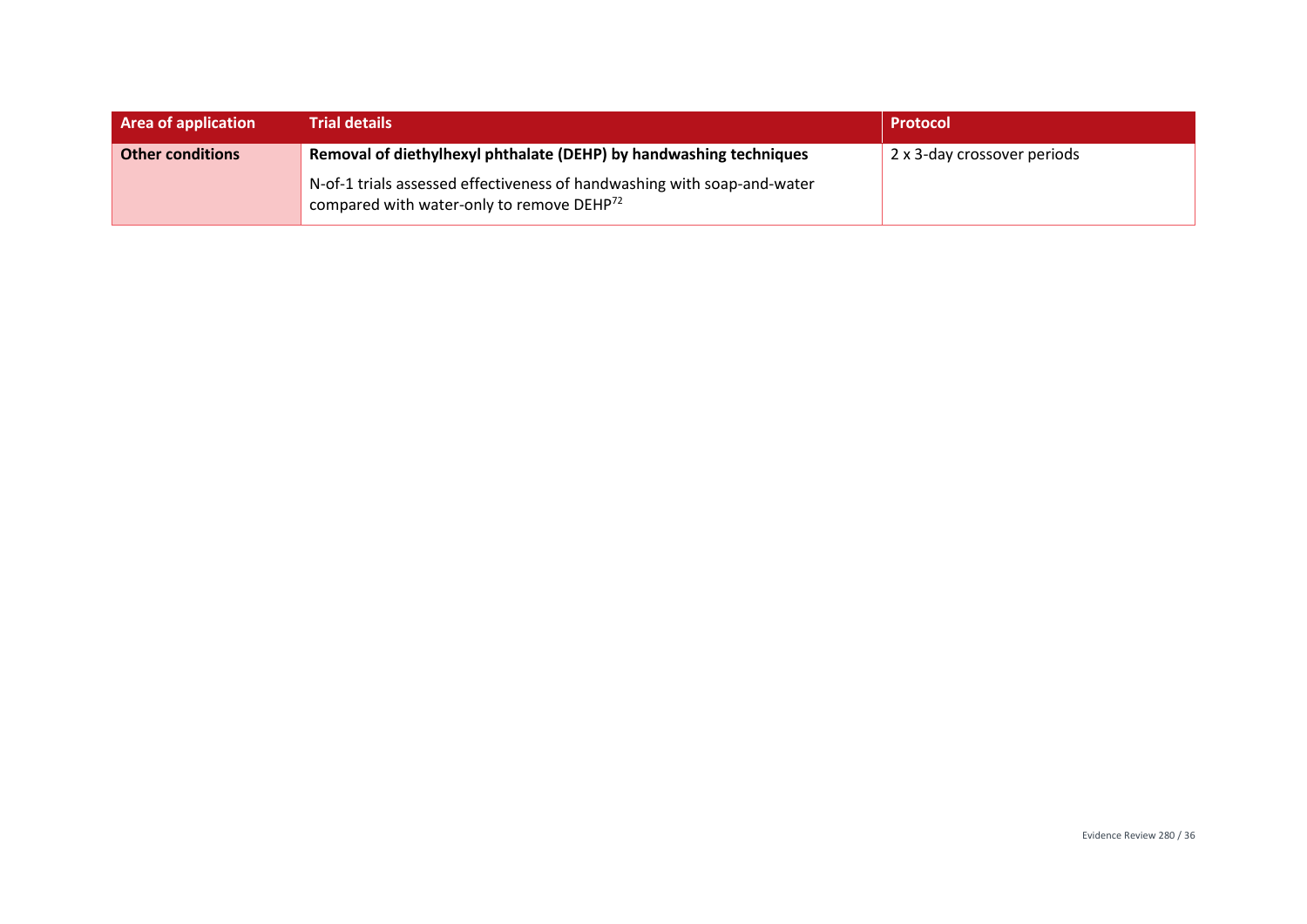*Table 8. Examples of N-of-1 trials undertaken prior to 2010*

<span id="page-36-0"></span>

| <b>Condition</b>                      | <b>No. of trials</b> | <b>Intervention</b>     | <b>Results</b>                                 |
|---------------------------------------|----------------------|-------------------------|------------------------------------------------|
| <b>Pain and discomfort</b>            |                      |                         |                                                |
| <b>Chronic pain</b>                   | 34                   | Cannabis extracts       | 28/34 patients achieved benefit                |
|                                       | 116                  | Paracetamol/ibuprofen   | N-of-1 trials led to many changes in treatment |
|                                       | 21                   | Ketamine                | Small subgroup responded                       |
| Chronic neuropathic pain              | 73                   | Gabapentin              | N-of-1 trials impacted use of Gabapentin       |
| Osteoarthritic pain                   | 56                   | Paracetamol/celecoxib   | Paracetamol more effective                     |
|                                       | 13                   | <b>NSAIDS</b>           | Heterogeneity in response to NSAIDS            |
|                                       | 51                   | <b>NSAIDS</b>           | N-of-1 trials slightly better than standard    |
|                                       | 25                   | <b>NSAIDS</b>           | NSAIDS are useful in pain management           |
| Childhood arthritic pain              | 6                    | Amitriptyline           | No benefit of Amitriptyline                    |
| Refractory neuralgia                  | $\mathbf{1}$         | Spinal cord stimulation | Study led to effective use of stimulation      |
| <b>Migraine</b>                       | 32                   | Dextroamphetamine       | Improvements with Dextroamphetamine            |
| <b>Skeletal muscle cramps</b>         | 13                   | Quinine                 | Heterogeneity in Quinine response              |
| <b>Other conditions</b>               |                      |                         |                                                |
| <b>Sleep disturbances</b>             | 15                   | Temazepam               | Temazepam is beneficial                        |
|                                       | 42                   | Valerian                | Valerian did not improve sleep                 |
| <b>Nausea from chemotherapy</b>       | 12                   | Metopimazine            | Metopimazine is beneficial                     |
| <b>Depression</b>                     | 5                    | Methylphenidate         | 2/5 patients improved with Methylphenidate     |
| Chronic obstructive pulmonary disease | 26                   | Ambulatory oxygen       | Reported use of oxygen is biased               |
|                                       | 27                   | Eformoteral             | No effect of Eformoterol                       |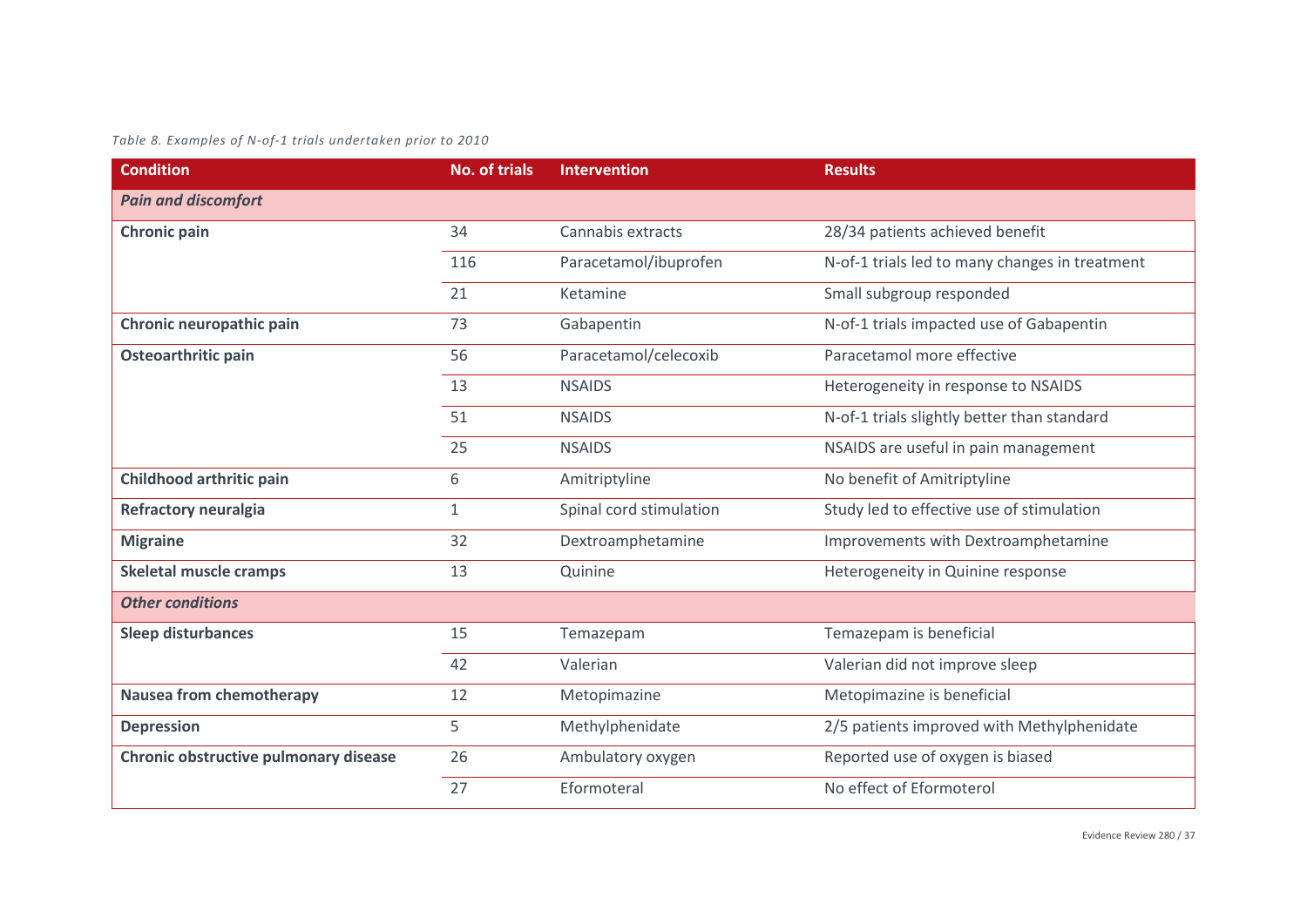| <b>Condition</b>                         | No. of trials | <b>Intervention</b>      | <b>Results</b>                                  |
|------------------------------------------|---------------|--------------------------|-------------------------------------------------|
| <b>Chronic airflow limitation</b>        | 68            | Theophylline             | N-of-1 trials no better than standard treatment |
| <b>Cystic fibrosis</b>                   | 52            | <b>Recombinant DNase</b> | Marked improvements with Recombinant DNase      |
|                                          | 48            | <b>Recombinant DNase</b> | Marginal improvements with Recombinant DNase    |
| Anticoagulation                          |               | Generic/brand warfarin   | No difference between generic/brand             |
| Attention deficit hyperactivity disorder | 86            | <b>Stimulants</b>        | 28/64 trials led to change of treatment         |
|                                          | 43            | Methylphenidate          | Improvement with Methylphenidate                |
| <b>Brain injury</b>                      | Not reported  | Methylphenidate          | No benefit of Methylphenidate                   |

Source: Lillie et al., 2011<sup>11</sup>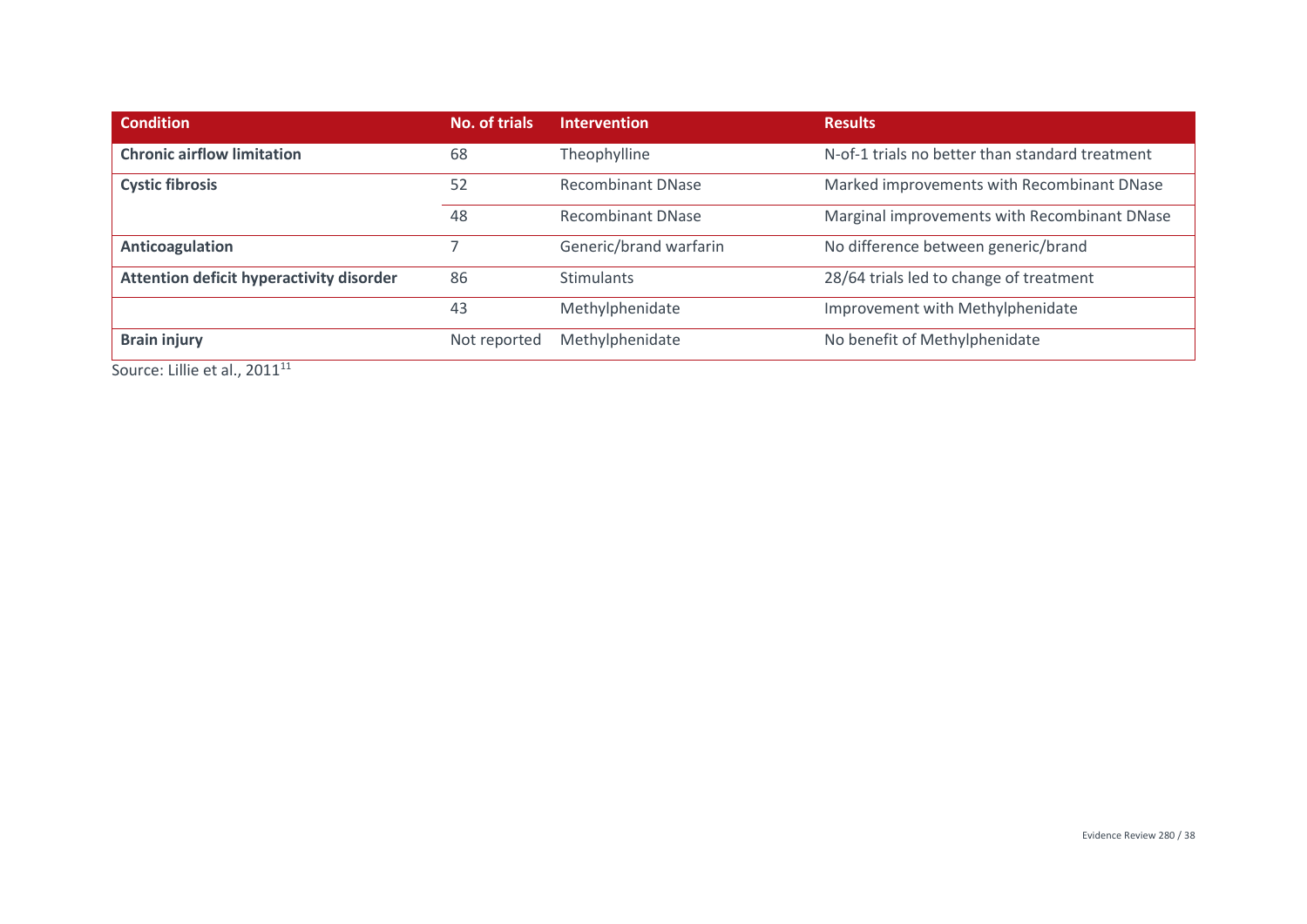#### **Pain management**

Clinical equipoise is common in the area of pain management as the health care provider may be uncertain about the best course of treatment when there are many different approaches and differential responses across patients.

The PREEMPT study evaluated smartphone assisted N-of-1 trials for patients with chronic pain.<sup>28, 29</sup> Two pain management interventions were compared in a series of N-of-1 trials in 108 patients. Another group of 107 control patients received care as usual. Patients and clinicians jointly decided on the trial parameters and the treatment regimens. The smartphone app provided reminders to patients to take treatments on specific days and to upload daily responses to questions about pain through a Patient-Reported Outcomes Measurement Information System (PROMIS). Although there was overall satisfaction and acceptability of using the smartphone app to manage pain, there was no significant improvement in pain outcomes compared with usual care.

In another study, a number of compounded topical medications, which contained known analgesics (ketamine, baclofen, amitriptyline, phenytoin), were developed to treat neuropathic pain in treatment-resistant patients.<sup>34</sup> Using a single- or double-blinded design, patients with bilateral pain were given the active cream to one foot and a placebo cream to the other over two weeks of testing.

#### **Complementary and alternative medicines (CAMs)**

CAMs and therapies, including traditional Chinese medicine, are popular healthcare options amongst the general public, but typically excluded from mainstream clinical care due to the lack of evidence of efficacy.<sup>3</sup>

Patient-centred care is the cornerstone of CAMs. The N-of-1 trial design fits well with the principles of holistic medicine that play a key role in traditional Chinese medicine, homeopathy, naturopathy, acupuncture and other fields of CAMs.<sup>73</sup> Due to its rigorous design, the N-of-1 trial approach has the potential to demonstrate true clinical effect (or lack of effect) of CAM therapies (compared with conventional treatments) in an individual; identify optimal dosing regimens and avoid adverse effects; and investigate the placebo effect in patients who are convinced of the efficacy of a particular formulation.

N-of-1 trials are more accessible to CAM practitioners compared with RCTs. In contrast to RCTs, which focus primarily on a single treatment or condition, the N-of-1 trial may adopt a biopsychosocial approach that aligns more closely to CAM practice.<sup>3</sup>

For example, traditional Chinese medicine for bronchiectasis was evaluated in a series of N-of-1 trials.<sup>65</sup> Results showed more improvement of symptoms from individualised herbal decoctions compared with standard decoctions.

A published study protocol described a series of N-of-1 trials for 10 patients that aims to evaluate the effectiveness of modified Sijunzi decoction with mesalazine for treating ulcerative colitis in remission.<sup>64</sup> Modified Sijunzi decoction combined with mesalazine placebo or mesalazine combined with modified Sijunzi decoction placebo will be randomised during three 8-week treatment cycles.

#### **Mental health and sleep disorders**

A systematic review of N-of-1 trials for tailoring pharmacologic treatments for depression (5 studies; 47 patients) demonstrated that data could be used to select optimal treatment for patients, particularly for those with treatment-resistant depression who would most likely have been excluded from conventional clinical trials.<sup>15</sup>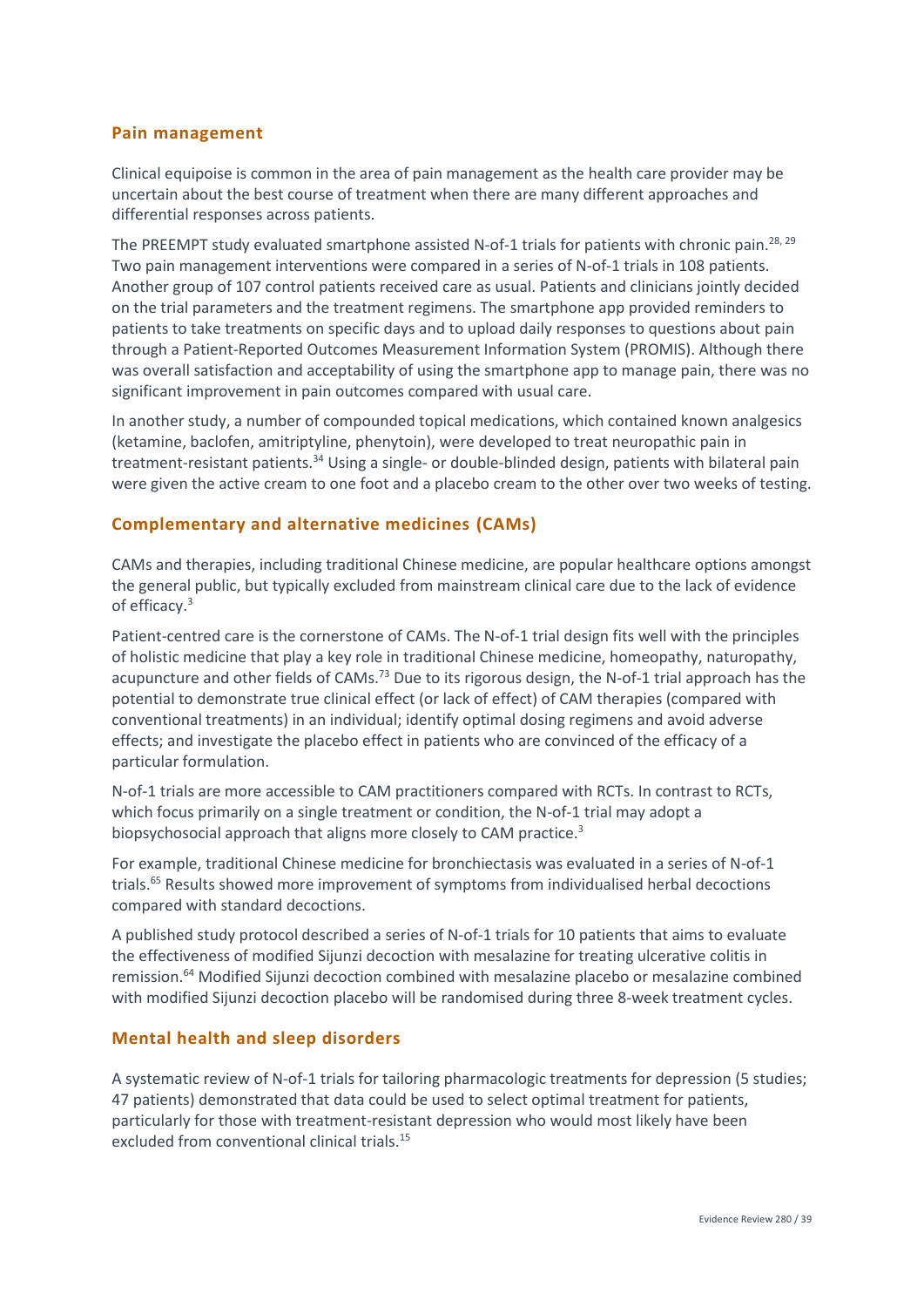Evidence also suggested that the N-of-1 trial design was acceptable to treating physicians. For example, of 45 healthcare professionals treating patients with insomnia, 64 per cent reported that they were likely to use an App-based N-of-1 trial to identify the best treatments for their patients if the service was free and easy to use.<sup>55</sup>

#### **Prescribing and de-prescribing**

A systematic review of N-of-1 trials showed that the trials successfully distinguished between patients who could discontinue medications that provided no significant benefit and those who benefited from maintaining their medication regimen.<sup>63</sup>

For example, N-of-1 trials that assessed theophylline prescribed for irreversible chronic airflow limitation led to less theophylline use without adverse effects; and authors concluded that "there was a clinically important bias towards unnecessary treatment".<sup>11</sup>

The SAMSON series of trials to investigate the reported side effects of statins for high cholesterol provided clear evidence to patients that the muscle aches they were experiencing were not related to the prescribed statins.<sup>74</sup> Importantly, this series of trials led to increased compliance with the prescribed medication.

#### **Lifestyle and behaviour change interventions**

Intractable health problems, such as obesity, smoking and lack of exercise are targets for lifestyle interventions that often have limited long-term benefits. Unlike physiological responses to pharmacological treatments, which typically occur within a known timeframe, behaviour changes related to an intervention may follow a wide variety of patterns with considerable variability across individuals.

Diverse behavioural interventions have been implemented in N-of-1 trials related to physical activity, drug/alcohol use, sleep disorders, smoking and nutrition.<sup>13</sup> The N-of-1 trial design is also useful for assessing how an individual's health behaviours change over time.<sup>13</sup> This can be used to identify an individual's responses to treatment and for monitoring changes and refining interventions to optimise outcomes.

A key benefit of the N-of-1 trial approach is that the intervention can be tailored to the individual from the start. For example, in interventions to increase exercise, participant engagement is likely to be higher if they identify their preferred physical activity and the intervention is tailored to that activity.<sup>14</sup>

Key challenges for N-of-1 trials targeting behaviour change include: slow onset effects; carryover effects; and difficulties with blinding, identifying suitable repeatable measures and optimal sequence allocation techniques.<sup>14</sup> Since the main aim is to achieve long-lasting change, they are not suited to designs that include a reversal phase.

Measuring target behaviours repeatedly may be challenging and the timing may be important (e.g. independent of the intervention, during the intervention, randomly during an intervention), particularly if the behaviour changes occur slowly over time or the intervention itself is timeconsuming and intensive.<sup>10</sup> Highly variable behaviours may require more frequent measures over a longer duration compared with those that are more stable. Patterns or trends also need to be considered, such as differential engagement in activities on weekdays versus weekends.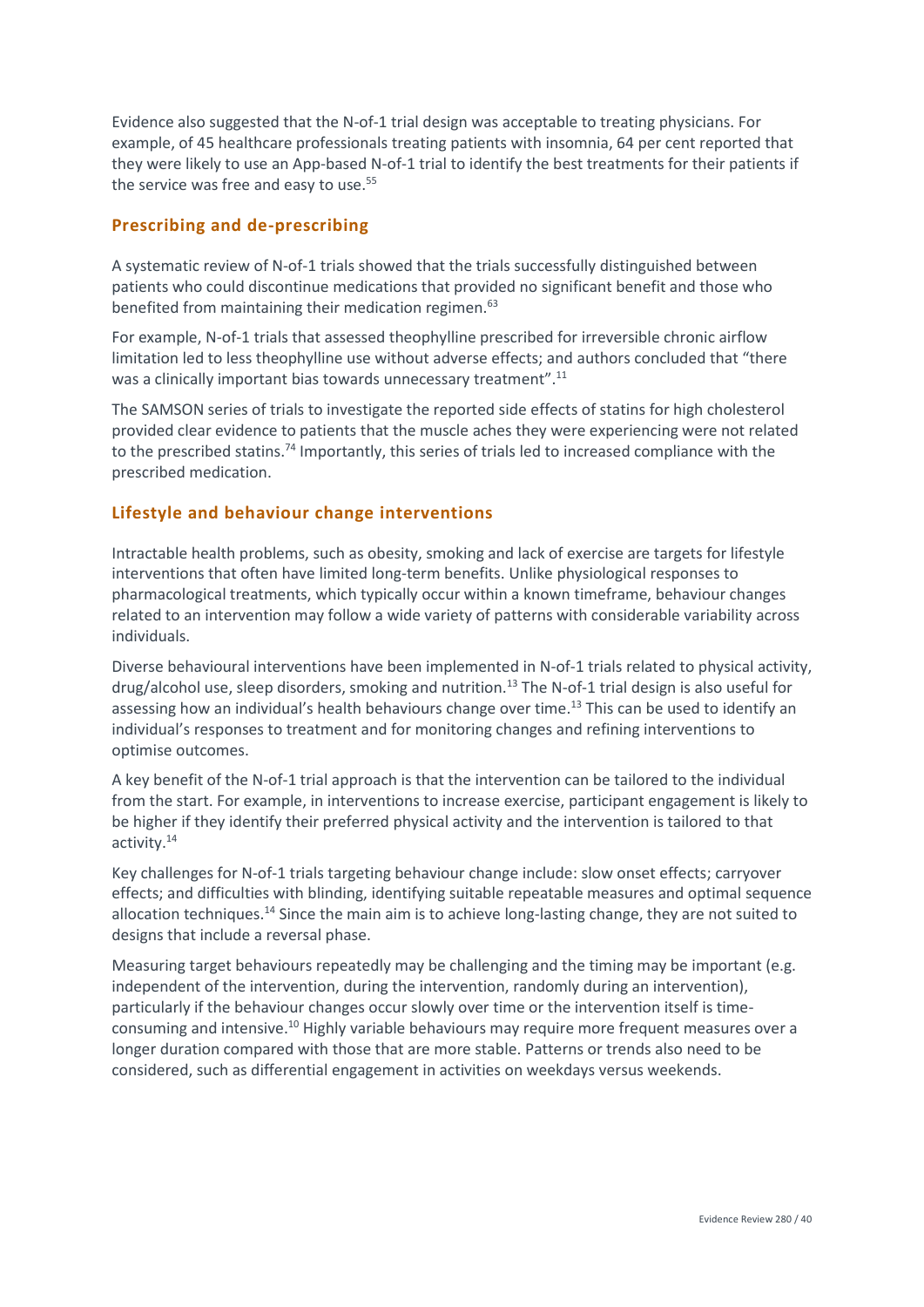# *R E S O U R C E S F O R N - O F - 1 T R I A L S*

Advances in mobile health technologies, electronic health records and genetics/genomics has created new interest in N-of-1 trials to implement more targeted, personalised care.

Broader acceptance and utilisation of the N-of-1 trial approach is likely where there is support available to administer the intervention, with user-friendly and accessible interfaces for both the clinician and the patient.<sup>75</sup>

Kravitz et al.<sup>9</sup> provide a comprehensive list of desirable capabilities for an N-of-1 trial platform, with requirements for automating tasks, access to support and IT infrastructure [\(Table 9\)](#page-40-0). While not all elements will be needed for every trial, accessibility to an N-of-1 trial platform may reduce the costs and burden of running N-of-1 trials.

<span id="page-40-0"></span>*Table 9. Recommendations for N-of-1 trial platform*

#### **Features supporting N-of-1 trials**

- Record clinician goals and patient goals
- Document the experimental hypothesis
- Protocol implementation support
	- Library of characterised treatments (e.g. details of onset, carryover)
	- Library of characterised measures (e.g. precision and variance)
	- Support for randomisation
	- Web service connections to acquire/share libraries of standard measures
- Trial protocol specification
	- Choice of characterised treatments
	- Choice of measures
	- Choice of duration and number of treatment periods
	- Decision on important covariates to track
	- Analytical design
- Connection to electronic medical records, personal health records, pharmacy records
- Data collection and user engagement support
	- Data capture modules (e.g. choice lists, visual analog scales)
	- Applications programming interfaces to third-party data services such as sensors, Apps (e.g. symptom tracking)
	- Direct email or SMS submission of patient-reported outcomes
	- Trial progress review screens for patients and clinicians and other user engagement modules
- Data analysis and review
	- Data pre-processing modules
	- Statistical analysis modules
	- Visualisation modules
	- Data review and decision-support modules

#### **Institutional support for N-of-1 trials**

- Integration with electronic health records for recruiting and screening
- Configure eligibility requirements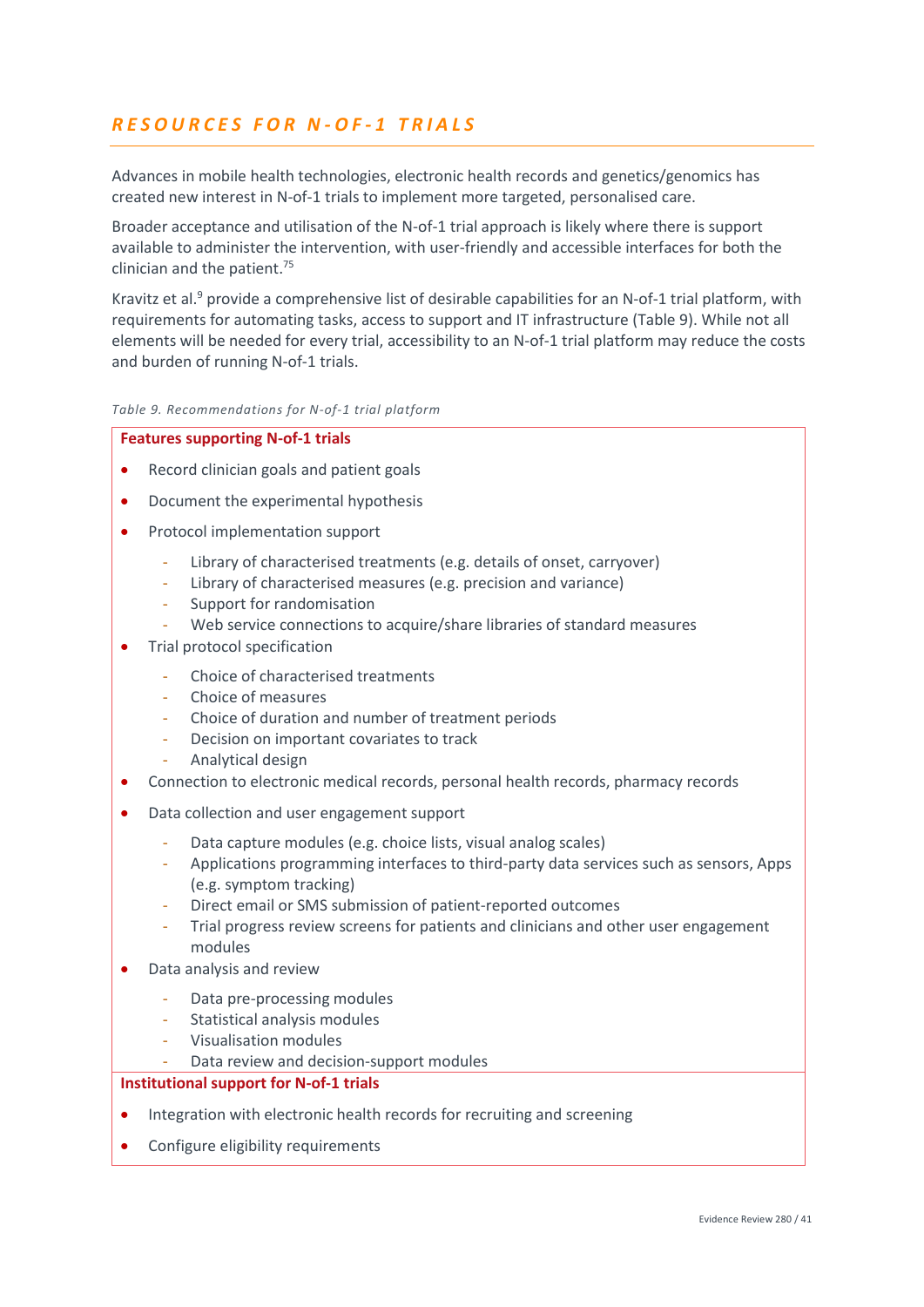- Support for external informed consent processes and documentation requirements
- Population review
- Summary reports (e.g. participation, utilisation)

#### **Aggregation of N-of-1 trial results**

- De-identification of patient record (for real-time *in situ* analysis, or for download to external systems for secondary analysis
- Statistical analysis and aggregation of raw individual patient-level data
- Statistical analysis and aggregation of summary results data
- Statistical analysis and modelling of aggregated outcomes
- Models for using aggregated group outcomes to facilitate "borrow from strength" for individual treatment effects and to estimate individual-level heterogeneity of treatment effect

#### **IT infrastructure**

- Secure data storage
- Data transmission security
- Data downloading in multiple formats
- Authorisation controls (who can do what)
- De-identified views of data

Source: Kravitz et al., 2014<sup>9</sup>

#### **N-of-1 trial services**

Dedicated N-of-1 trial referral services, which manage the key components of trials, have been established in Canada, US and Australia. The first referral service, which was established in Canada, supported 57 N-of-1 trials, which provided clear clinical guidance for 88 per cent of patients and led to 30 per cent of clinicians changing patient care plans.<sup>76, 77</sup>

Similarly, a pilot N-of-1 trial service was established at the University of Washington Medical Center; but despite reported success in improving "therapeutic precision" in 34 trials, the service did not continue beyond the 2-year pilot phase.<sup>75</sup> The lack of funding led to both of these services closing, despite positive outcomes.<sup>77</sup>

In Australia, Nikles et al. established a nationwide N-of-1 trial (single patient trial) service for patients with attention deficit and hyperactivity disorder, which commonly manifests substantial variation in intervention responses.<sup>11, 78</sup> The trial service was evaluated to determine its value and utility for undertaking N-of-1 trials. Nikles et al. reported that 45 doctors across Australia used the service to conduct 108 N-of-1 trials (86 completed). Overall, findings showed that it was feasible to implement N-of-1 trials via mail and telephone communication; and post-trial management was consistent with trial results in over 60 per cent of cases.<sup>78</sup>

Although the service is not currently running (personal communication, Jane Nikles), the International Collaborative Network for N-of-1 Clinical Trials and Single-Case Designs provides resources on conducting, reporting and analysing data from N-of-1 trials, including a helpline.<sup>79</sup>

Early studies that have assessed the feasibility and utility of N-of-1 trials with standard care or Trial by Therapy approaches found that they were not only feasible, but also the cost of using the trial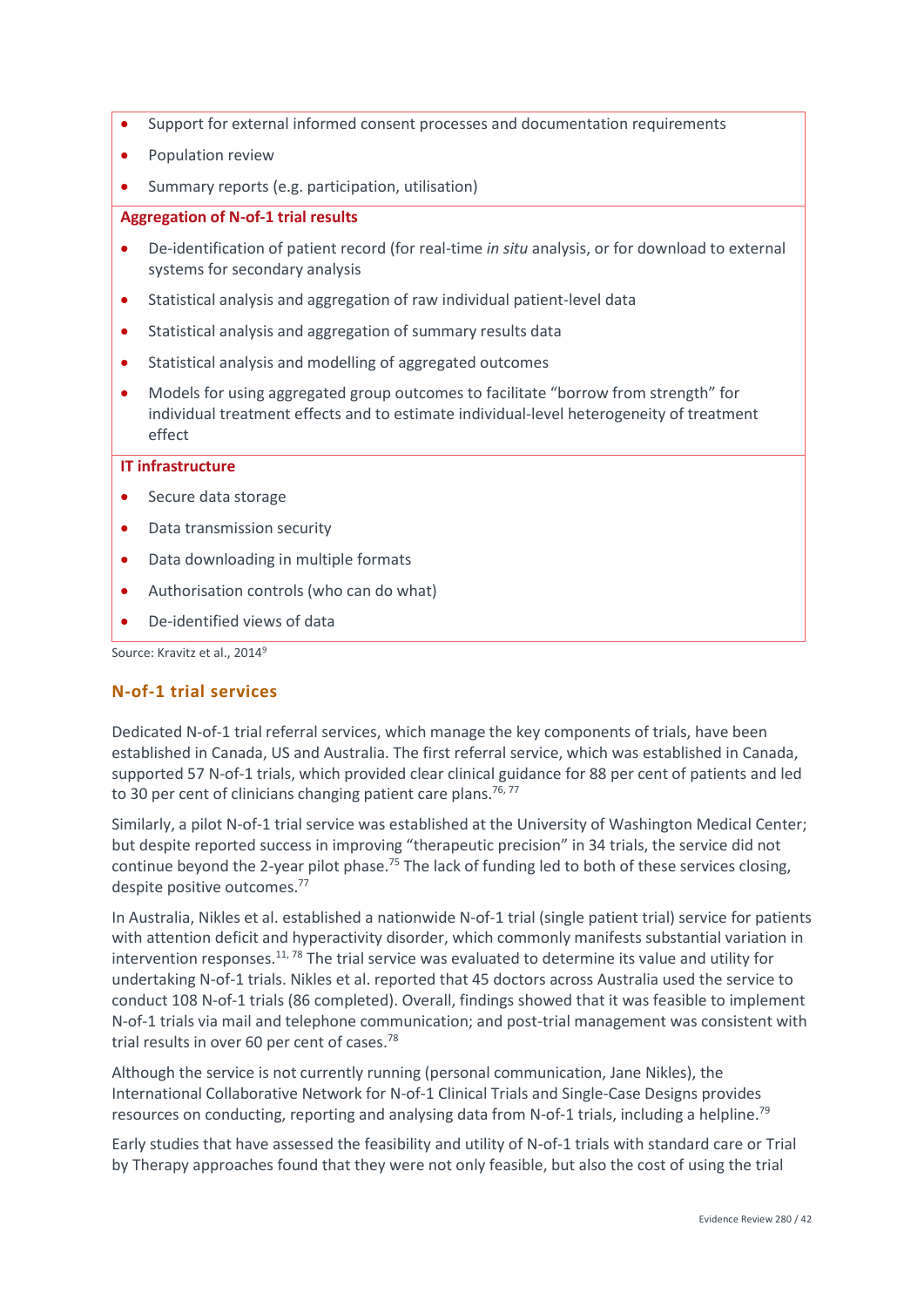service was comparable to other services.<sup>5, 11</sup> Moreover, the findings led many physicians to change patients' treatment plans.

#### **Simulation studies**

Simulated N-of-1 studies can assist in the design of a trial and increase the likelihood of success.<sup>17</sup> Percha et al.<sup>17</sup> developed a time-series simulation model for N-of-1 studies (GitHub) that can account for various effects such as carryover and washout effects. The simulation model can also be used to select study parameters including sampling times/frequency, treatment order, treatment period duration and total number of blocks needed to achieve statistical estimates of treatment effects. The key features of the model involve four groups of parameters: 1) study design; 2) treatment; 3) measurements; and 4) outcomes.

#### **Devices and technologies**

Monitoring and measuring a patient's responses may be time-consuming and inconvenient. Therefore, leveraging on appropriate wireless devices and smartphone Apps may facilitate outcome assessments and reduce costs to patient and physician.<sup>11</sup> [Table 10](#page-42-0) lists some examples of devices that can be used for monitoring and collecting data from patients.

| <b>Device</b>                        | <b>Examples</b>                                                                                                 |
|--------------------------------------|-----------------------------------------------------------------------------------------------------------------|
| <b>Smartphone app or Smart watch</b> | Brain Boost app to improve cognitive functioning <sup>54</sup><br>$\bullet$                                     |
|                                      | Sleep app for insomnia <sup>55</sup>                                                                            |
|                                      | Mental health app for suicide prevention <sup>80</sup>                                                          |
|                                      | Track frequency/intensity of pain <sup>28, 29</sup>                                                             |
|                                      | Track caloric intake                                                                                            |
|                                      | Track physical activity/movement monitor <sup>58</sup>                                                          |
|                                      | Diary app to record events (e.g. migraines)                                                                     |
|                                      | Reminders app $-$ e.g. to take medications,<br>٠<br>rehabilitation exercises at appropriate times <sup>30</sup> |
| <b>Continuous glucose monitoring</b> | Type 2 diabetes                                                                                                 |
| <b>Blood pressure monitor</b>        | Hypertension                                                                                                    |
| <b>Heart rate monitor</b>            | Atrial fibrillation                                                                                             |
| <b>Mechanical device</b>             | Sleep apnoea                                                                                                    |

<span id="page-42-0"></span>*Table 10. Examples of devices for monitoring and gathering data*

The *Trialist* smartphone app has been developed to facilitate implementation of an N-of-1 trial for treatment of chronic pain.<sup>28</sup> The app provides treatment reminders and collects data daily from patients. The PREEMPT study implemented 122 N-of-1 trials compared with 122 patients receiving usual care. The N-of-1 trials compared two treatment regimens within a patient (NSAID, opioid medication, complementary medicine); and aimed to develop individualised treatment plans. The app randomised the treatment sequence, sent the participant daily reminders and questionnaires on pain levels.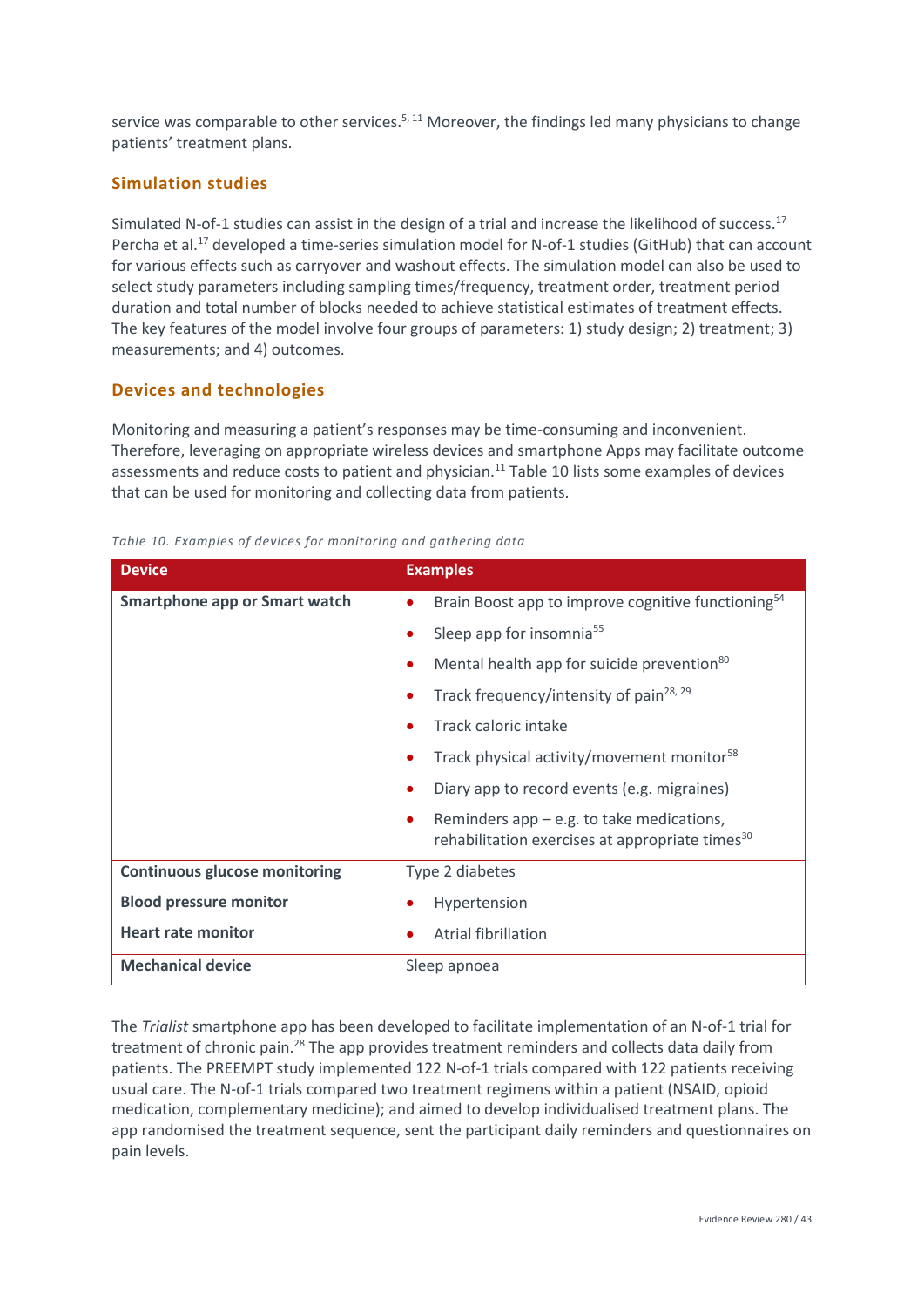Ecological Momentary Assessment (EMA), which is available on a smartphone App, is a common method of collecting data in real time, particularly for behavioural interventions.<sup>14</sup> The EMA prompts the patient to input data at regular intervals. The key advantage of this tool is that it avoids recall bias that may occur when using a diary. While it also poses a greater burden in terms of effort, acceptability and compliance rates are reported to be higher than with paper diaries.<sup>9</sup>

MYMOP (Measure Yourself Medical Outcome Profile) is another example of a patient-generated outcome measure that has been used in N-of-1 trials.<sup>76</sup> The MYMOP tool identifies outcomes that are important to the patient and problem-specific [\(Figure 4\)](#page-43-0).

| <b>SYMPTOM 1:</b><br>$\Omega$<br>3<br>1<br>2<br>5<br>6<br>4<br>As bad as it<br>As good as it<br>could be<br>could be<br>0<br>2<br>3<br>5<br><b>SYMPTOM 2: </b><br>4<br>6<br>1<br>As good as it<br>As bad as it<br>could be<br>could be<br>Now choose one activity (physical, social or mental) that is important to you, and that your problem makes<br>difficult or prevents you doing. Score how bad it has been in the last week.<br>ACTIVITY:<br>$\Omega$<br>2<br>3<br>5<br>6<br>1<br>4<br>As bad as it<br>As good as it<br>could be<br>could be<br>Lastly how would you rate your general feeling of wellbeing during the last week?<br>$\mathbf 0$<br>2<br>3<br>5<br>6<br>1<br>4<br>As good as it<br>As bad as it<br>could be<br>could be<br>How long have you had Symptom 1, either all the time or on and off? Please circle:<br>$0 - 4$ weeks<br>4 - 12 weeks<br>3 months - 1 year<br>$1 - 5$ years<br>over 5 years<br><b>YES/NO</b><br>Are you taking any medication FOR THIS PROBLEM? Please circle:<br>IF YES:<br>1. Please write in name of medication, and how much a day/week<br>2. Is cutting down this medication: Please circle:<br>Not important<br>a bit important<br>very important<br>not applicable<br>IF NO:<br>Is avoiding medication for this problem: |  |
|----------------------------------------------------------------------------------------------------------------------------------------------------------------------------------------------------------------------------------------------------------------------------------------------------------------------------------------------------------------------------------------------------------------------------------------------------------------------------------------------------------------------------------------------------------------------------------------------------------------------------------------------------------------------------------------------------------------------------------------------------------------------------------------------------------------------------------------------------------------------------------------------------------------------------------------------------------------------------------------------------------------------------------------------------------------------------------------------------------------------------------------------------------------------------------------------------------------------------------------------------------------------------------|--|
|                                                                                                                                                                                                                                                                                                                                                                                                                                                                                                                                                                                                                                                                                                                                                                                                                                                                                                                                                                                                                                                                                                                                                                                                                                                                                  |  |
|                                                                                                                                                                                                                                                                                                                                                                                                                                                                                                                                                                                                                                                                                                                                                                                                                                                                                                                                                                                                                                                                                                                                                                                                                                                                                  |  |
|                                                                                                                                                                                                                                                                                                                                                                                                                                                                                                                                                                                                                                                                                                                                                                                                                                                                                                                                                                                                                                                                                                                                                                                                                                                                                  |  |
|                                                                                                                                                                                                                                                                                                                                                                                                                                                                                                                                                                                                                                                                                                                                                                                                                                                                                                                                                                                                                                                                                                                                                                                                                                                                                  |  |
|                                                                                                                                                                                                                                                                                                                                                                                                                                                                                                                                                                                                                                                                                                                                                                                                                                                                                                                                                                                                                                                                                                                                                                                                                                                                                  |  |
|                                                                                                                                                                                                                                                                                                                                                                                                                                                                                                                                                                                                                                                                                                                                                                                                                                                                                                                                                                                                                                                                                                                                                                                                                                                                                  |  |
|                                                                                                                                                                                                                                                                                                                                                                                                                                                                                                                                                                                                                                                                                                                                                                                                                                                                                                                                                                                                                                                                                                                                                                                                                                                                                  |  |
|                                                                                                                                                                                                                                                                                                                                                                                                                                                                                                                                                                                                                                                                                                                                                                                                                                                                                                                                                                                                                                                                                                                                                                                                                                                                                  |  |
|                                                                                                                                                                                                                                                                                                                                                                                                                                                                                                                                                                                                                                                                                                                                                                                                                                                                                                                                                                                                                                                                                                                                                                                                                                                                                  |  |
|                                                                                                                                                                                                                                                                                                                                                                                                                                                                                                                                                                                                                                                                                                                                                                                                                                                                                                                                                                                                                                                                                                                                                                                                                                                                                  |  |
|                                                                                                                                                                                                                                                                                                                                                                                                                                                                                                                                                                                                                                                                                                                                                                                                                                                                                                                                                                                                                                                                                                                                                                                                                                                                                  |  |
|                                                                                                                                                                                                                                                                                                                                                                                                                                                                                                                                                                                                                                                                                                                                                                                                                                                                                                                                                                                                                                                                                                                                                                                                                                                                                  |  |
|                                                                                                                                                                                                                                                                                                                                                                                                                                                                                                                                                                                                                                                                                                                                                                                                                                                                                                                                                                                                                                                                                                                                                                                                                                                                                  |  |
|                                                                                                                                                                                                                                                                                                                                                                                                                                                                                                                                                                                                                                                                                                                                                                                                                                                                                                                                                                                                                                                                                                                                                                                                                                                                                  |  |
|                                                                                                                                                                                                                                                                                                                                                                                                                                                                                                                                                                                                                                                                                                                                                                                                                                                                                                                                                                                                                                                                                                                                                                                                                                                                                  |  |
|                                                                                                                                                                                                                                                                                                                                                                                                                                                                                                                                                                                                                                                                                                                                                                                                                                                                                                                                                                                                                                                                                                                                                                                                                                                                                  |  |
|                                                                                                                                                                                                                                                                                                                                                                                                                                                                                                                                                                                                                                                                                                                                                                                                                                                                                                                                                                                                                                                                                                                                                                                                                                                                                  |  |
|                                                                                                                                                                                                                                                                                                                                                                                                                                                                                                                                                                                                                                                                                                                                                                                                                                                                                                                                                                                                                                                                                                                                                                                                                                                                                  |  |
|                                                                                                                                                                                                                                                                                                                                                                                                                                                                                                                                                                                                                                                                                                                                                                                                                                                                                                                                                                                                                                                                                                                                                                                                                                                                                  |  |
|                                                                                                                                                                                                                                                                                                                                                                                                                                                                                                                                                                                                                                                                                                                                                                                                                                                                                                                                                                                                                                                                                                                                                                                                                                                                                  |  |
| Not important<br>a bit important<br>not applicable<br>very important                                                                                                                                                                                                                                                                                                                                                                                                                                                                                                                                                                                                                                                                                                                                                                                                                                                                                                                                                                                                                                                                                                                                                                                                             |  |

#### <span id="page-43-0"></span>*Figure 4. Sample of questions form MYMOP<sup>76</sup>*

A wide spectrum of data collection modalities can be used in N-of-1 trials, from traditional formats (e.g. surveys, diaries, medical records) to more advance technologies (e.g. EMA, smartphone Apps, remote physiological monitoring devices).<sup>9</sup> Technologies equipped with GPS or movement detection (actigraphy) can track patients' activities with little effort; and additional monitoring devices (e.g. heart rate, blood pressure, blood glucose, galvanic skin response, vocal stress) can also connect with these devices.

Overall, these technological advances provide flexibility and increase accuracy and compliance.<sup>27</sup>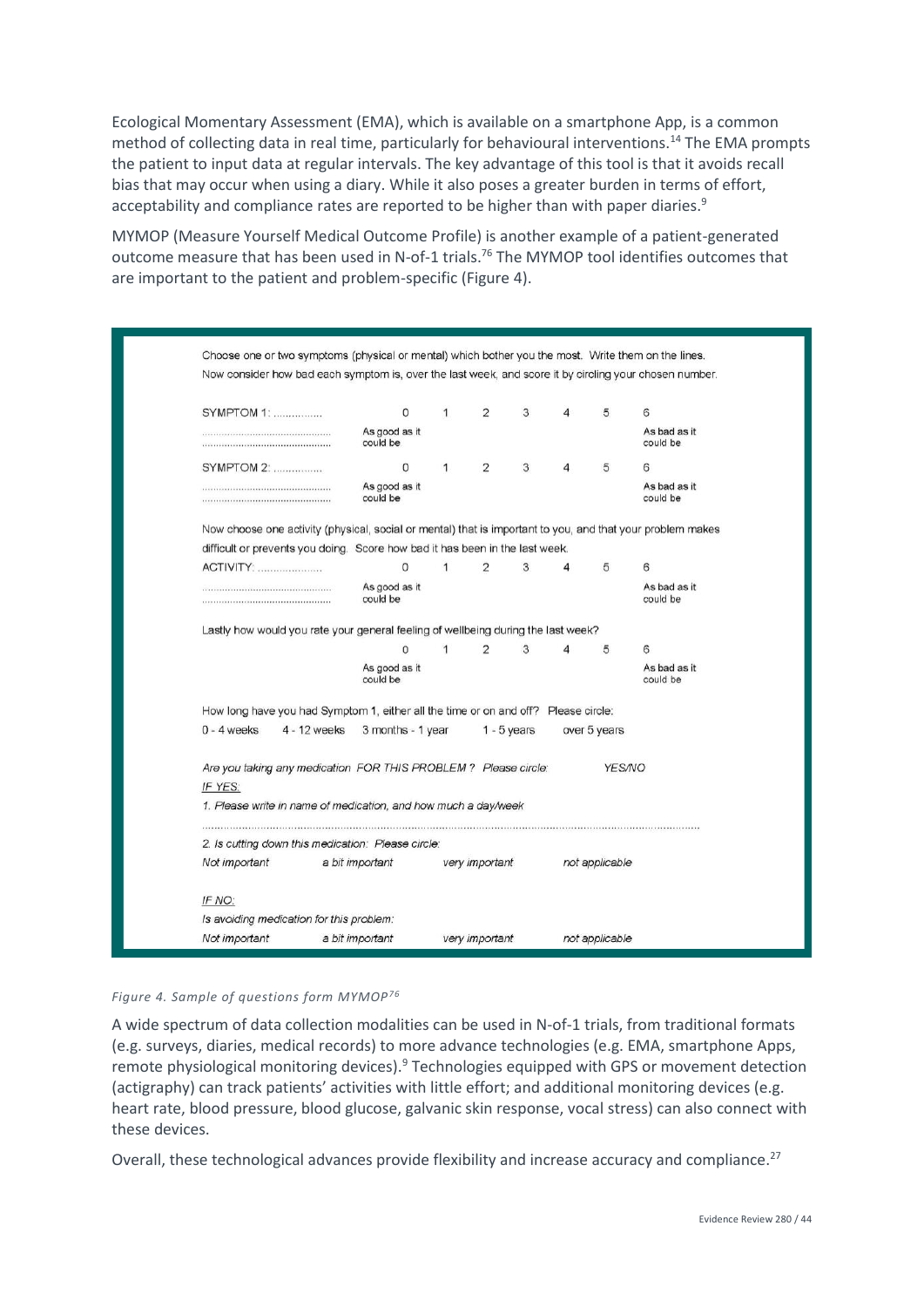#### **Advantages of N-of-1 studies**

- *Scientific rigour*: The N-of-1 design offers the rigor of an RCT while allowing treatments, protocol and assessment of measures to be tailored to the individual<sup>6</sup>
- *Patient-centred*: Achieves individualised medicine despite lack of generalisability. Patients learn more about their condition and treatment compared with patients who receive usual care or those who participate in RCTs; and participation enhances communication with their health care provider<sup>9</sup>
- *Flexibility*: Allows flexibility in the trial design (e.g. number and length of crossover periods), so long as there is rigor and objectivity in outcomes assessed. Departure from the initial protocol is also acceptable so long as this is reported and treatment fidelity is monitored – i.e. treatment is delivered as intended; and/or the extent to which treatment varies from the original. Flexibility in the N-of-1 study design also allows for modifications in lifestyle as well as treatment parameters to optimise outcomes
- *Granularity of effects*: Repeated measures allow insights into differential responses within a patient (e.g. fatigue, pain or other factors that may influence response at the time of measure)
- *Benefit to patient*: Patients draw immediate benefit from the trial, or can withdraw at any point (low risk of participation); limits exposure to therapies of little or unknown benefit to the individual
- *Cost-effective*: Timing and costs of conducting a series of trials can be shared across participating clinics.<sup>11</sup>
- *Efficient*: Reduce inefficiencies in clinical care by eliminating ineffective treatments (e.g. deprescribing) and identifying side effects.

Situations where N-of-1 trials may be useful: $^{10}$ 

- Evaluating the efficacy of a current intervention for one particular patient in daily clinical practice to provide the best treatment based on evidence, rather than clinical impressions
- Conducting research in a clinical rehabilitation setting (outside a research team) with a single or small group of patients
- Piloting a novel intervention, or application/modification of a known intervention to an atypical case or other condition/type of patients that the intervention was originally designed for (e.g. off-label use)
- Investigating which part of an intervention package is effective
- Working with rare conditions or an unusual target of intervention, for which there would never be enough patients for a group study
- Situations where it is Impossible to obtain a homogenous sample of patients for a group study
- Time limitation or limited funding for recruitment of a group.

#### **Disadvantages of N-of-1 studies**

While N-of-1 trials are useful in many situations, they are not ideal for others. The disadvantages of N-of-1 trials include:

• *Not generalisable*: Applies to individual patient only, therefore not generalisable (unless in a series of similar trials)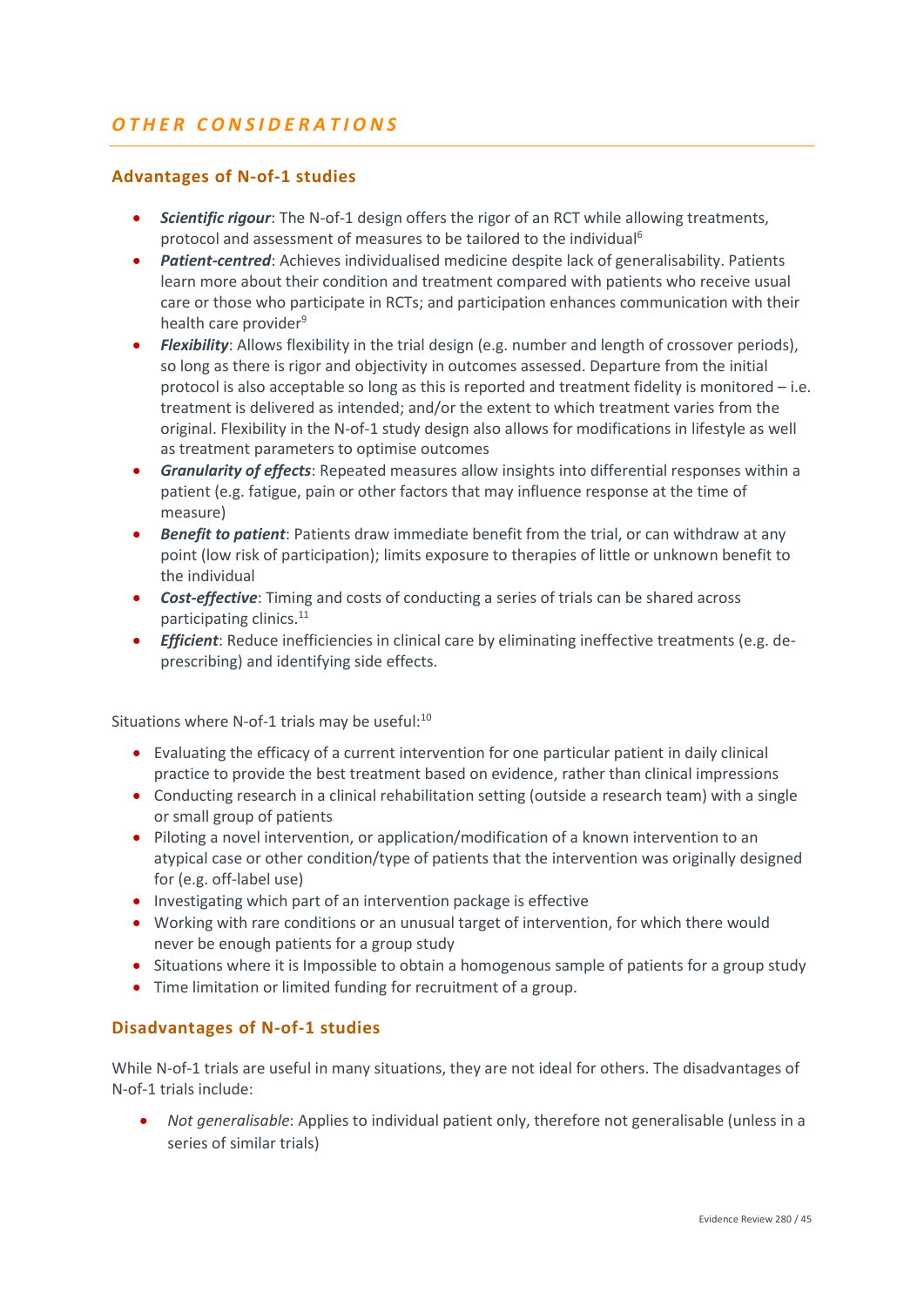- *Limited conditions*: Best suited to chronic stable conditions, rather than acute conditions that progress or regress rapidly (e.g. infections)
- *Limited treatments*: Best suited to treatments with rapid onset and termination of effects
- *Potential for carryover effects*: Can be addressed with multiple random cross-over periods, and using average of all measurements within each period of analysis; or exclude the first measurements in a period from analysis (washout period)
- *Interpretation of results can be challenging*: While longer trials improve statistical power, results from earlier periods in the trial may be less relevant if the patient's condition has changed over time. 16

# **Challenges of N-of-1 studies**

#### *Design challenges for N-of-1 trials: 14*

- *Randomisation*: Although randomised treatment schedules are preferred, treatment blocks can also be arranged according to a non-random schedule
- *Non-adherence to data collection and missing data*: The repetitive nature of the study design can place a burden on participants to record data; but this is counterbalanced by evidence of overall high adherence rates
	- Software solutions to manage missing data (e.g. Amelia II)
	- User-centred study design may minimise non-adherence participant co-designs study including measures
	- Technological solutions that unobtrusively collect data via smartphone Apps or wearables
- *Calculating power/sample size*: Requires a good understanding of the multiple parameters and assumptions to determine the number of repeated measures needed
- *Autocorrelation*: Sequential data points may be associated with each other, particularly if the intervals are short, or the time-point for data collection is a confounder (e.g. lower stress level on weekends)
	- Statistical analyses may manage autocorrelation (e.g. autoregressive or dynamic regression models)
- *Carryover and slow-onset effects*: The impact of psychological and behaviour change interventions does not end immediately after withdrawal of treatment, leading to carryover effects, or irreversible change, especially if long-term behaviour change is the goal of an intervention
	- Behavioural change therapies that are most likely to have carryover effects are those that involve learning, attitudinal change, and knowledge or skill development $14$
	- Additional 'washout' periods may be included to limit carryover effects; but an N-of-1 trial may not be appropriate where there are likely to be enduring effects; a basic cross-over design (AB with long baseline and post-intervention data collection) may be more suitable
	- Slow-onset effects may also require longer periods of repeated measures a good understanding of the health psychology underpinning behaviours and interventions is needed before embarking on a trial
- *Withdrawal or washout periods*: May not be feasible for interventions that have long-term sustained effects. In these cases, modification to the methodology is required, such as multiple baseline designs, which are suited to CAMs interventions that have a long metabolic half-life or a carryover learning effect in behavioural interventions.3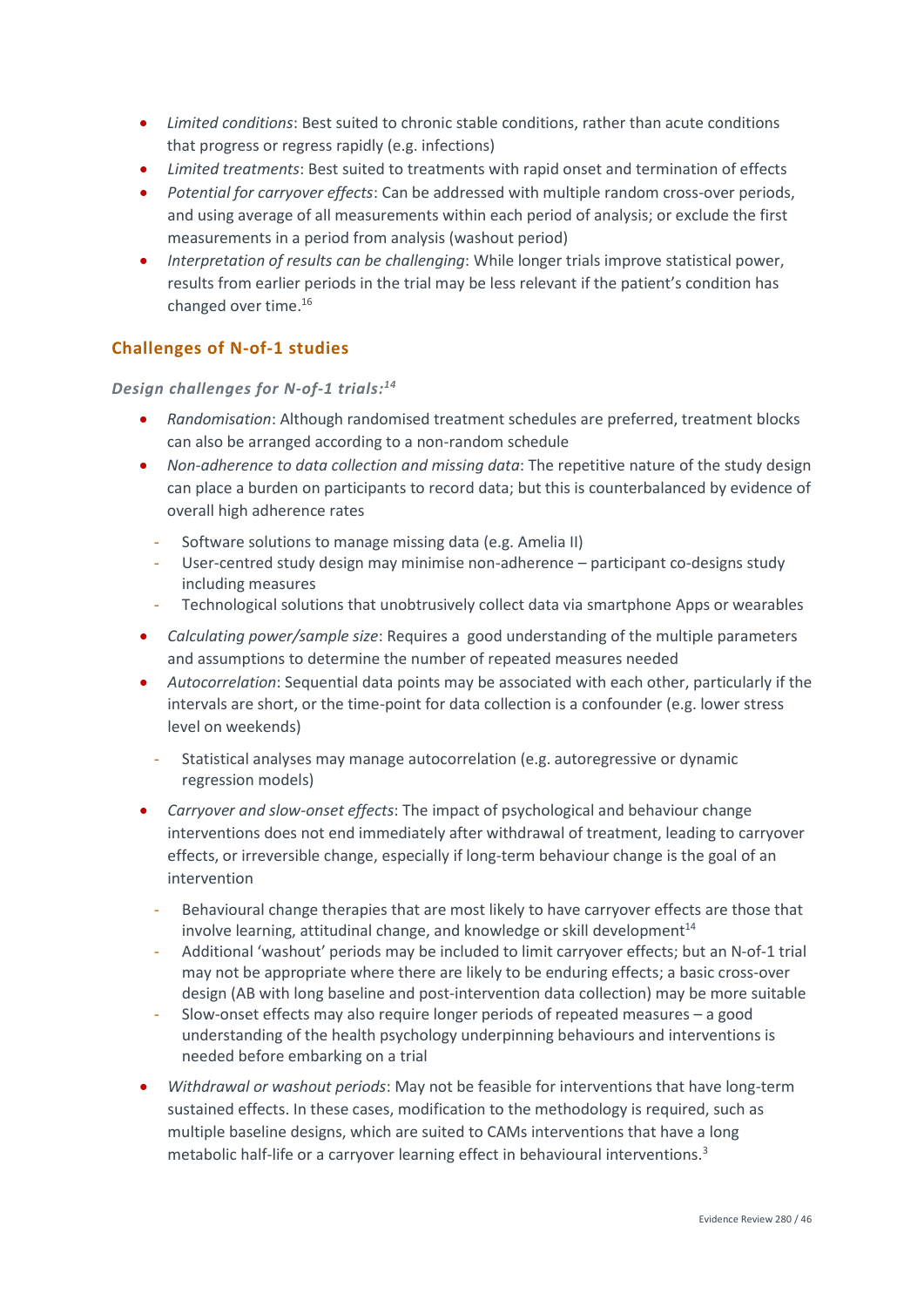- *Determining* appropriateness: Not all behavioural interventions are appropriate for an N-of-1 study design. Interventions that are time-specific are more suited, due to the lower likelihood of carryover effects (e.g. prompts/cues; goal-setting). Interventions with intended long-term effects, such as those associated with learning (high carryover) are less appropriate
- *Allocation sequencing and blinding*: Flexibility is needed to account for carryover; different lengths of blocks for control days for 'washout'; blocks of varying lengths can be randomly allocated to reduce chances of predicting change between treatment and non-treatment days
- *Bias*: Type 1 error risk is common, whereby an intervention is thought to be effective when it is just as likely that the patient recovered spontaneously. Bias can be reduced through block randomisation or counterbalancing, repetitive measures, blinding of assessors and patients and accounting for carryover effects<sup>81</sup>
- *Hawthorne effect*: Another source of bias, whereby the high level of attention and interaction between patient and practitioner may lead to improvement with both intervention and placebo. Another condition, where the patient receives neither intervention nor placebo may allow an assessment of this effect.<sup>3</sup>

#### *Administrative challenges for N-of-1 trials*

Even a simple N-of-1 trial can have its challenges. Chalmers et al.<sup>76</sup> described the "formidable" barriers and bureaucratic hurdles that led to substantial delays and expense" when attempting to implement a series of N-of-1 trials in the UK. The trials aimed to investigate the purported side effects attributed to long-term statin therapy for lowering cholesterol.

Chalmers et al.<sup>76</sup> suggested that N-of-1 trials could be facilitated by providing access to the following elements:

- 1. A research pharmacy to encapsulate, number and label two identical medications: placebo and active drug
- 2. A simple randomisation system for the crossover, with appropriate time periods tailored to the clinical question and to number the medication packs
- 3. A flexible method to collect repeated self-reports of potential beneficial and adverse effects (e.g. pain relief, gastrointestinal upsets)
- 4. Some 'back-end' online software to process, analyse and present the data to clinicians and patients.

This type of administrative support may also allow retrospective aggregation of data from similar trials to establish more robust estimates of treatment effects. Over time, the logistical and cost barriers may decrease and the databank of results may be sufficient to inform some clinical decisions, without the need to repeat trials in each individual.

#### *Other challenges*

The health care provider's time, patient's willingness and overall costs of running a trial are recognised barriers to conducting N-of-1 trials.<sup>4, 16</sup>

- *Clinician time*: Trials may require multiple appointments for transition between conditions and outcome assessment
- *Patient time*: Multiple assessments and outpatient visits can be onerous
- *Costs (not reimbursed)*:
	- Developing data collection tools
	- Developing randomised treatment plans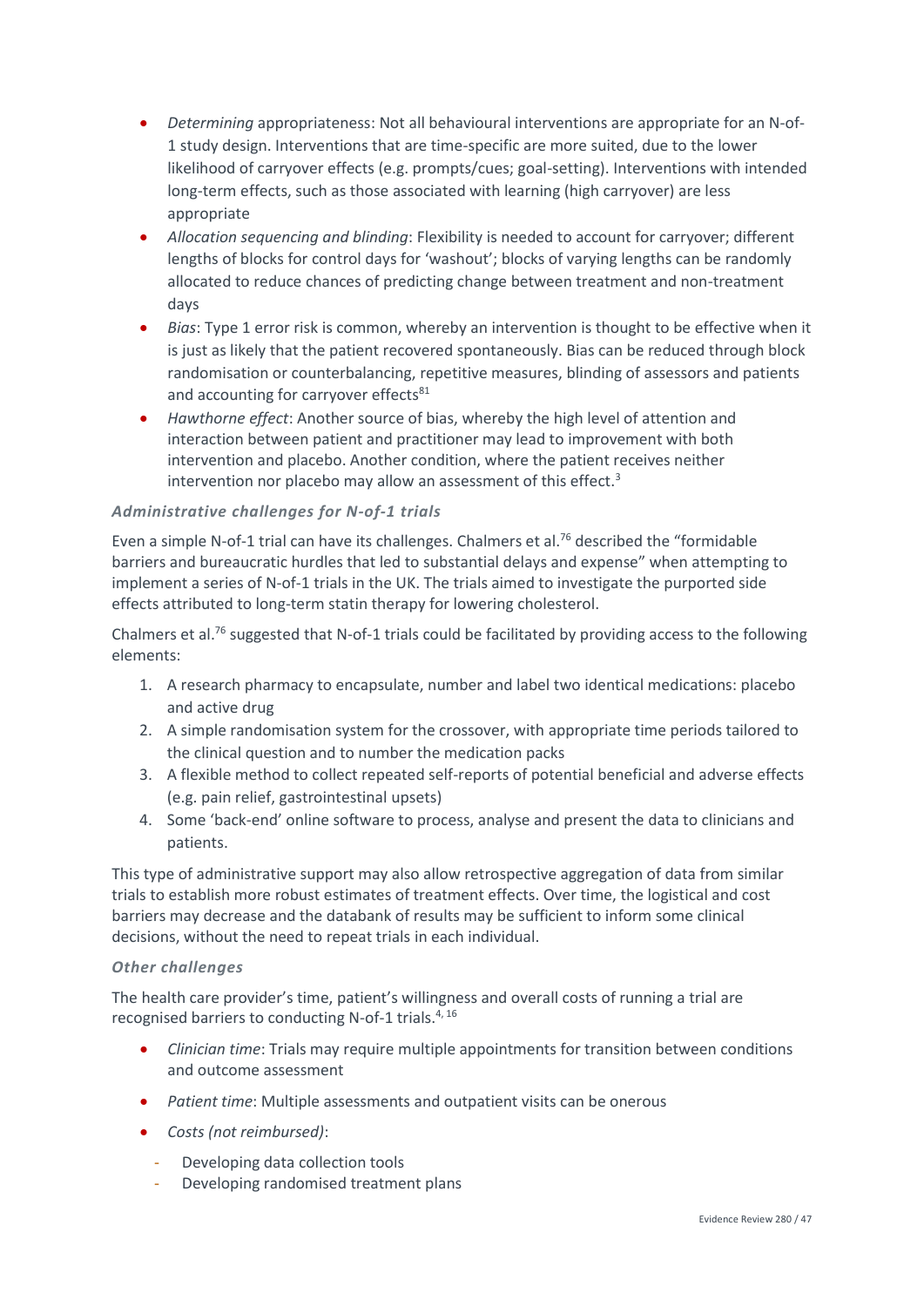- Developing blinding strategies
- Designing and preparing medications/interventions
- Database preparation and analysis.

#### **The role of genetics and genomics**

There is growing recognition of the unique characteristics of individual patients, including at the genetic level, and the role of precision medicine in delivering patient-centred care. Genetics and heredity has been used to guide clinical decision-making in many conditions; and genomics, which involves the interrelationship between genes and their functions, is the cornerstone of precision medicine.<sup>82</sup> For example, many cancer drugs have shown greater efficacy when they are used to treat individuals with specific mutations or genetic profiles.<sup>11, 83</sup> This is a fast-growing area of research and, while N-of-1 trials perform a key role in this area, it is beyond the scope of this report.

Moreover, just knowing the risk or susceptibility may not change individual behaviour to prevent disease. Other factors, including environmental factors or patient preferences, may play a role in determining the optimal treatment strategy for an individual.

#### **Pooled N-of-1 trial data**

In the traditional RCT approach, a large population sample is recruited to a study to assess the average response to an intervention. Additional analyses may identify specific characteristics that distinguish responders from non-responders. In contrast, a **series** or aggregate of N-of-1 trials can achieve the same goal by recording responses for each patient and noting which ones benefited from the intervention. Identifying common characteristics in responders may be used to inform future implementation of the intervention in patients with similar characteristics or conditions.<sup>11</sup> That is, where it is not feasible to conduct an N-of-1 trial on an individual patient, but there are data available on many N-of-1 trials, the combined results may still be used to guide clinical decisionmaking in patients not involved in the trials.<sup>84</sup> Advances in medical record systems may allow more efficient data capture and analysis; and sharing data in a secure and safe manner may assist patients more broadly. 11

Aggregated N-of-1 trials offer a balance of feasibility, economy and rigorous methodology for personalised medicine.<sup>81</sup> A comparison of aggregated N-of-1 trials with parallel group RCTs showed that well-conducted N-of-1 trials that accounted for carryover effects provided better estimates of patient-level random effects.

#### **Costs**

Given the increasing costs in medications, devices and health care services, a precise assessment of therapeutic effectiveness through an N-of-1 trial may be more cost-effective than a series of stepped care or Trial by Therapy attempts to find the most effective treatment, particularly in long-term chronic conditions.

An investigation of the costs and impact of a series of three N-of-1 trials in Australia (arthritic pain, neuropathic pain, attention deficit hyperactivity disorder) demonstrated both cost savings and overall better adherence with optimal treatment.<sup>85</sup> While increased costs occurred in some patients who were switched to more expensive medicines, cost reductions were achieved in over 70 per cent of patients by de-prescribing unnecessary expensive medications or reduced healthcare use posttrial. Therefore, overall costs can be offset by reducing the number of clinic visits and less time wasted on suboptimal treatment approaches.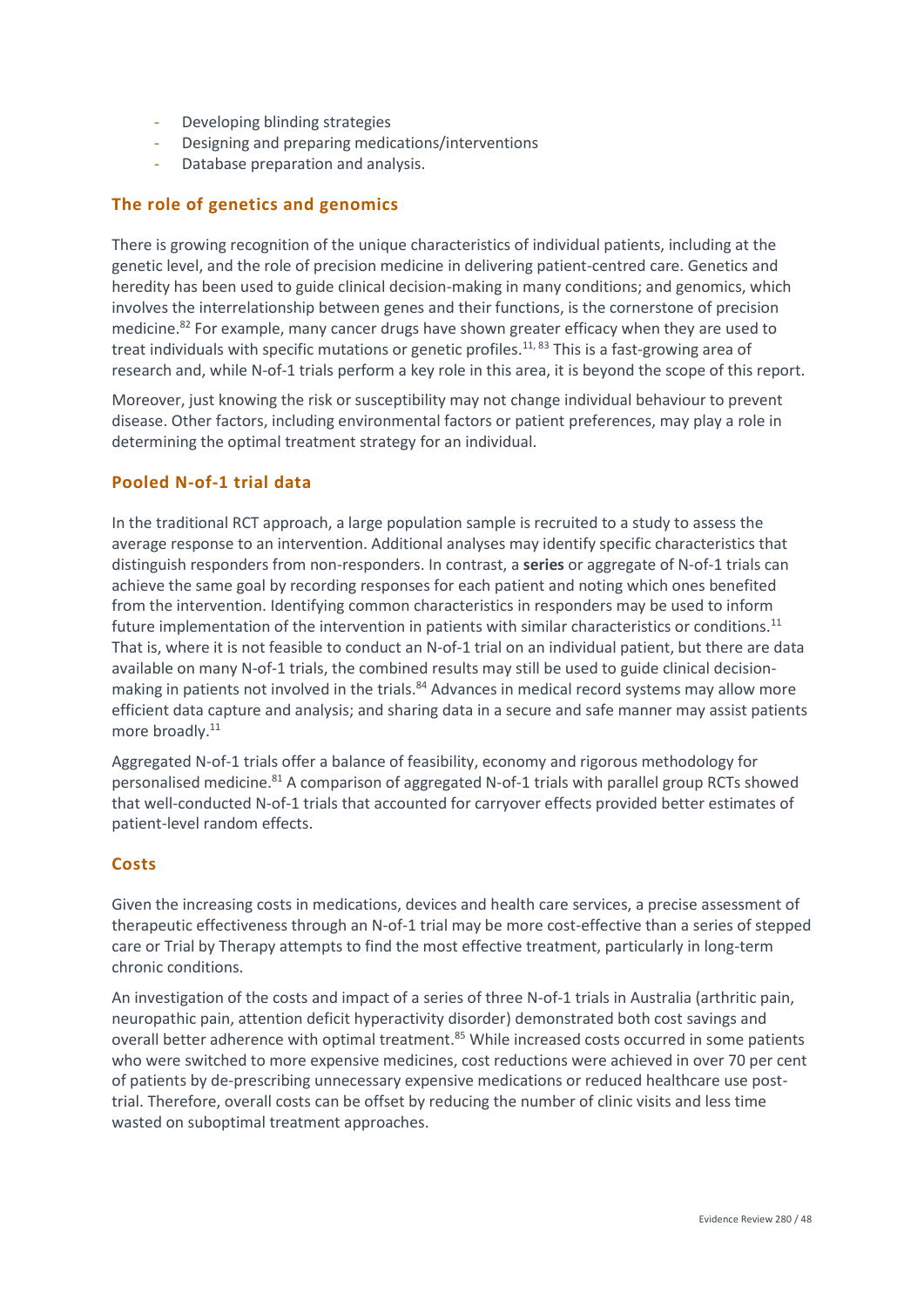Importantly, Scuffham et al.<sup>85</sup> reported significant cost-savings to the health system in the osteoarthritis and neuropathic pain trials, with most savings due to reduced consultations, rather than medication costs.

Scuffham et al.<sup>85</sup> also estimated that the marginal costs for each trial were approximately \$600 per participant, where there was a research agenda involving a series of trials. In practice, the marginal costs may be limited to preparation and dispatch of medications, data collection and analyses and report generation (approximately \$100 per patient), not including fixed costs related to design of protocols, questionnaires, and pharmaceutical packs.

An economic analysis of N-of-1 trials was beyond the scope of this report. However, Kravitz et al.<sup>9</sup> have dedicated a chapter of their guidelines to addressing the financing and economics of conducting N-of-1 trials.

#### **Support**

To sustain the renewed interest in single-case experimental designs and precision medicine, support is needed to promote use of N-of-1 trials through development of systems to facilitate trials; and engagement and training of health care practitioners in execution of good quality trials.<sup>9</sup>

Since N-of-1 trials are closely aligned with the informal Trial by Therapy that is common in clinical practice, health care providers may be receptive to incorporating the more rigorous protocols of an N-of-1 trial if some support is available.<sup>16</sup>

#### **Patient-centred approach**

Placing patients at the centre of their own care is widely believed to improve compliance with treatment and patient outcomes.<sup>3</sup>

N-of-1 trials are a useful tool to engage patients in their own health care and to incorporate their values and preferences (e.g. culture, lifestyle). It also increases their understanding of their condition and improves communication with their health care provider.

Tangible benefits for the patient include:

- Involvement in their own healthcare decisions, including design of the trial; outcomes to be assessed
- Results in a timely manner that inform immediate treatment decisions
- Long-term follow-up to ensure ongoing effects and assessment of adverse events
- Re-evaluate current treatments e.g. if a patient is using expensive supplements or services, they may want to know if it is worth the cost.<sup>3</sup>

Although potential candidates for N-of-1 trials are not required to meet the restrictive inclusion criteria for a RCT, the success of a trial is enhanced when patients are fully engaged, have a positive and open attitude to novel approaches, a high level of motivation, good cognitive capacity and willingness to put in the effort needed.<sup>9</sup> A strong and trusting relationship between the patient and clinician is also critical. Evidence suggests that patients preferred participating in N-of-1 trials compared with RCTs as they were more likely to receive at least one active treatment, rather than potentially be assigned to a control group.

#### **Research and ethics**

A large proportion of the evidence base related to N-of-1 trials focused on the research value of the design and the quality of reporting.<sup>86</sup> Since the key focus of this review pertains to clinical decisionmaking for the individual patient, a discourse on research quality is outside the scope of this report.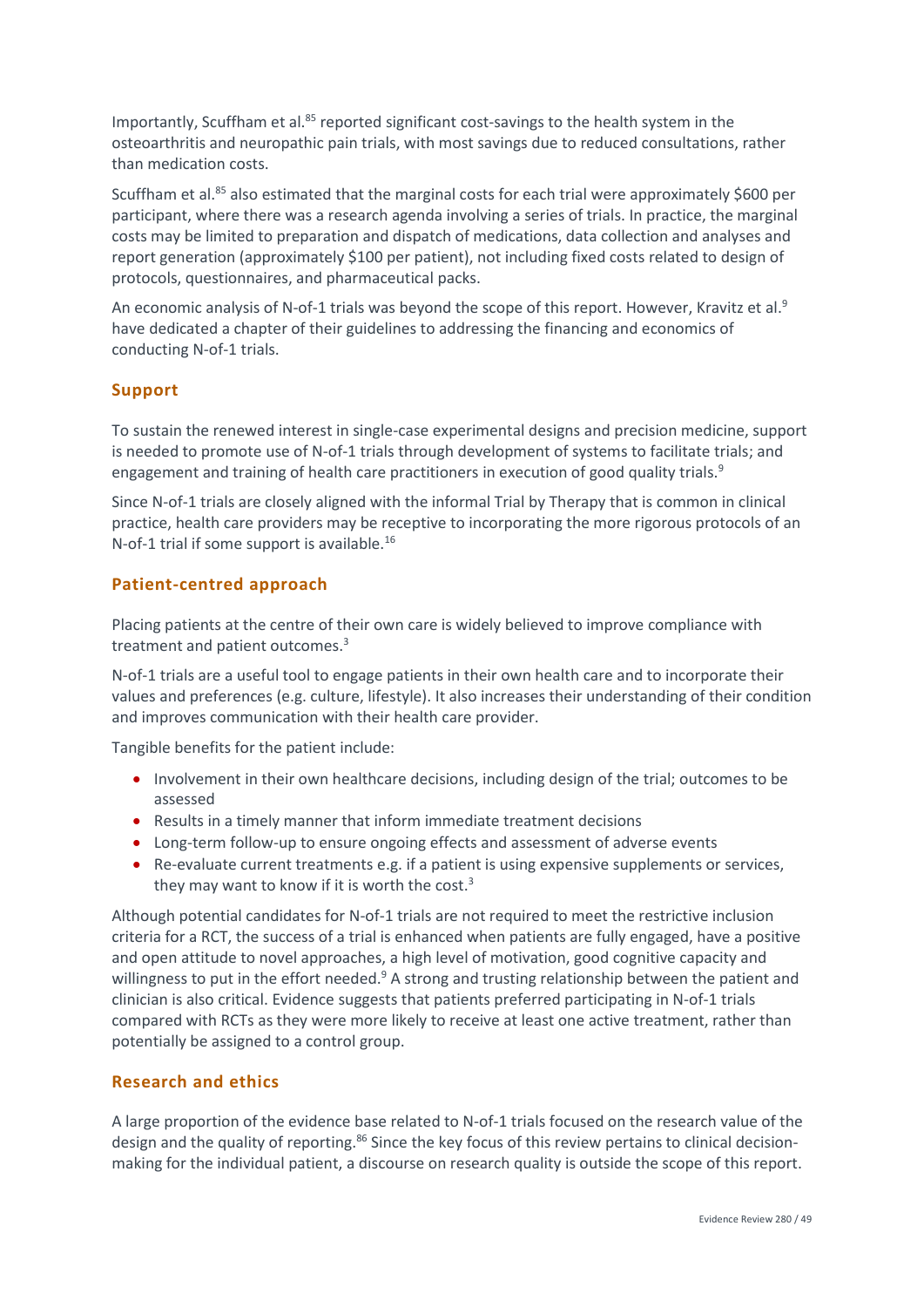If the purpose of the N-of-1 trial is to determine the optimal treatment for a patient, research ethics approval is not required. However, if the practitioner intends to publish results or share findings, then the trial requires research ethics approval. $3,34$ 

Health care professionals undertaking N-of-1 trials for research purposes should consult their professional association or University to ensure that they have adequate professional indemnity insurance.<sup>3</sup> In addition, independent oversight of a trial is good practice to monitor patient safety, quality of data and unbiased assessment of treatment effects.<sup>3</sup>

In brief, for research purposes, randomisation, blinding and placebos are more important for publishing results. In contrast, for clinical care, optimal patient care, informed consent and trial design are intended primarily for the patient's benefit.

An ethical framework for N-of-1 research trials has been developed and provides guidance on the research ethics requirements.<sup>87</sup>

#### **Reviews in progress**

A systematic review is currently underway to assess the usefulness of N-of-1 trials for achieving optimal individualised treatment strategies; and to determine the clinical conditions in which they would be beneficial.<sup>2</sup> The findings from this review are not yet available (personal communication with authors).

Two other systematic literature reviews on N-of-1 trials are currently underway:

- Systematic review of N-of-1 trial protocols and reporting guidelines<sup>88</sup>
- Systematic review of N-of-1 trials used as a decision support tool in clinical practice.<sup>89</sup>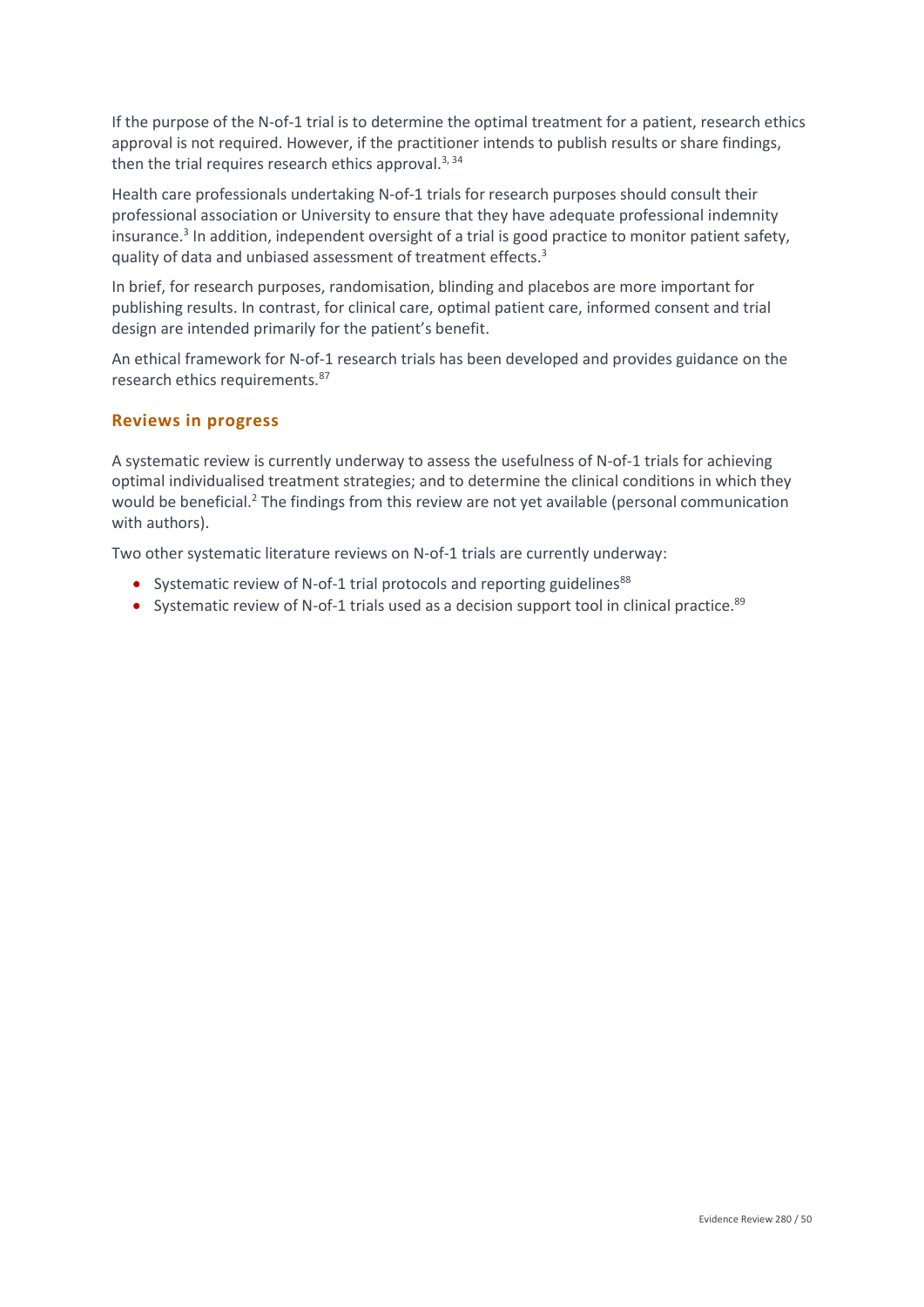# *S U M M A R Y A N D C O N C L U S I O N S*

#### *A patient-centred care approach*

The N-of-1 trial design brings the most value to a patient-centred care approach when there is uncertainty related to: 1) the comparative effectiveness of treatment options (e.g. mixed results from RCTs); 2) the absence of good quality clinical trials (e.g. rare conditions); 3) the effectiveness of new therapies that demonstrate marginal benefits compared with existing treatments; or 4) the individual patient's unique characteristics that differ substantially from existing clinical trial participants.

#### *Flexibility of the N-of-1 trial design*

The flexibility of the N-of-1 trial design allows it to be tailored to the individual. The nature of the condition, clinical goals, type of intervention and unique characteristics of the patient will inform the design of the N-of-1 trial.

To enhance the rigour and validity of the study, there are several criteria to consider:

- Appropriateness of the trial design
- Relevant and repeatable measurements
- Multiple crossover, balanced sequence of treatments
- Randomisation, blinding, washout periods and statistical analyses, where feasible.

#### *Benefits and challenges of the N-of-1 trial*

The main benefits of the N-of-1 trial are the patient-centred focus, the direct benefits to the patient, and the enhanced communication between the patient and provider. However, there are also challenges related to this approach. It takes time and effort from both patient and health care provider.

Access to resources and support services may facilitate the implementation of N-of-1 trials in practice; and reduce the costs and inconvenience of data collection. The three key areas of support are:

- Trial support services: To assist with randomisation, compounding pharmacy for medications/placebo and independent oversight to avoid bias
- Technologies (e.g. smartphone Apps): To collect data, monitor symptoms and provide prompts to patients
- Shared support networks: To enhance skills in designing and conducting trials; and counterbalance some of the challenges.

#### *Concluding remarks*

As with findings from RCTs, not every N-of-1 trial is certain to provide clear guidance on clinical decisions. It is possible that results do not favour one intervention over another, or that two interventions are equally effective. However, where no discernible difference is demonstrated, other factors may inform decision-making, such as cost, convenience, side effect profile or patient preferences. In addition, other data collected through self-tracking by the patient may reveal triggers or modifiers to consider. Thus, the rigour of the model may reduce the time wasted on ineffective treatments and identify a clearer path to recovery.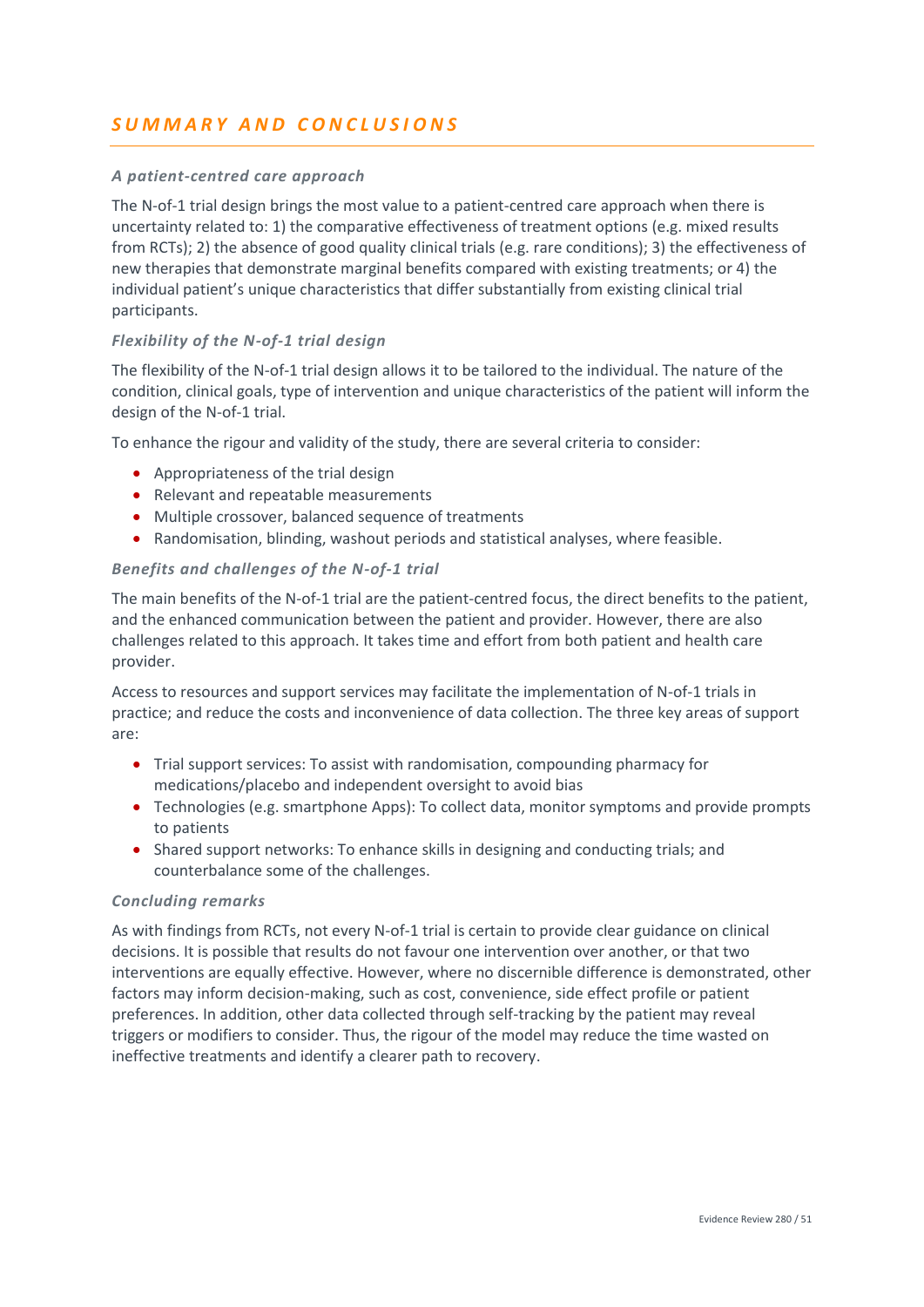# *R E F E R E N C E S*

1. Williamson R, Anderson W, Duckett S, Frazer I, Hillyard C, Kowal E, et al. The future of precision medicine in Australia. Melbourne: Australian Council of Learned Academies, 2018.

2. Demeyin WA, Frost J, Ukoumunne OC, Briscoe S, Britten N. N of 1 trials and the optimal individualisation of drug treatments: A systematic review protocol. Syst Rev. 2017;6(1):90.

3. Bradbury J, Avila C, Grace S. Practice-based research in complementary medicine: Could N-of-1 trials become the new gold standard? Healthcare. 2020;8(1):15.

4. Davidson KW, Peacock J, Kronish IM, Edmondson D. Personalizing behavioral interventions through single-patient (N-of-1) trials. Soc Personal Psychol Compass. 2014;8(8):408-21.

5. Guyatt G. N of 1 randomized trials: A commentary. J Clin Epidemiol. 2016;76:4-5.

6. Vohra S. N-of-1 trials to enhance patient outcomes: Identifying effective therapies and reducing harms, one patient at a time. J Clin Epidemiol. 2016;76:6-8.

7. Smith JD. Single-case experimental designs: A systematic review of published research and current standards. Psychol Methods. 2012;17(4):510-50.

8. Margolis A, Giuliano C. Making the switch: From case studies to N-of-1 trials. Epilepsy Behav Rep. 2019;12:100336.

9. Kravitz R, Duan N, DEcIDE Methods Center N-of-1 Guidance Panel. Design and Implementation of N-of-1 Trials: A User's Guide. Maryland, US: Agency for Healthcare Research and Quality (AHRQ), 2014 Contract No.: AHRQ No. 13(14)-EHC122-EF.

10. Krasny-Pacini A, Evans J. Single-case experimental designs to assess intervention effectiveness in rehabilitation: A practical guide. Ann Phys Rehab Med. 2018;61(3):164-79.

11. Lillie EO, Patay B, Diamant J, Issell B, Topol EJ, Schork NJ. The n-of-1 clinical trial: The ultimate strategy for individualizing medicine? Per Med. 2011;8(2):161-73.

12. Tanious R, Onghena P. Randomized single-case experimental designs in healthcare research: What, why, and how? Healthcare. 2019;7(4):143.

13. McDonald S, Quinn F, Vieira R, O'Brien N, White M, Johnston DW, et al. The state of the art and future opportunities for using longitudinal n-of-1 methods in health behaviour research: A systematic literature overview. Health Psychol Rev. 2017;11(4):307-23.

14. Kwasnicka D, Inauen J, Nieuwenboom W, Nurmi J, Schneider A, Short CE, et al. Challenges and solutions for N-of-1 design studies in health psychology. Health Psychol Rev. 2019;13(2):163-78.

15. Kronish IM, Alcantara C, Duer-Hefele J, St Onge T, Davidson KW, Carter EJ, et al. Patients and primary care providers identify opportunities for personalized (N-of-1) trials in the mobile health era. J Clin Epidemiol. 2017;89:236-7.

16. Duan N, Kravitz RL, Schmid CH. Single-patient (n-of-1) trials: A pragmatic clinical decision methodology for patient-centered comparative effectiveness research. J Clin Epidemiol. 2013;66(8, Supplement):S21-S8.

17. Percha B, Baskerville EB, Johnson M, Dudley JT, Zimmerman N. Designing Robust N-of-1 studies for precision medicine: Simulation study and design recommendations. JMIR. 2019;21(4):e12641.

18. Evans JJ, Gast DL, Perdices M, Manolov R. Single case experimental designs: Introduction to a special issue of Neuropsychological Rehabilitation. Neuropsychol Rehabil. 2014;24(3-4):305-14.

19. Xie T, Yu Z. N-of-1 design and its applications to personalized treatment studies. Stat Biosci. 2017;9(2):662-75.

20. Punja S, Bukutu C, Shamseer L, Sampson M, Hartling L, Urichuk L, et al. N-of-1 trials are a tapestry of heterogeneity. J Clin Epidemiol. 2016;76:47-56.

21. OCEBM working group. Oxford Centre for Evidence-Based Medicine 2011 Levels of Evidence UK: Oxford Centre for Evidence-Based Medicine; 2011 [cited 2020]. Available from: [https://www.cebm.ox.ac.uk/resources/levels-of-evidence/ocebm-levels-of-evidence.](https://www.cebm.ox.ac.uk/resources/levels-of-evidence/ocebm-levels-of-evidence)

22. Shamseer L, Sampson M, Bukutu C, Schmid CH, Nikles J, Tate R, et al. CONSORT extension for reporting N-of-1 trials (CENT) 2015: Explanation and elaboration. J Clin Epidemiol. 2016;76:18-46.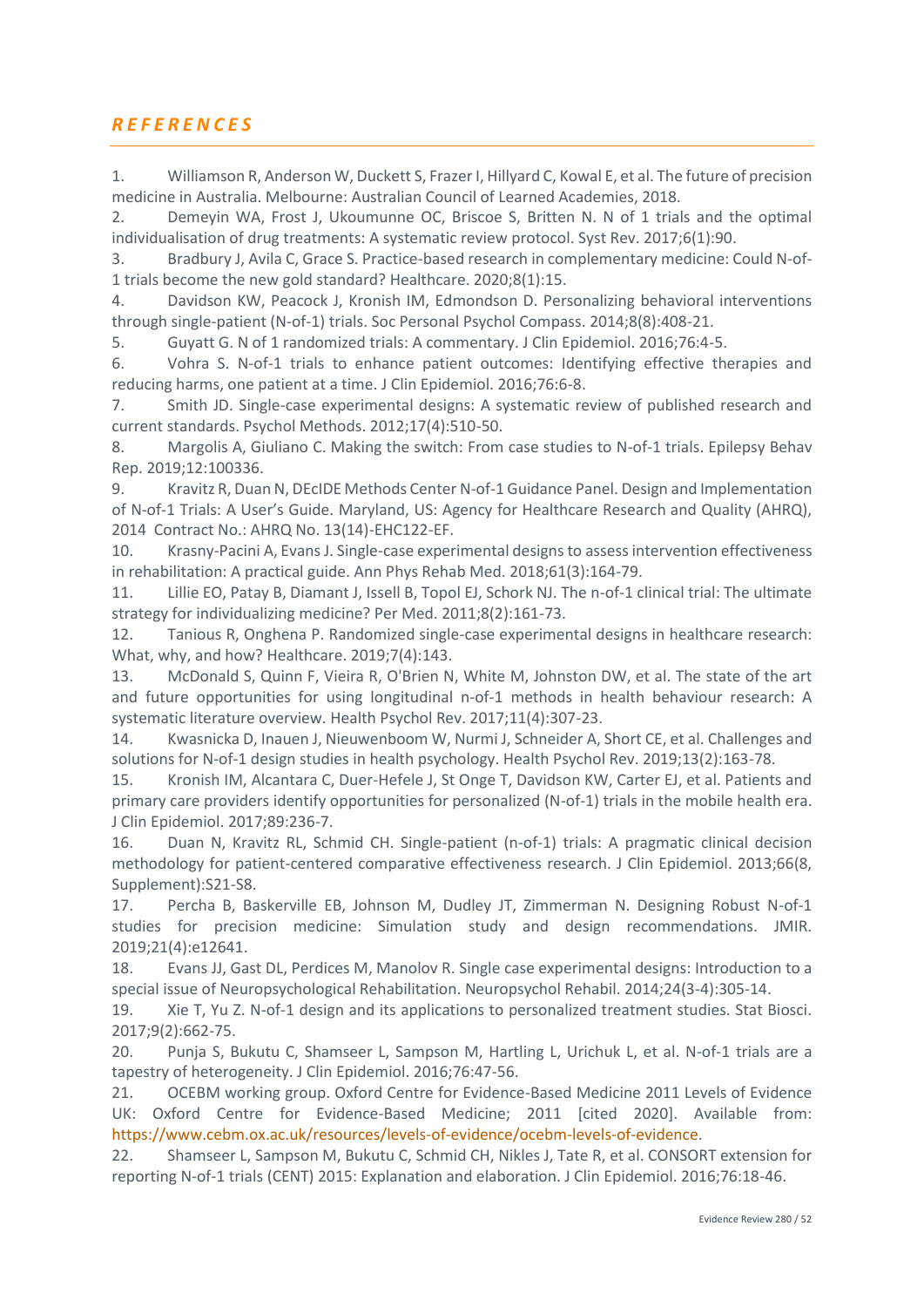23. Porcino AJ, Shamseer L, Chan AW, Kravitz RL, Orkin A, Punja S, et al. SPIRIT extension and elaboration for n-of-1 trials: SPENT 2019 checklist. The BMJ. 2020;368:m122.

24. Tate RL, Perdices M, Rosenkoetter U, Shadish W, Vohra S, Barlow DH, et al. The Single-Case Reporting guideline In BEhavioural interventions (SCRIBE) 2016 statement. J School Psychol. 2016;56:133-42.

25. Schlosser RW, Belfiore PJ, Sigafoos J, Briesch AM, Wendt O. Appraisal of comparative singlecase experimental designs for instructional interventions with non-reversible target behaviors: Introducing the CSCEDARS ("Cedars"). Res Dev Disabil. 2018;79:33-52.

26. Tate RL, Rosenkoetter U, Wakim D, Sigmundsdottir L, Doubleday J, Togher L, et al. The Risk of Bias in N-of-1 Trials (RoBiNT) Scale: An expanded manual for the critical appraisal of single-case reports: PsycBITE Group; 2015.

27. Davidson KW, Cheung YK, McGinn T, Wang YC. Expanding the role of N-of-1 trials in the precision medicine era: Action priorities and practical considerations. NAM Perspectives. 2018.

28. Barr C, Marois M, Sim I, Schmid CH, Wilsey B, Ward D, et al. The PREEMPT study - evaluating smartphone-assisted n-of-1 trials in patients with chronic pain: Study protocol for a randomized controlled trial. Trials. 2015;16(1):67.

29. Kravitz RL, Schmid CH, Marois M, Wilsey B, Ward D, Hays RD, et al. Effect of mobile devicesupported single-patient multi-crossover trials on treatment of chronic musculoskeletal pain: A randomized clinical trial. JAMA Intern Med. 2018;178(10):1368-77.

30. Odineal DD, Marois MT, Ward D, Schmid CH, Cabrera R, Sim I, et al. Effect of mobile deviceassisted N-of-1 trial participation on analgesic prescribing for chronic pain: Randomized controlled trial. J Gen Intern Med. 2020;35(1):102-11.

31. Stunnenberg BC, Raaphorst J, Groenewoud HM, Statland JM, Griggs RC, Woertman W, et al. Effect of mexiletine on muscle stiffness in patients with nondystrophic myotonia evaluated using aggregated N-of-1 trials. JAMA - Journal of the American Medical Association. 2018;320(22):2344-53.

32. Nordstrom D, Hasso D, Wening J, editors. Transcutaneous electrical nerve stimulation and its qualitative and quantitative effects on chronic pain: An N= 1 Study. American Academy of Orthotists & Prosthetists 38th Academy Annual Meeting and Scientific Symposium; 2012.

33. Germini F, Coerezza A, Andreinetti L, Nobili A, Rossi PD, Mari D, et al. N-of-1 randomized trials of ultra-micronized palmitoylethanolamide in older patients with chronic pain. Drugs Aging. 2017;34(12):941-52.

34. Keppel Hesselink JM, Kopsky DJ, Bhaskar AK. Ethical justification of single-blind and doubleblind placebo-controlled response tests in neuropathic pain and N-of-1 treatment paradigm in clinical settings. J Pain Res. 2019;12:345-52.

35. Nikles J, Tate RL, Mitchell G, Perdices M, McGree JM, Freeman C, et al. Personalised treatments for acute whiplash injuries: A pilot study of nested N-of-1 trials in a multiple baseline single-case experimental design. Contemp Clin Trials Commun. 2019;16:100480.

36. Quinn F, Johnston M, Johnston DW. Testing an integrated behavioural and biomedical model of disability in N-of-1 studies with chronic pain. Psychology and Health. 2013;28(12):1391-406.

37. Taye I, Bradbury J, Grace S, Avila C. Probiotics for pain of osteoarthritis: An N-of-1 trial of individual effects. Complement Ther Med. 2020;54:102548.

38. Persson MSM, Stocks J, Sarmanova A, Fernandes G, Walsh DA, Doherty M, et al. Individual responses to topical ibuprofen gel or capsaicin cream for painful knee osteoarthritis: A series of n-of-1 trials. Rheumatol. 2020.

39. Benhamou PY, Lablanche S, Vambergue A, Doron M, Franc S, Charpentier G. Patients with highly unstable type 1 diabetes eligible for islet transplantation can be managed with a closed-loop insulin delivery system: A series of N-of-1 randomized controlled trials. Diabetes Obes Metab. 2021;23(1):186-94.

40. Gursli S, Sandvik L, Bakkeheim E, Skrede B, Stuge B. Evaluation of a novel technique in airway clearance therapy - Specific Cough Technique (SCT) in cystic fibrosis: A pilot study of a series of N-of-1 randomised controlled trials. SAGE Open Medicine. 2017;5.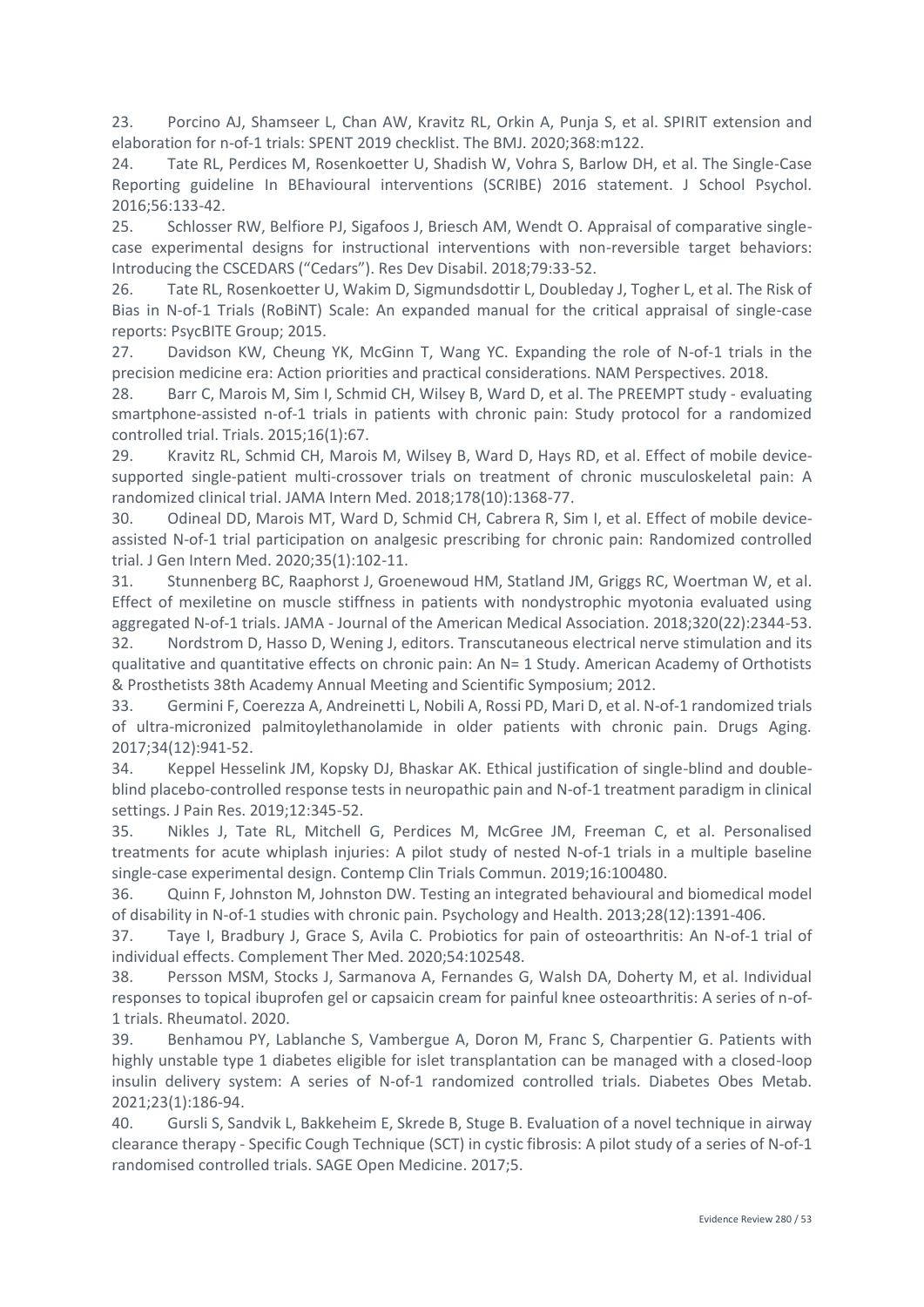41. Nick JA, St. Clair C, Jones MC, Lan L, Higgins M. Ivacaftor in cystic fibrosis with residual function: Lung function results from an N-of-1 study. J Cyst Fibros. 2020;19(1):91-8.

42. Basilisco G. Patient dissatisfaction with medical therapy for chronic constipation or irritable bowel syndrome with constipation: Analysis of N-of-1 prospective trials in 81 patients. Aliment Pharmacol Ther. 2020;51(6):629-36.

43. Maguire CC, Sieben JM, Lutz N, van der Wijden G, Scheidhauer H, de Bie R. Replacing canes with an elasticated orthotic-garment in chronic stroke patients - The influence on gait and balance. A series of N-of-1 trials. J Bodyw Mov Ther. 2020;24(4):203-14.

44. Ferreira JJ, Mestre T, Guedes LC, Coelho M, Rosa MM, Santos AT, et al. Espresso coffee for the treatment of somnolence in Parkinson's disease: Results of n-of-1 trials. Front Neurol. 2016;7(MAR):27.

45. Riggare S, Unruh KT, Sturr J, Domingos J, Stamford JA, Svenningsson P, et al. Patient-driven Nof-1 in Parkinson's Disease. Lessons learned from a placebo-controlled study of the effect of nicotine on dyskinesia. Methods Inf Med. 2017;56(99):e123-e8.

46. Stevens I, Gilbert F. N-of-1 trials for closed-loop deep brain stimulation devices. Ethics Hum Res. 2020;42(2):28-33.

47. Weinreich SS, Vrinten C, Kuijpers MR, Lipka AF, Schimmel KJM, Van Zwet EW, et al. Aggregated N-of-1 trials for unlicensed medicines for small populations: an assessment of a trial with ephedrine for myasthenia gravis. Orphanet J Rare Dis. 2017;12(1):88.

48. Roustit M, Giai J, Gaget O, Khouri C, Mouhib M, Lotito A, et al. On-demand Sildenafil as a treatment for Raynaud Phenomenon: A series of n-of-1 trials. Ann Intern Med. 2018;169(10):694-703. 49. Shaffer JA, Kronish IM, Falzon L, Cheung YK, Davidson KW. N-of-1 randomized intervention trials in health psychology: A systematic review and methodology critique. Ann Behav Med. 2018;52(9):731-42.

50. Kronish IM, Hampsey M, Falzon L, Konrad B, Davidson KW. Personalized (N-of-1) trials for depression: A systematic review. J Clin Psychopharmacol. 2018;38(3):218-25.

51. Marwick KFM, Stevenson AJ, Davies C, Lawrie SM. Application of n-of-1 treatment trials in schizophrenia: Systematic review. Br J Psychiatry. 2018;213(1):398-403.

52. Giessing L, Oudejans RRD, Hutter V, Plessner H, Strahler J, Frenkel MO. Acute and chronic stress in daily police service: A three-week N-of-1 study. Psychoneuroendocrinology. 2020;122:104865.

53. Strahler J, Luft C. "N-of-1"-Study: A concept of acute and chronic stress research using the example of ballroom dancing. Scand J Med Sci Sports. 2019;29(7):1040-9.

54. Bobe JR, Buros J, Golden E, Johnson M, Jones M, Percha B, et al. Factors associated with trial completion and adherence in app-based n-of-1 trials: Protocol for a randomized trial evaluating study duration, notification level, and meaningful engagement in the brain boost study. JMIR Research Protocols. 2020;9(1):e16362.

55. Bobe JR, De Freitas JK, Glicksberg BS. Exploring the potential for collaborative use of an appbased platform for n-of-1 trials among healthcare professionals that treat patients with insomnia. Front Psychiatry. 2020;11:530995.

56. Tian Y, Ma Y, Fu Y, Zheng JS. Application of n-of-1 clinical trials in personalized nutrition research: A trial protocol for westlake n-of-1 trials for macronutrient intake (WE-MACNUTR). Curr Dev Nutr. 2020;4(9).

57. Rosenberg DE, Kadokura E, Morris ME, Renz A, Vilardaga RM. Application of N-of-1 experiments to test the efficacy of inactivity alert features in fitness trackers to increase breaks from sitting in older adults. Methods Inf Med. 2017;56(5).

58. Yoon S, Schwartz JE, Burg MM, Kronish IM, Alcantara C, Julian J, et al. Using behavioral analytics to increase exercise: A randomized N-of-1 study. Am J Prev Med. 2018;54(4):559-67.

59. Perski O, Naughton F, Garnett C, Blandford A, Beard E, West R, et al. Do daily fluctuations in psychological and App-related variables predict engagement with an alcohol reduction app? A series of N-of-1 studies. JMIR mHealth and uHealth. 2019;7(10):e14098.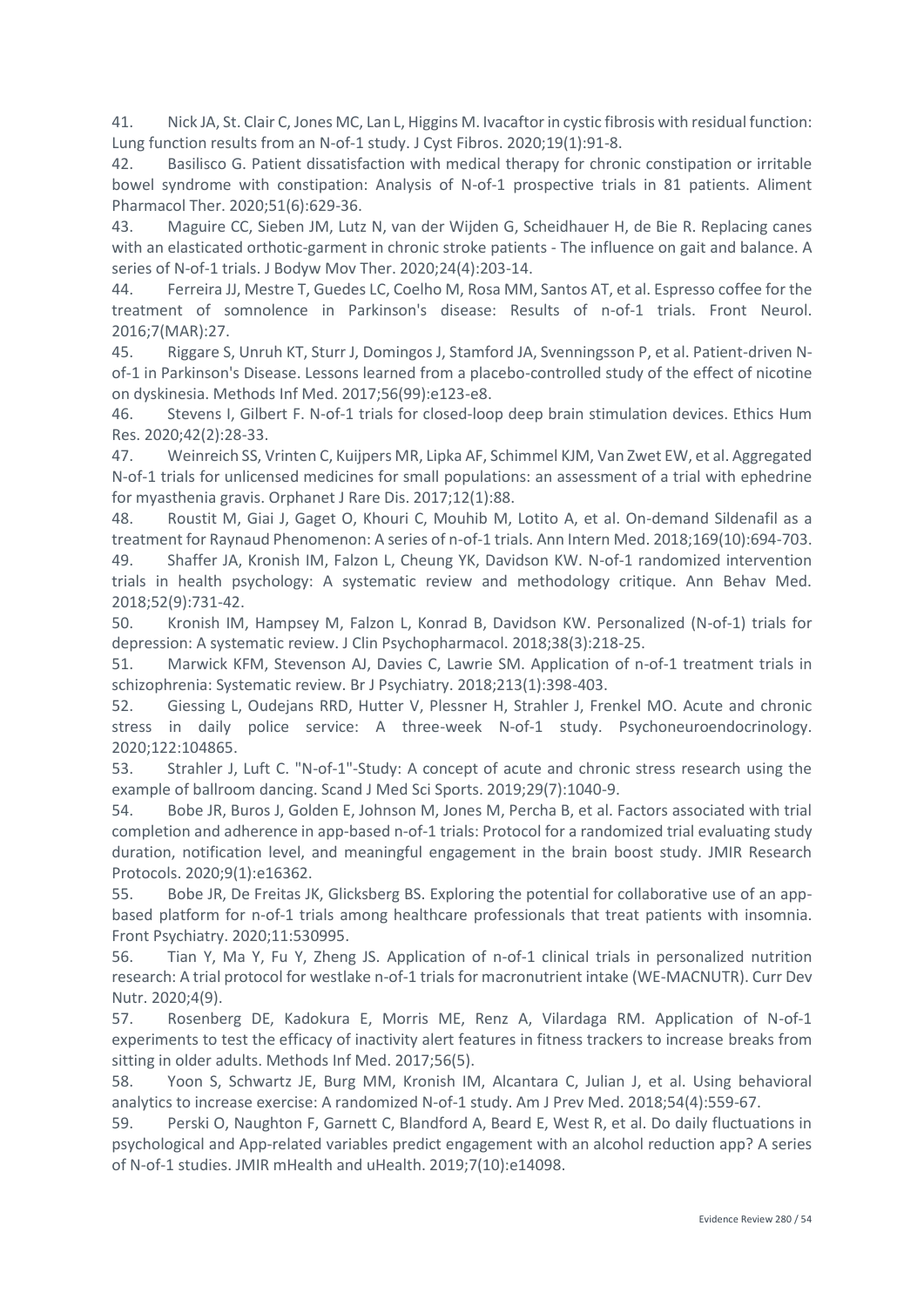60. Joy TR, Monjed A, Zou GY, Hegele RA, McDonald CG, Mahon JL. N-of-1 (single-patient) trials for statin-related myalgia. Ann Intern Med. 2014;160(5):301-10.

61. Tudor K, Brooks J, Howick J, Fox R, Aveyard P. Tackling statin intolerance with n-of-1 trials (TaSINI) in primary care: Protocol for a feasibility randomised trial to increase statin adherence. BMJ Open. 2020;10(2):e033070.

62. Wood FA, Howard JP, Finegold JA, Nowbar AN, Thompson DM, Arnold AD, et al. N-of-1 trial of a statin, placebo, or no treatment to assess side effects. N Engl J Med. 2020;383(22):2182-4.

63. Clough AJ, Hilmer SN, Naismith SL, Kardell LD, Gnjidic D. N-of-1 trials for assessing the effects of deprescribing medications on short-term clinical outcomes in older adults: A systematic review. J Clin Epidemiol. 2018;93:112-9.

64. Chen YM, Deng JM, Wen Y, Chen B, Hou JT, Peng B, et al. Modified Sijunzi decoction in the treatment of ulcerative colitis in the remission phase: Study protocol for a series of N-of-1 doubleblind, randomised controlled trials. Trials. 2020;21(1):396.

65. Huang H, Yang P, Wang J, Wu Y, Zi S, Tang J, et al. Investigation into the individualized treatment of traditional Chinese medicine through a series of N-of-1 Trials. Evid Based Complement Alternat Med. 2018;2018:5813767.

66. Li J, Niu J, Yang M, Ye P, Zhai J, Yuan W, et al. Using single-patient (n-of-1) trials to determine effectiveness of traditional Chinese medicine on chemotherapy-induced leukopenia in gastric cancer: A feasibility study. Ann Transl Med. 2019;7(6):124.

67. Sun M, Chai L, Lu F, Zhao Y, Li Q, Cui B, et al. Efficacy and safety of Ginkgo biloba pills for coronary heart disease with impaired glucose regulation: Study protocol for a series of N-of-1 randomized, double-blind, placebo-controlled trials. Evid Based Complement Alternat Med. 2018;2018:7571629.

68. Brulé D, Balon J, Zhao L, Seely D. An N-of-1 feasibility study of homeopathic treatment for fatigue in patients receiving chemotherapy. Homeopathy. 2018;107(3):196-201.

69. Ong KS, Carlin JB, Fahey M, Freeman JL, Scheffer IE, Gillam L, et al. Protocol for a single patient therapy plan: A randomised, double-blind, placebo-controlled N-of-1 trial to assess the efficacy of cannabidiol in patients with intractable epilepsy. J Paediatr Child Health. 2020;56(12):1918-23.

70. Tsiormpatzis S. Effects of shiatsu on the health-related quality of life of a person with secondary progressive multiple sclerosis: A mixed methods N-of-1 trial within a whole systems research case study. Eur J Integr Med. 2019;32:101006.

71. Shechter A, Julian J, Davidson KW, Cheung K, Lee J, Kronish IM. A within-subject comparison of the effect of two putative sham light therapies on mood and fatigue in cancer survivors: Results from a series of N-of-1 trials. Psychiatry Res. 2019;279:385-6.

72. Lin PID, Wu CF, Kou HS, Huang TY, Shiea J, Wu MT. Removal of diethylhexyl phthalate from hands by handwashing: Evidence from experimental N-of-1 and crossover designs. Sci Rep. 2017;7(1):454.

73. Ulbrich-Zurni S, Teut M, Roll S, Mathie RT. The N-of-1 clinical trial: A timely research opportunity in homeopathy. Homeopathy. 2018;107(1):10-8.

74. Shun-Shin M. The SAMSON trial: An N-of-1 trial of statin, placebo and no treatment to assess patient symptoms: NIH Collaboratory; 2020.

75. Larson E. N-of-1 Trials: A New Future? J Gen Intern Med. 2010;25(9):891-2.

76. Chalmers I, Smeeth L, Goldacre B. Personalised medicine using N-of-1 trials: Overcoming barriers to delivery. Healthcare. 2019;7(4):134.

77. Mirza RD, Punja S, Vohra S, Guyatt G. The history and development of N-of-1 trials. J R Soc Med. 2017;110(8):330-40.

78. Nikles CJ, Mitchell GK, Del Mar CB, Clavarino A, McNairn N. An n-of-1 trial service in clinical practice: Testing the effectiveness of stimulants for attention-deficit/hyperactivity disorder. Pediatrics. 2006;117(6):2040-6.

79. ICN. International collaborative network for N-of-1 clinical trials and single-case designs. Available from[: https://www.nof1sced.org/.](https://www.nof1sced.org/)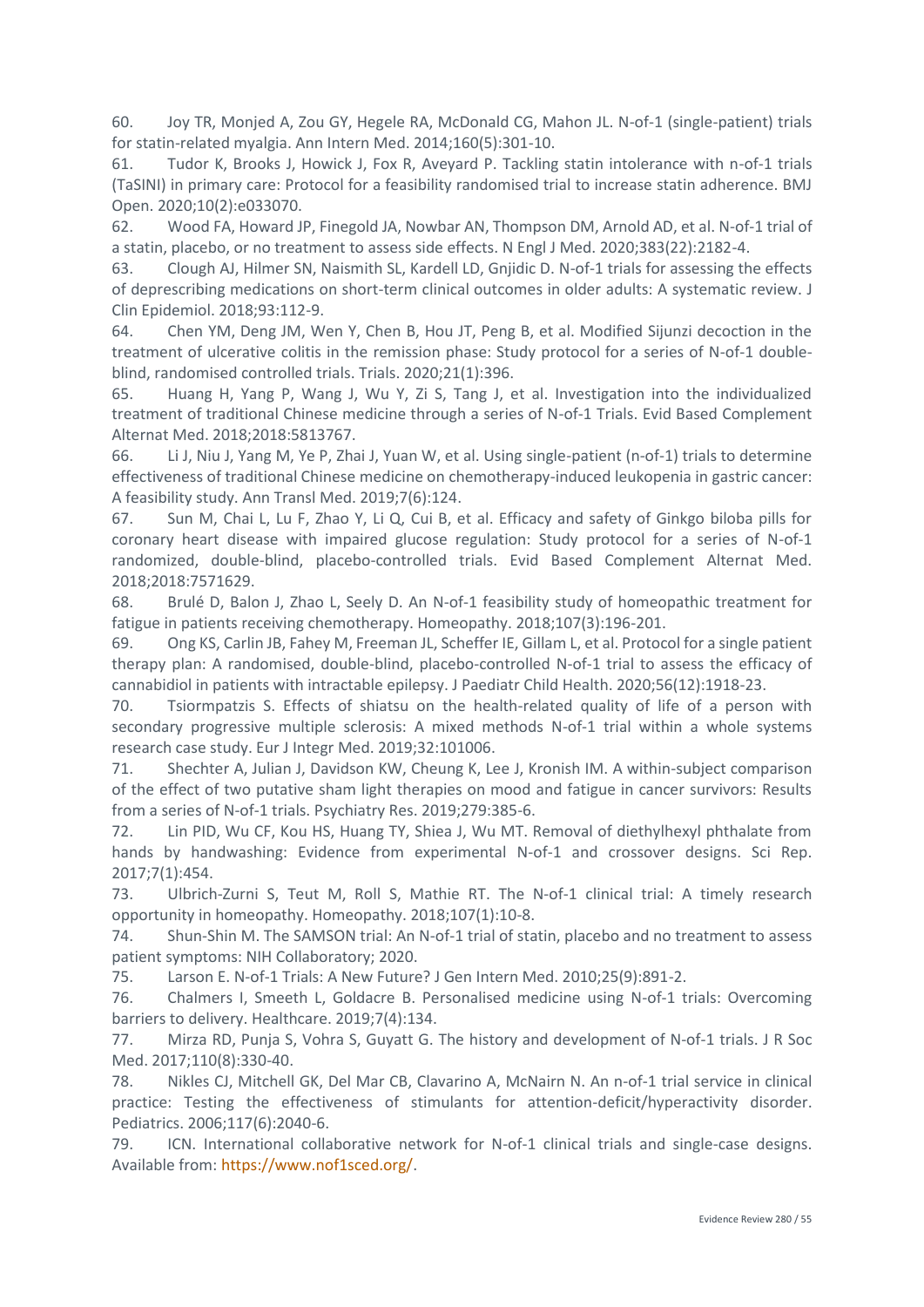80. Barrigon ML, Courtet P, Oquendo M, Baca-García E. Precision medicine and suicide: An opportunity for digital health. Curr Psychiatry Rep. 2019;21(12):131.

81. Blackston JW, Chapple AG, McGree JM, McDonald S, Nikles J. Comparison of aggregated N-of-1 trials with parallel and crossover randomized controlled trials using simulation studies. Healthcare. 2019;7(4):137.

82. Aronson SJ, Rehm HL. Building the foundation for genomics in precision medicine. Nature. 2015;526(7573):336-42.

83. Elemento O. The future of precision medicine: Towards a more predictive personalized medicine. Emerg Top Life Sci. 2020;4(2):175-7.

84. Araujo A, Julious S, Senn S. Understanding variation in sets of N-of-1 trials. PLoS ONE. 2016;11(12):e0167167.

85. Scuffham PA, Nikles J, Mitchell GK, Yelland MJ, Vine N, Poulos CJ, et al. Using N-of-1 trials to improve patient management and save costs. J Gen Intern Med. 2010;25(9):906-13.

86. Vannest KJ, Peltier C, Haas A. Results reporting in single case experiments and single case meta-analysis. Res Dev Disabil. 2018;79:10-8.

87. Stunnenberg BC, Deinum J, Nijenhuis T, Huysmans F, van der Wilt GJ, van Engelen BGM, et al. N-of-1 trials: Evidence-based clinical care or medical research that requires IRB approval? A practical flowchart based on an ethical framework. Healthcare. 2020;8(1):49.

88. Porcino AJ, Punja S, Chan AW, Kravitz R, Orkin A, Ravaud P, et al. Protocol for a systematic review of N-of-1 trial protocol guidelines and protocol reporting guidelines. Syst Rev. 2017;6(1):132.

89. Samuel J, Holder T, Molony D, N-of-1 trials as a decision support tool in clinical practice: A protocol for a systematic literature review and narrative synthesis. Healthcare. 2019;7(4):136.